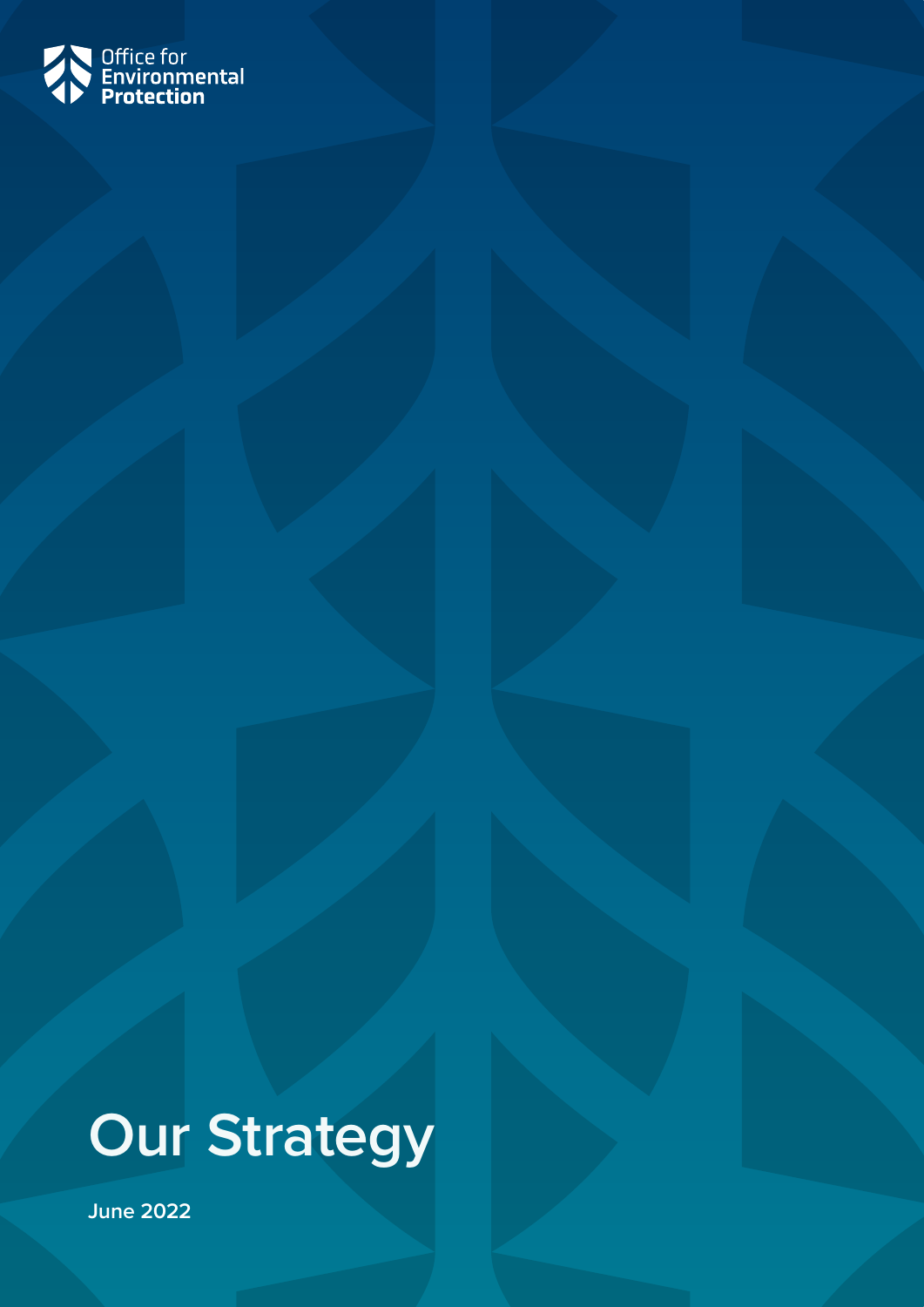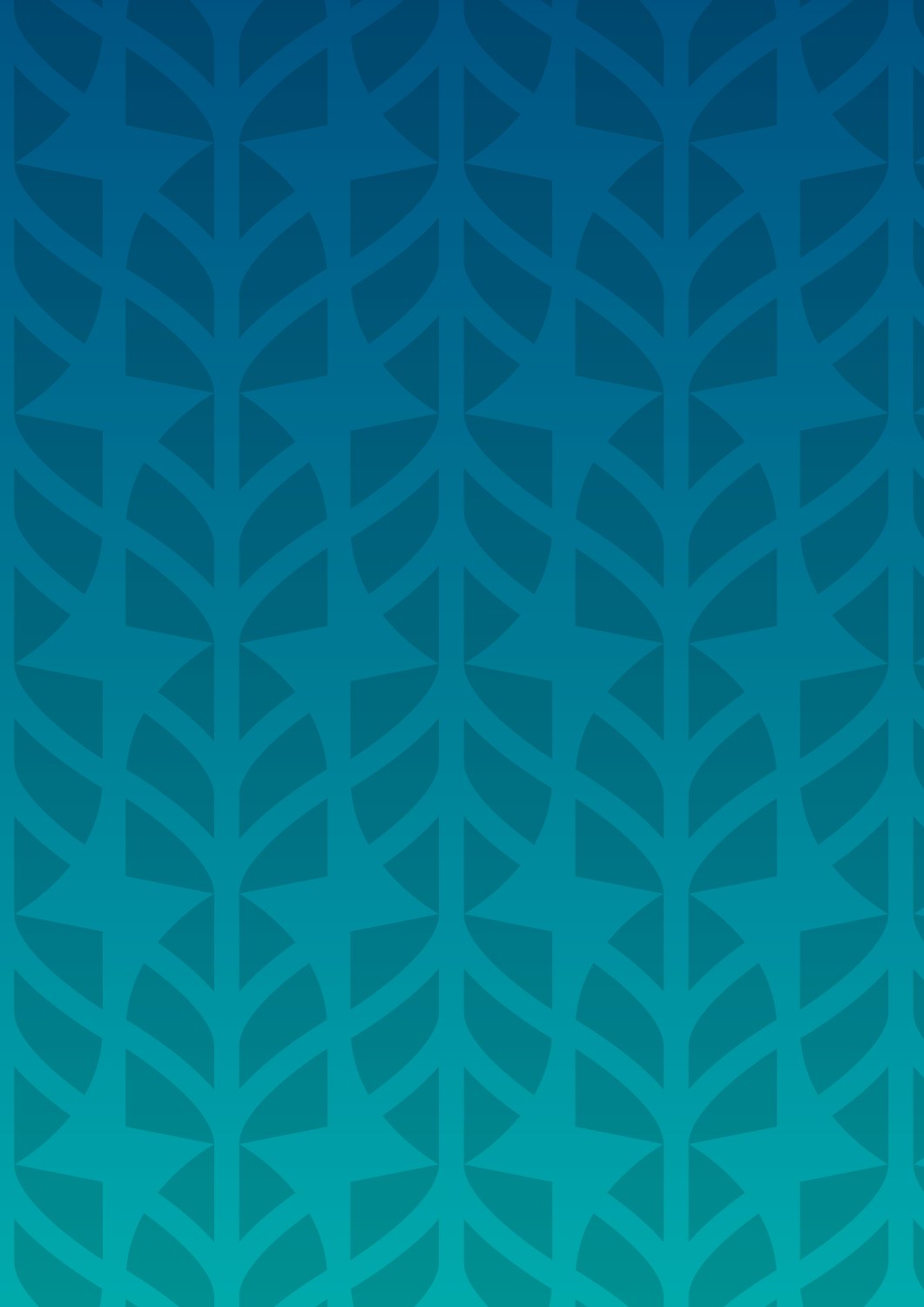

# **Our Strategy**

Presented to Parliament and the Northern Ireland Assembly pursuant to section 24(1)(a) of the Environment Act 2021

**June 2022**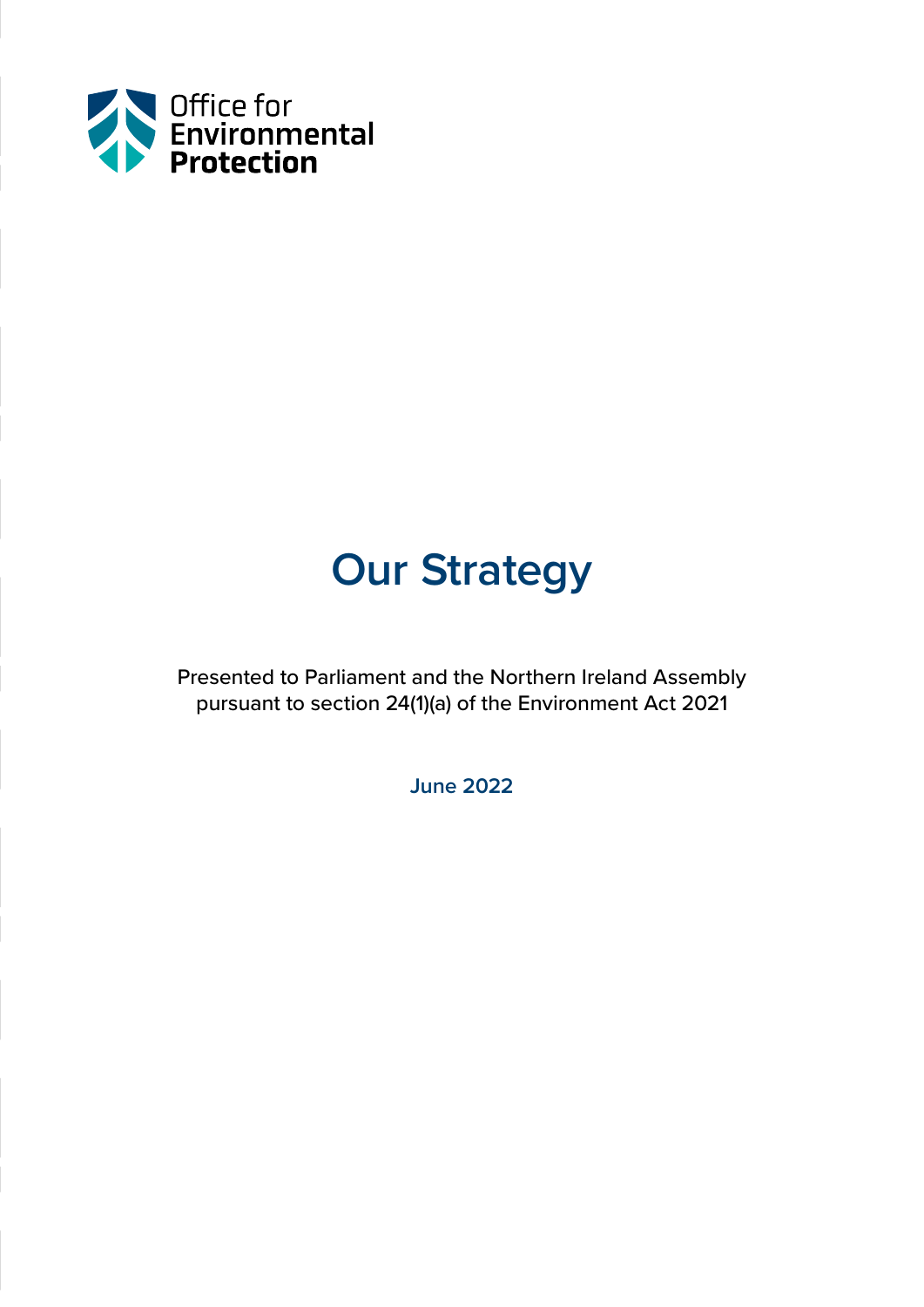

© Copyright 2022

Contains public sector information licensed under the Open Government Licence v3.0. To view this licence, visit [www.nationalarchives.gov.uk/doc/open-government-licence](http://www.nationalarchives.gov.uk/doc/open-government-licence).

This document is also available in Irish and Ulster Scots. Please contact us for a copy.

This publication is available at [www.gov.uk/official-documents](http://www.gov.uk/official-documents)

Any enquiries regarding this publication should be sent to us at

The Office for Environmental Protection Worcestershire County Hall Spetchley Road **Worcester** WR5 2NP

[www.theoep.org.uk](http://www.theoep.org.uk) 03300 416 581 [enquiries@oep.org.uk](mailto:enquiries%40oep.org.uk?subject=)

ISBN: 978-1-5286-3403-8 E02754649 06/22

Printed on paper containing 40% recycled fibre content minimum

Printed in the UK by HH Associates Ltd. on behalf of the Controller of Her Majesty's Stationery Office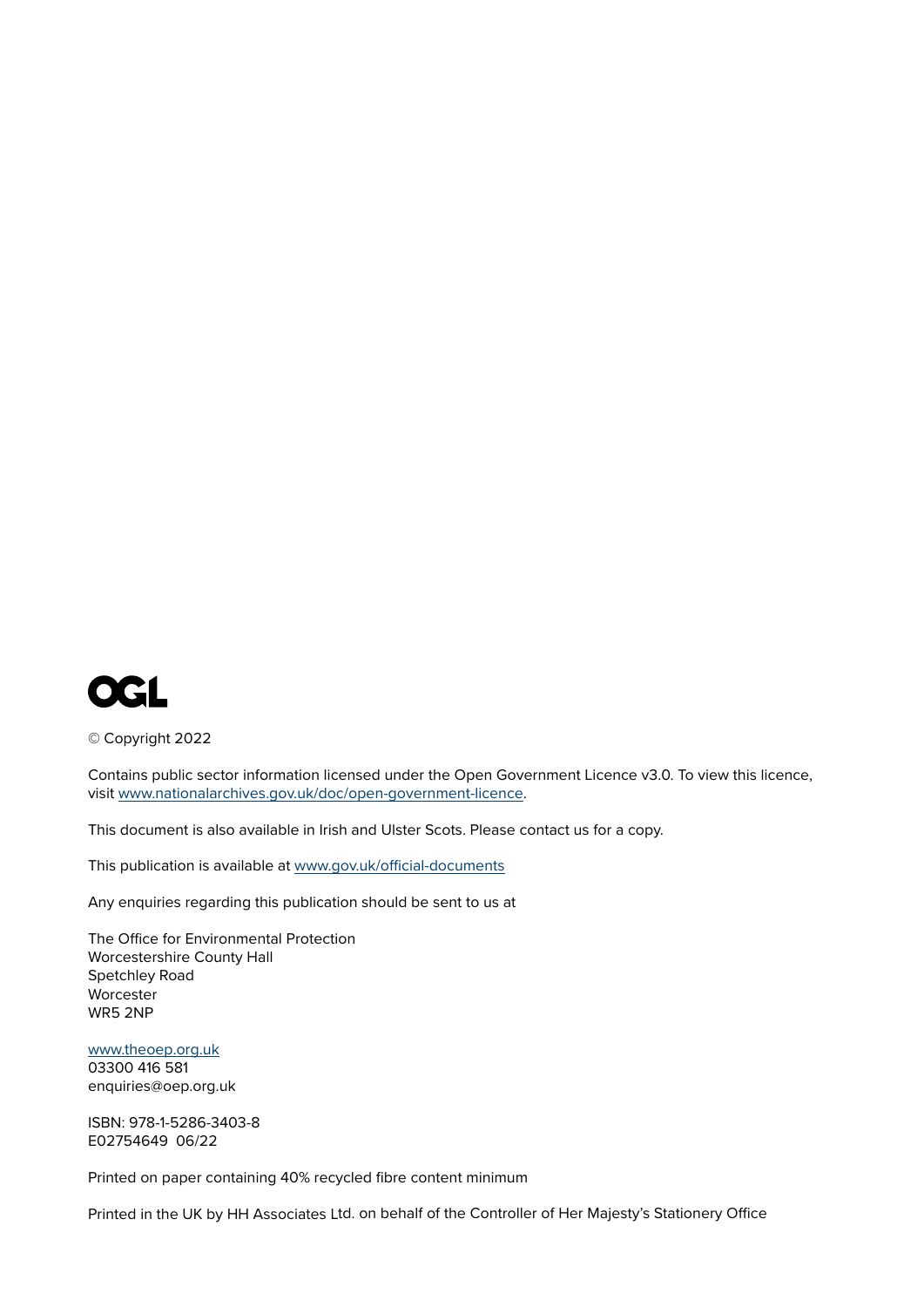# **Contents**

| 1.1           |  |  |  |
|---------------|--|--|--|
| 1.2           |  |  |  |
| 1.3           |  |  |  |
| 1.4           |  |  |  |
|               |  |  |  |
| 2.1           |  |  |  |
| $2.2^{\circ}$ |  |  |  |
| 2.3           |  |  |  |
| 2.4           |  |  |  |
|               |  |  |  |
|               |  |  |  |
| 3.1           |  |  |  |
| 3.2           |  |  |  |
| 3.3           |  |  |  |
| 3.4           |  |  |  |
| 3.5           |  |  |  |
| 3.6           |  |  |  |
| 3.7           |  |  |  |
| 3.8           |  |  |  |
| 3.9           |  |  |  |
|               |  |  |  |
|               |  |  |  |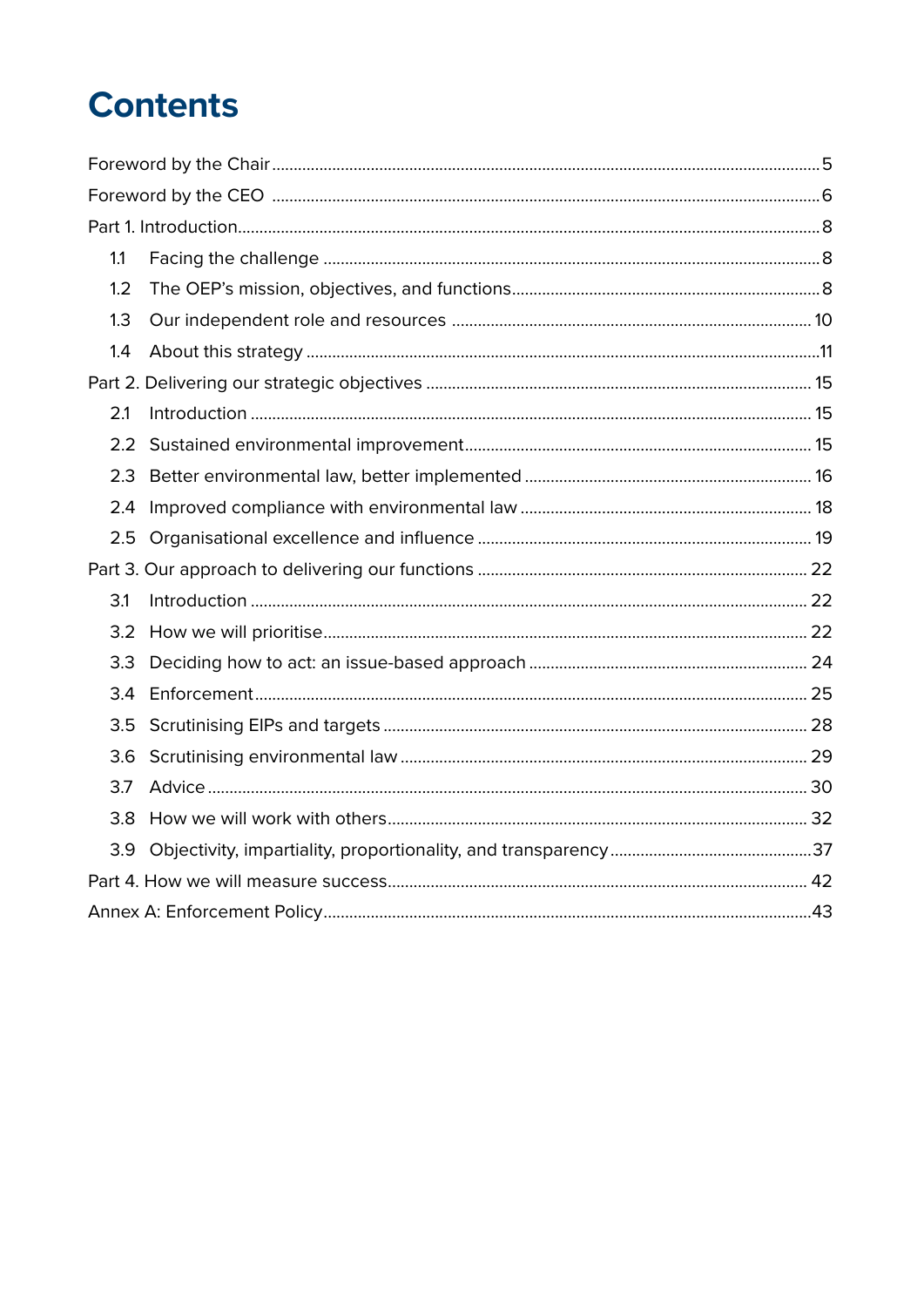# **Forewords**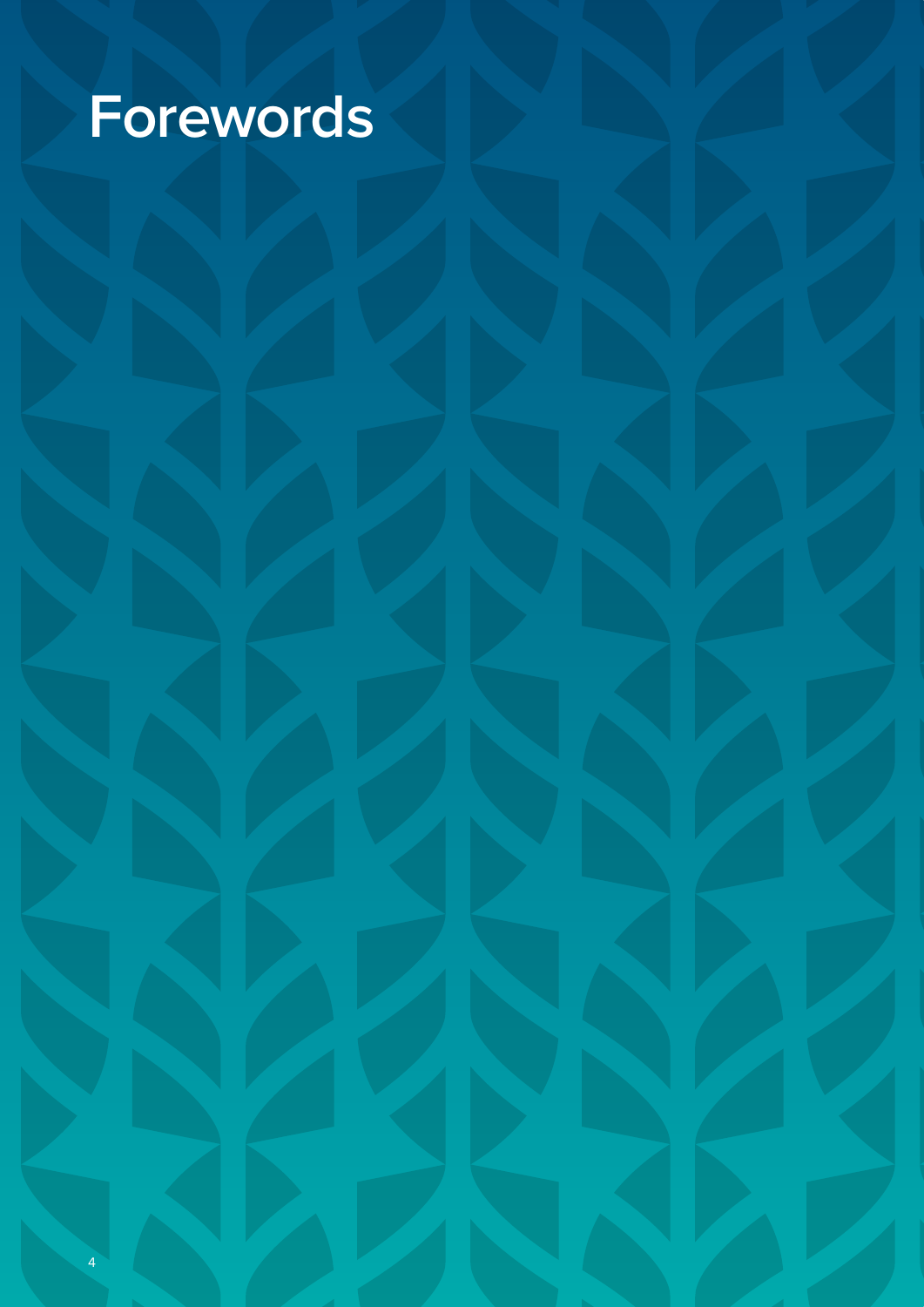# <span id="page-6-0"></span>**Foreword by the Chair**

The natural environment holds an increasingly prominent place in public life and debate. This reflects its fundamental role in the health, prosperity and wellbeing of the nation, and the critical and pressing threats it faces. Climate change, biodiversity decline, urban air quality, and the state of our freshwater and marine environments can each claim the need for urgent action, alongside other pressing matters.

It is in this context that the Office for Environmental Protection (OEP) was created, at the end of 2021. Our mission is to protect and improve the environment, holding government and other public authorities to account.

I am delighted to present our first strategy, setting out how we aim to fulfil the role Parliament and the Northern Ireland Assembly have given us. We have listened carefully to a wide range of views as we have developed our thinking and are grateful to all who have spoken to us and who responded to our consultation. We have considered each response carefully and explain the changes we have made in the consultation analysis report which accompanies this strategy. This strategy covers our work in England and Northern Ireland and reserved matters across the UK, including in the marine environment.

We have new and important functions. In fulfilling them, we will act independently, strategically, responsibly and without fear or favour. Our aim will always be to make the best possible difference to the natural environment and to best protect people from the effects of environmental harm.

We are to hold government and other public authorities to account for their obligations under environmental law. In doing so, we will look for early and satisfactory resolution in any matter, yet take firm action without hesitation when required. History shows us the need for a credible and purposeful oversight body, so that the law can deliver all the benefits government, Parliament and the Northern Ireland Assembly intended.

We will support the good design and implementation of environmental law. We see real opportunities here. Our monitoring, reports and advice will bring independent and expert insight across all stages of the law's creation and implementation.

The UK government's environmental improvement plan is now on a statutory footing, with statutory targets and Northern Ireland's environmental improvement plan to follow. Our independent scrutiny and reporting of progress against environmental goals and targets should support the delivery of national ambitions and indeed influence the shaping of them.

The OEP has a clear mandate and meaningful new powers. We are ambitious for the natural environment, and the role we will play in protecting and improving it. We appreciate the confidence government, Parliament, and the Northern Ireland Assembly have shown in creating the OEP. Now we aim to deliver.



Dame Glenys Stacey, Chair

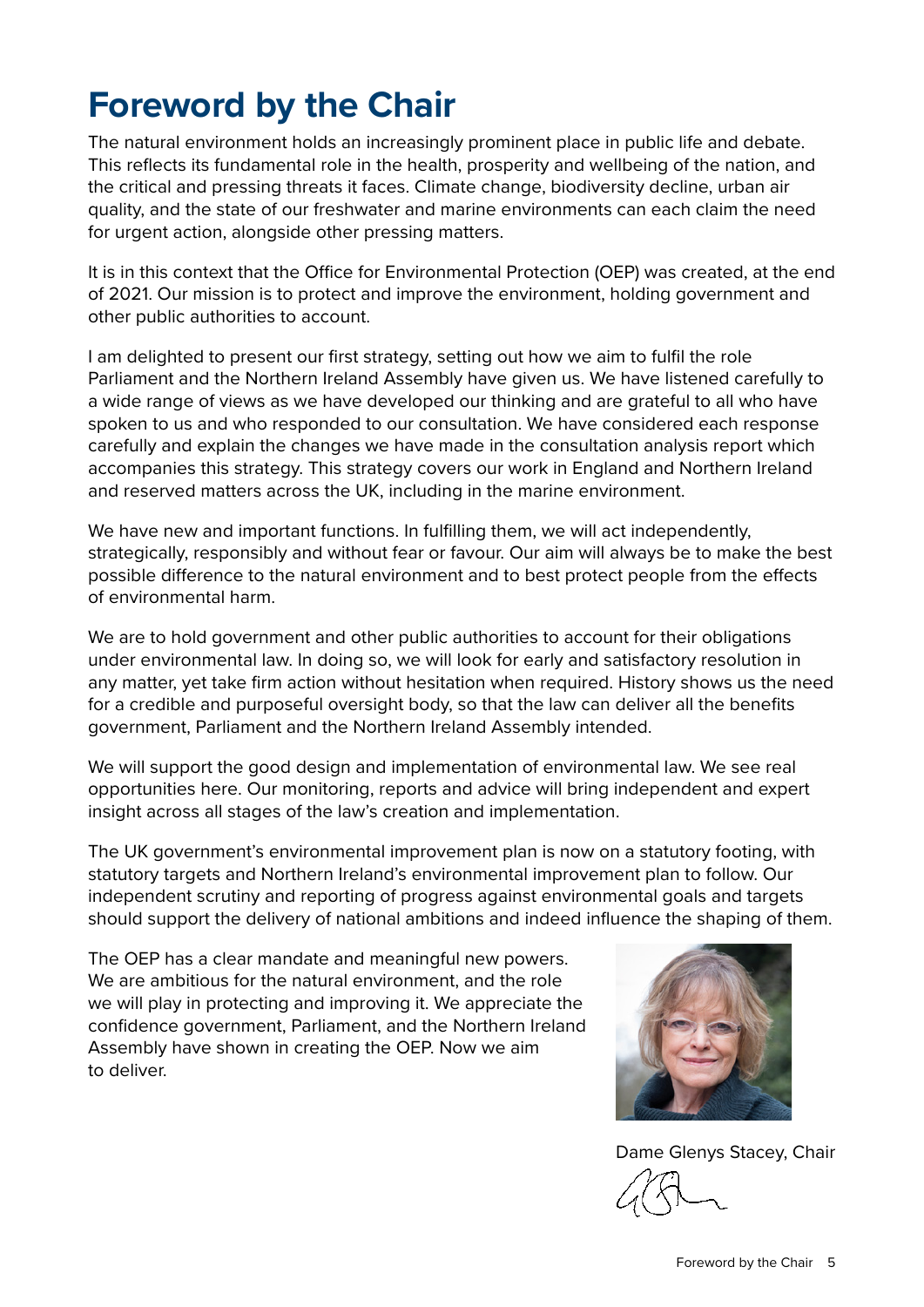# <span id="page-7-0"></span>**Foreword by the CEO**

We are a new public body with a critical role to play. I commend the work of all those stakeholders in our community, Parliament, the Northern Ireland Assembly and government who have championed and enabled the creation of the OEP.

Our strategy outlines our proposed approach and fleshes out our ambition to make a significant contribution to protecting and improving the environment. We aim to focus on those areas where our actions will have the greatest positive impact.

Our confirmed funding allows us to grow to be an organisation of 70 this year, and 50 to 60 in future years<sup>1</sup>. We must prioritise carefully, as we identify the issues on which we will act, as well as the approaches we take. We will focus our resources on those matters where we think we can make the most difference and will pursue those purposefully and with vigour. We set out in this strategy how we intend to make those choices and the factors that we will take into account.

Purposeful prioritisation will ensure that we make effective use of public money. We look forward to a review of our resourcing later in 2022, when the evidence from our first months can support a good understanding of our resourcing needs for the future. The Environment Act requires us to report to Parliament and the Northern Ireland Assembly on the sufficiency of our resources. We will be clear on the difference our resources allow us to make.

Key to many of the approaches in this strategy is the development of appropriate and productive relationships with other organisations, including those we oversee. We are committed to being a learning and listening organisation, consciously working to bring diversity of perspective, thought and challenge to our work.

We recognise the value to us of the technical expertise, insight and on the ground experience of others. We aim to earn our authority, so that our voice is heard, respected and can therefore influence better outcomes for the environment and people's health and wellbeing. We aim to be a trusted voice, with a commitment to evidence.

It is a privilege to lead the OEP into its first operational year. I am delighted with the support we have had from a wide range of stakeholders and with the calibre and expertise of our Board members and staff. Together we are committed to developing the OEP to be the best it can be. I look forward to working with them all to deliver this strategy, for the lasting benefit of people and the environment.



Natalie Prosser, CEO

1 Pending a review of our resourcing for future years in 2022/23.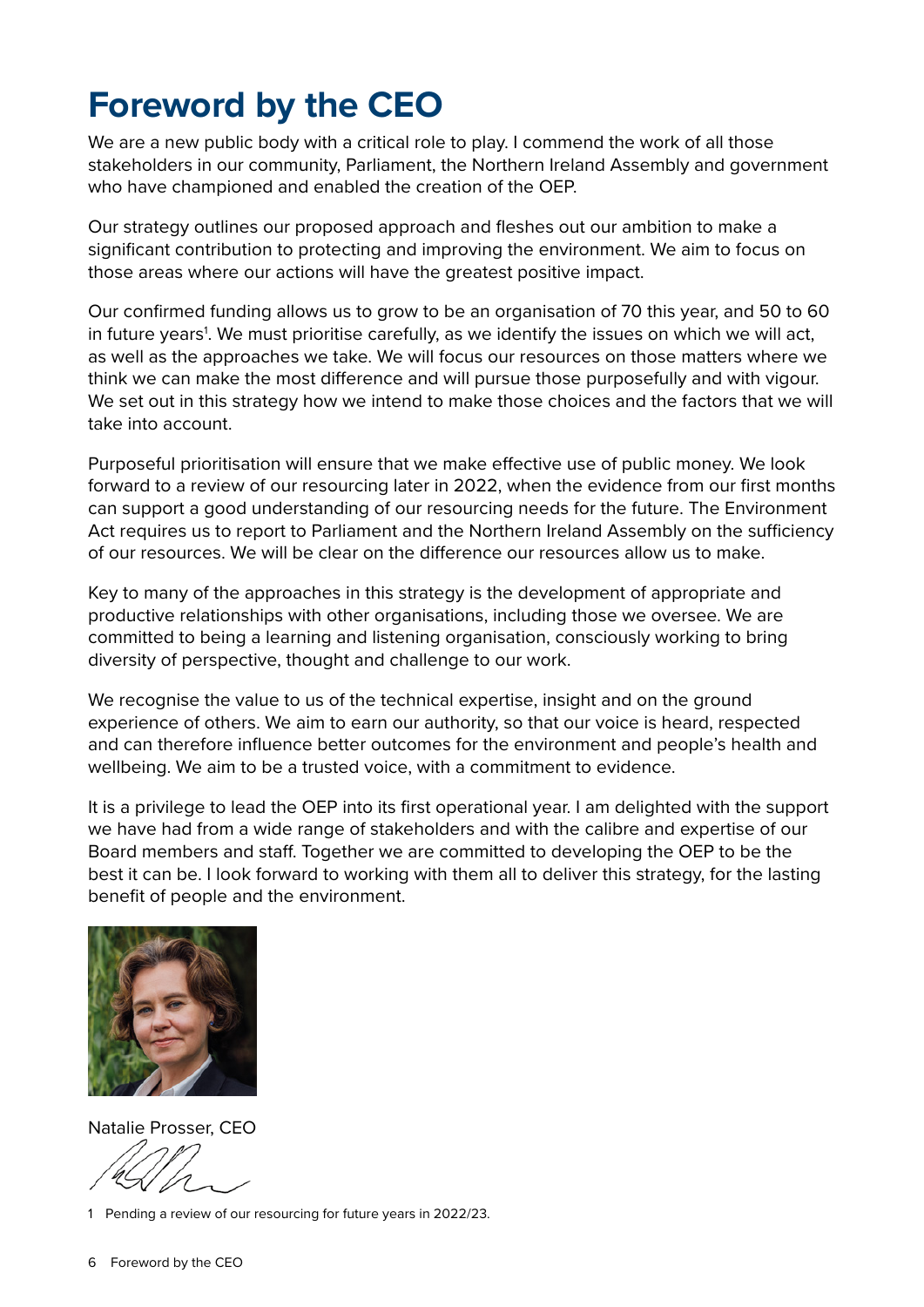# **Part 1. Introduction**

7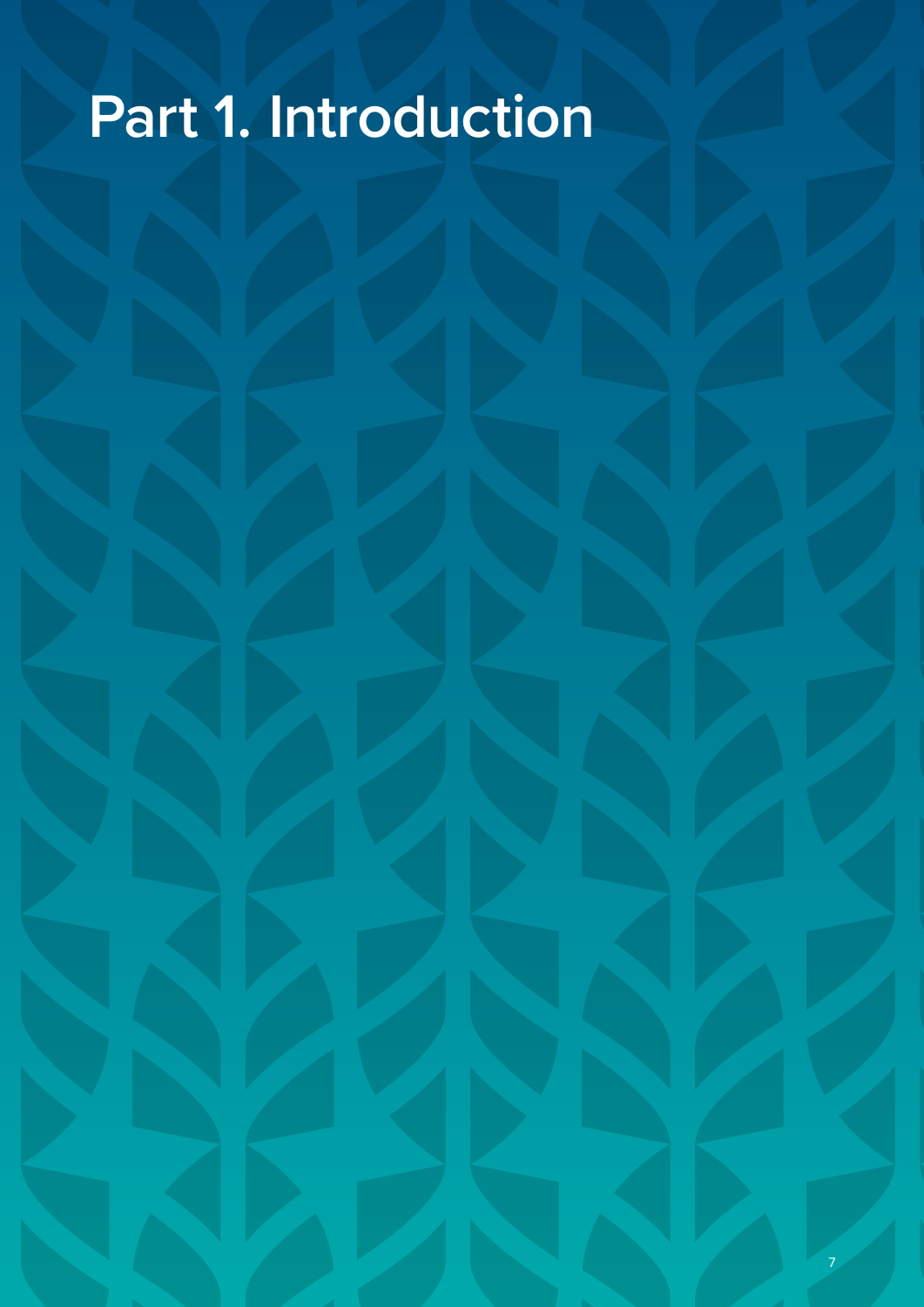# <span id="page-9-0"></span>**Part 1. Introduction**

# **1.1 Facing the challenge**

There has never been a more crucial time to protect and improve the environment. The world faces many significant challenges: biodiversity loss; degradation of land, air and marine and freshwater environments; unsustainable levels of resource consumption and waste generation; as well as climate change.

These challenges threaten the complex environmental systems which underpin how people live, work and thrive, and their health and wellbeing.

The OEP has been established with unique tools to hold government and other public authorities to account as they work to address these challenges.

# **1.2 The OEP's mission, objectives, and functions**

We are established with the principal objective to contribute to environmental protection and the improvement of the natural environment. This includes the protection of people from the effects of human activity on the environment. We will achieve our principal objective through our mission.

#### **Our mission**

Our mission is to protect and improve the environment by holding government and other public authorities to account.

We will act with purpose to pursue our mission, and make the best use of our resources, remit and functions to secure the greatest contribution to environmental protection and improvement of the natural environment.

Our four strategic objectives set out how we aim to pursue our principal objective and achieve our mission. These objectives are inter-related and of equal importance. We will strive for:

#### 1. **Sustained environmental improvement**

Government is held to account for delivery of environmental goals and targets, and its plans for environmental improvement.

#### 2. **Better environmental law, better implemented**

The environment is protected and improved, and people are protected from the effects of human activity on the natural environment, through better design and implementation of environmental laws.

#### 3. **Improved compliance with environmental law**

Government and other public authorities abide by environmental law so it can protect people and protect and improve the environment as intended.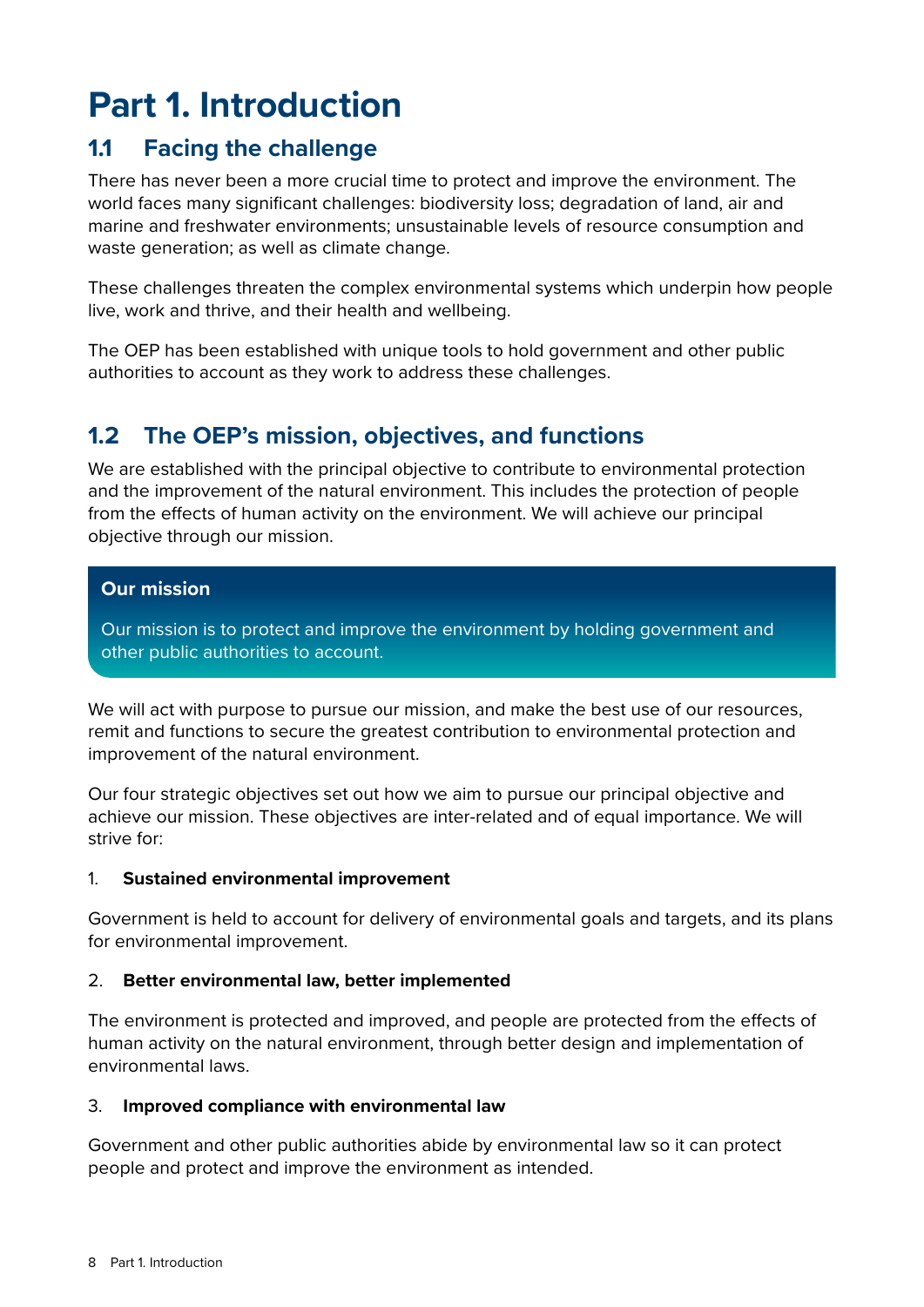#### 4. **Organisational excellence and influence**

We are effective and efficient, with the authority, relationships, expertise, and voice to play our full part in national environmental governance.

#### **Figure 1. Our strategic objectives**



We have four main functions that will contribute to these objectives:

#### 1. **Scrutinising Environmental Improvement Plans and targets**

We review and report on progress in delivering environmental improvement plans (EIPs), goals, and targets.

#### 2. **Scrutinising environmental law**

We monitor and report on the implementation of environmental law.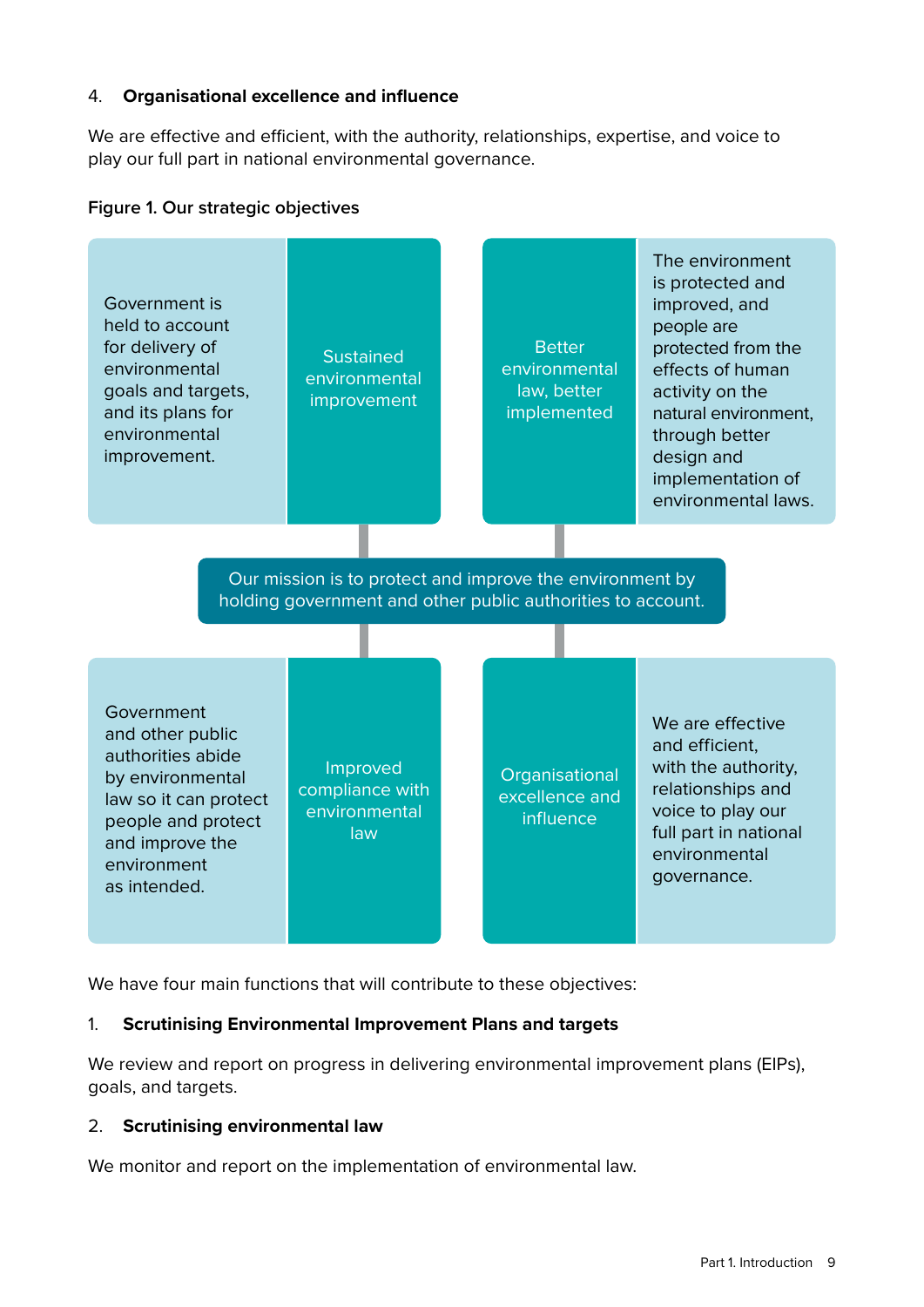#### <span id="page-11-0"></span>3. **Advice**

We advise government on proposed changes to environmental law and other matters related to the natural environment.

#### 4. **Enforcement**

We investigate suspected serious failures to comply with environmental law by public authorities and enforce compliance where needed.

**Figure 2. Our four main functions**



# **1.3 Our independent role and resources**

The OEP was established by the Environment Act 2021. We are an independent public body, with powers to advise ministers and government departments and to hold them and other public authorities to account against their environmental responsibilities and the law. Our independence is protected in law.

Our work covers England and Northern Ireland, and environmental matters reserved to the UK government. This includes matters in the marine environment where these are dealt with in environmental law or government targets and EIPs.

Like the environment, our work is of importance to many government departments. We are funded by the Department for Environment, Food and Rural Affairs (Defra) in England and the Department of Agriculture, Environment and Rural Affairs (DAERA) in Northern Ireland, who oversee our use of public money. Defra and DAERA ministers are accountable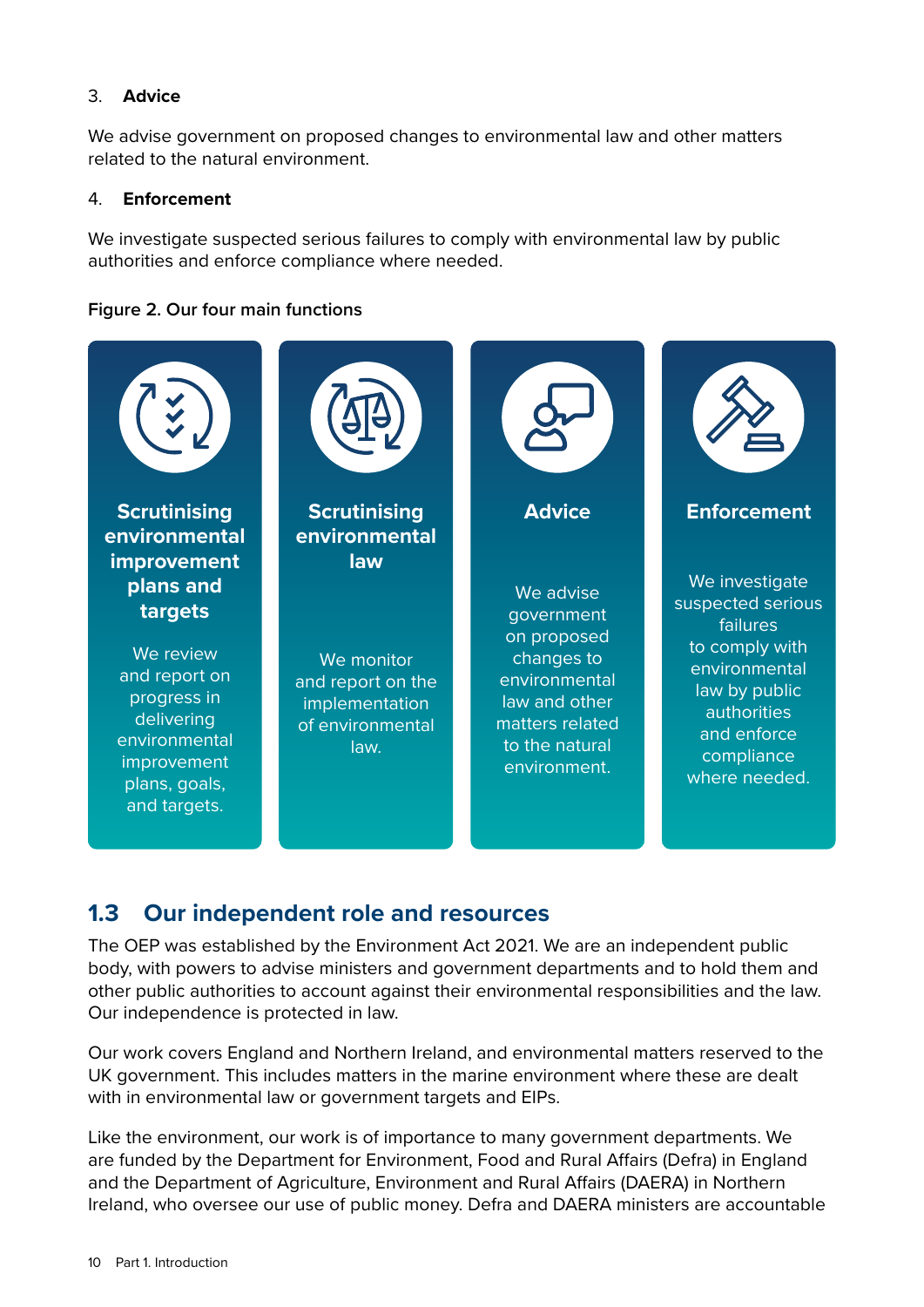<span id="page-12-0"></span>in Parliament and the Northern Ireland Assembly for this, along with our work. However, we pursue our objectives and implement our functions independently and impartially, separately from government. Our judgements are our own, formed independently.

We will publish a corporate plan each business year, setting out the resources we have available, and how we plan to make the best use of them through our activities and programmes. We are newly established and small. We will act strategically and make hard choices about how we will make the most difference.

Our financial resources will be reviewed in our first year, with the benefit of our early experience in delivering this strategy and our first corporate plan.

In our annual report we will demonstrate how we have used our resources, and what we have achieved. This will include our assessment of whether we have been provided with sufficient sums to carry out our functions effectively.

# **1.4 About this strategy**

This strategy sets out how our work will contribute to improvement in the natural environment and environmental protection, including the protection of people from the effects of human activity on the environment. This is our first strategy. We expect to review it within the first 18 months of its adoption.

In this first part, we have explained who we are, and introduced our mission, objectives and functions.

Part two describes how we will pursue our strategic objectives, our ambitions, and the approaches we will take to achieve them.

Part three gives information about the way we will work. We explain how we will deliver each of our four main functions, prioritise our activities, and work with others. We also set out our approach towards acting objectively, impartially, proportionately, and transparently.

Part four sets out how we intend to measure our success and review this strategy.

Annex A sets out our enforcement policy and provides detailed information about the way we will exercise this function, expanding on the summary provided in part three.

In this strategy, we give specific meaning to some of the words we use. This includes important expressions defined in the Environment Act 2021.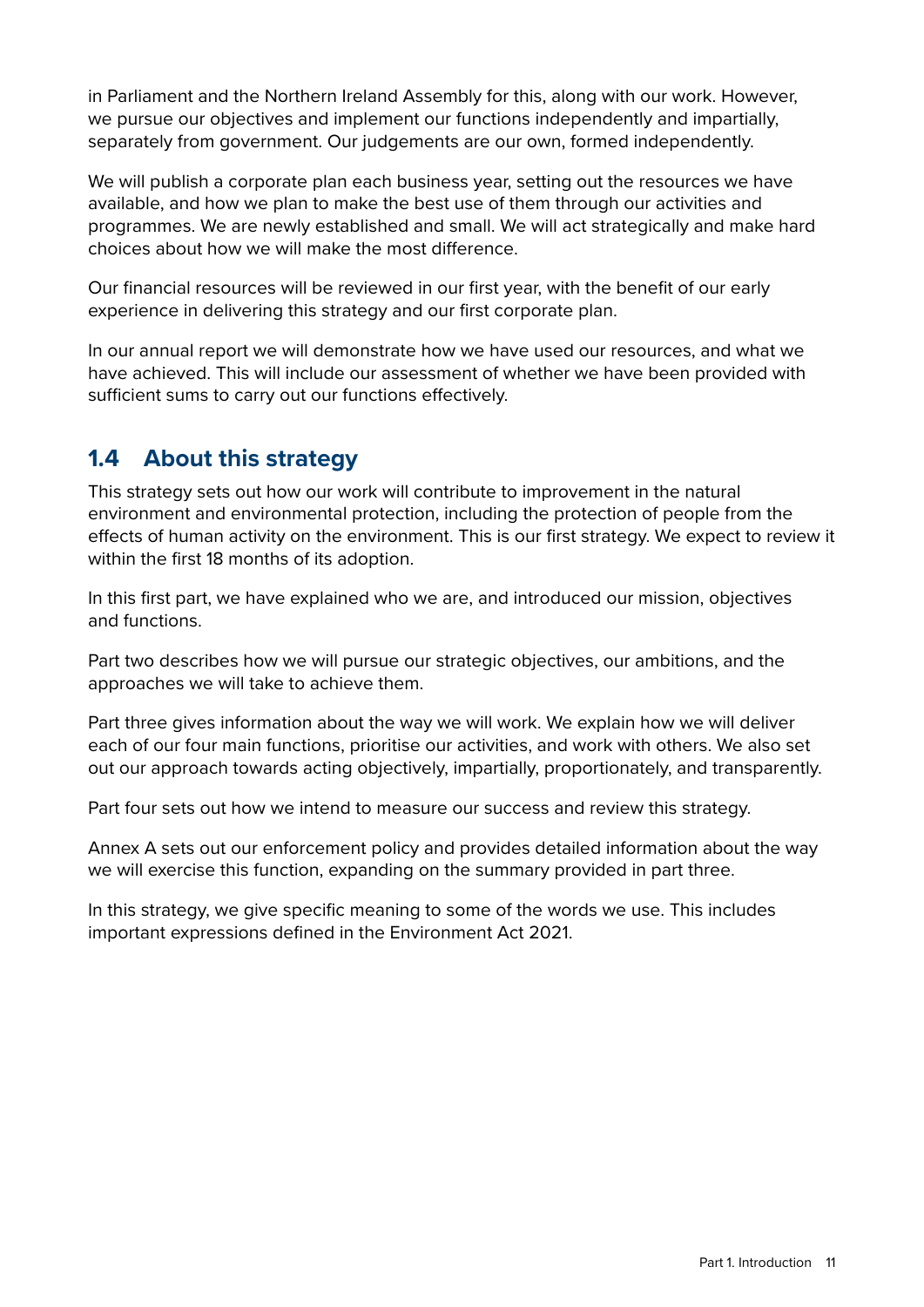#### **Figure 3. Key terms in this strategy**

#### **The natural environment**



This means living things like plants and wild animals, the habitats in which they live, land, air and water, and the natural systems, cycles, and processes through which they interact.

#### **Environmental protection**



This means protecting the natural environment and people from the harmful effects of human activity on the natural environment. It also includes maintaining, restoring or enhancing the natural environment, and monitoring, assessing, considering, advising or reporting on any of these.

#### **Environmental law**



This means any legislative provision (such as an Act of Parliament or Regulations) that is mainly concerned with environmental protection, unless it deals with certain excluded subjects such as national security or those devolved to the Scottish or Welsh governments.

To the extent that they are mainly concerned with environmental protection, this includes provisions in laws dealing with other subjects, such as those related to planning and development – for example, legislation about environmental impact assessment.

Environmental law generally means both UK and Northern Ireland environmental law, unless we refer to either individually.

#### **Public authority**



This means any person or organisation carrying out any function of a public nature. It includes government, agencies of government, local authorities and similar organisations. In some circumstances it includes others, for example private companies, when they are carrying out public functions. These could be water companies, harbour authorities or other similar bodies.

Authorities carrying out devolved functions in Scotland and Wales, and certain specific authorities such as the courts, Parliament and the Northern Ireland Assembly, are excluded.

#### **Government**



Where we refer to government, we mean the UK government and its departments acting on matters for England or where they are reserved and the Northern Ireland executive and its departments acting on matters for Northern Ireland, unless we refer to either individually.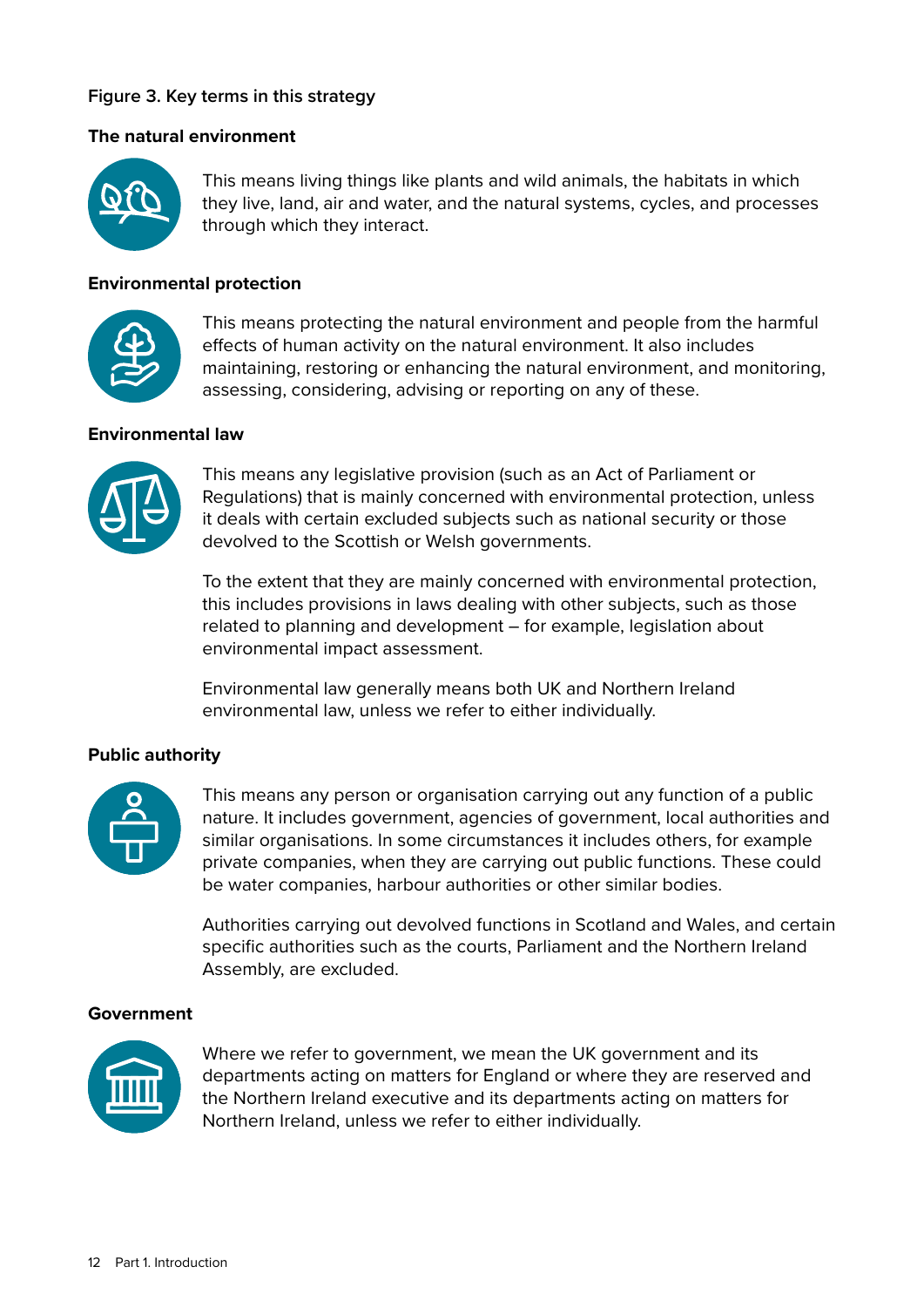#### **Environmental improvement plan**



An environmental improvement plan (EIP) is a plan for significantly improving the natural environment that government is required to prepare under the Environment Act 2021. EIPs must include the steps government intends to take to improve the natural environment and can include other matters.

#### **Environment Act targets**



Environment Act targets are those relating to the natural environment, or people's enjoyment of it, that are to be set by the UK government in England under the Environment Act 2021.

The UK government may set any target in these areas. It must however set these targets in some specific areas – a long-term target for each of air quality, water, biodiversity, and resource efficiency and waste reduction, and targets for fine particulate matter in the air and the abundance of species. The targets must set an objectively measurable standard, and a date by which it is to be met.

The Environment Act 2021 does not provide for such targets to be set in Northern Ireland.

#### **Reserved matters**



Reserved matters are those where the ability to create legislation rests with the UK Parliament in Westminster and has not been devolved to the parliaments and assemblies in Scotland, Wales or Northern Ireland.

Devolution legislation sets out which matters are reserved and devolved. The environment is largely a devolved matter with few areas reserved. There is no single, exhaustive list of reserved legislation.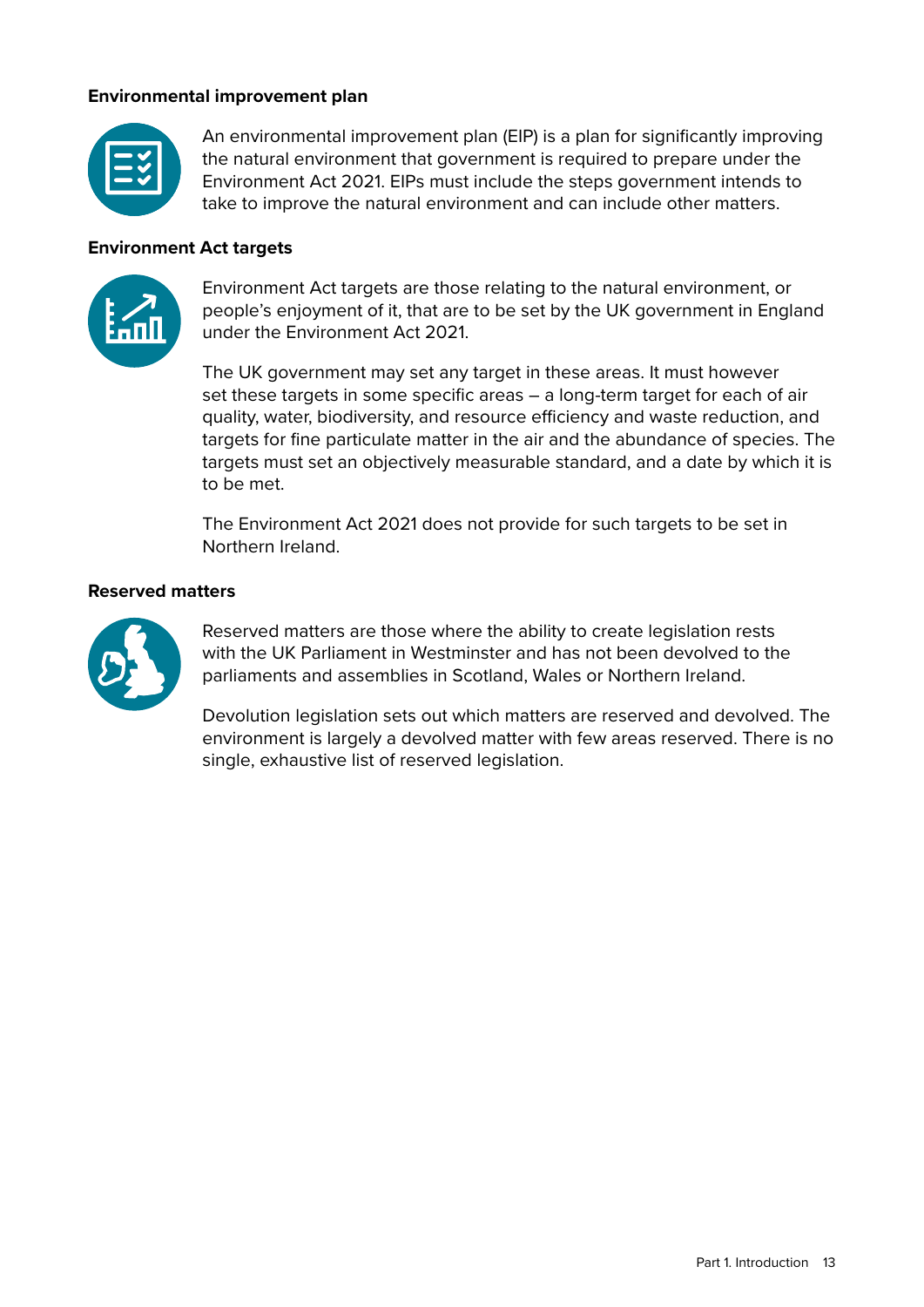# **Part 2. Delivering our strategic objectives**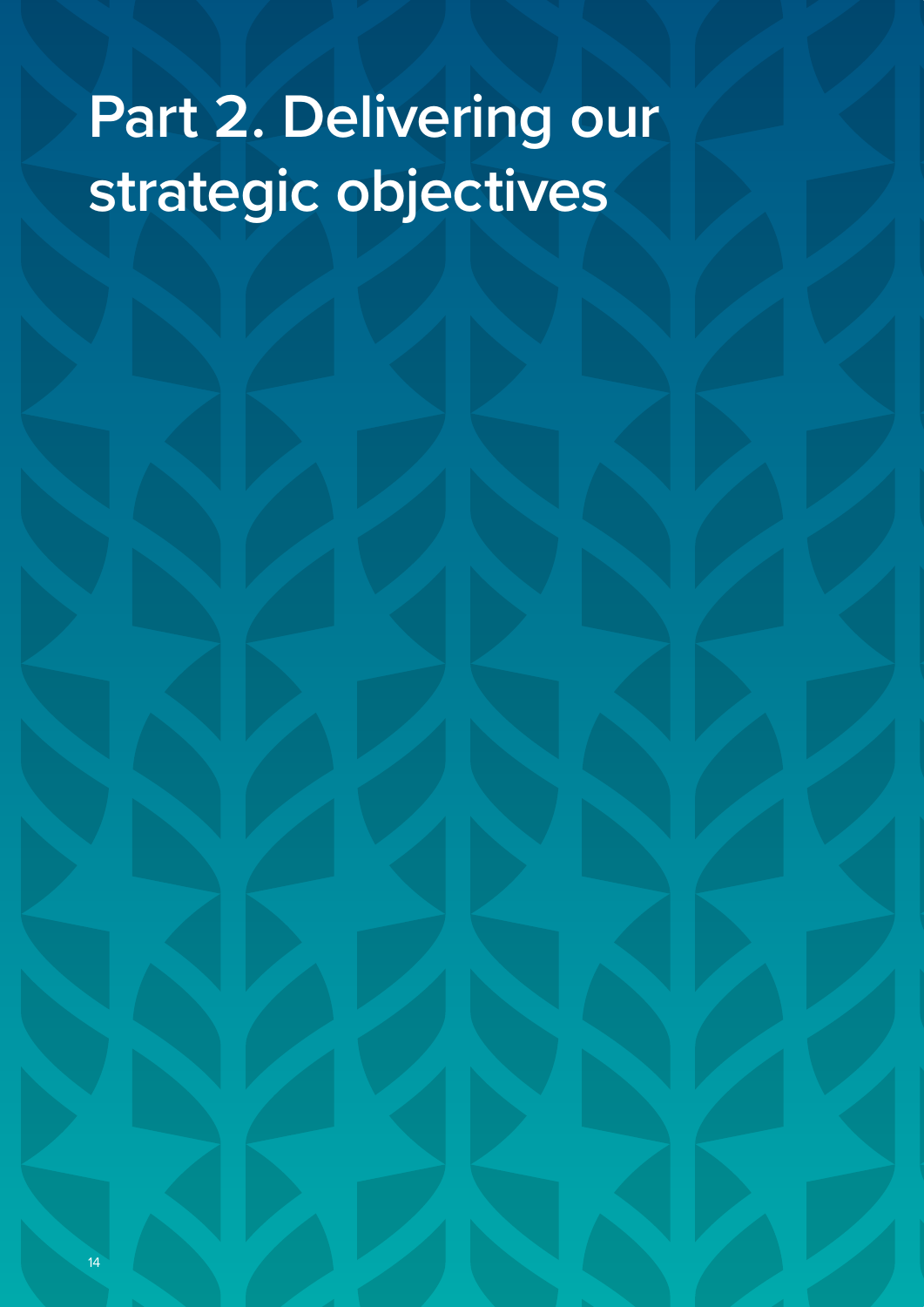# <span id="page-16-0"></span>**Part 2. Delivering our strategic objectives**

# **2.1 Introduction**

This part describes our four strategic objectives in more detail. For each we set out what we aim to achieve and how. We describe our approach to each of our functions in greater depth in part three.

# **2.2 Sustained environmental improvement**

# **Strategic Objective 1: Government is held to account for delivery of environmental goals and targets, and its plans for environmental improvement**

Government is uniquely placed to protect and improve the environment, through its own activities and ability to influence others. Our aim is that government sets ambitious national environmental plans, goals and targets and makes sure they are delivered.

The UK government set out a long-term approach to environmental protection and improvement in its 25-year environment plan (25 YEP) in 2018. This is its first EIP and covers 10 goals relating to the natural environment. The UK government will review the 25 YEP in 2023 and every five years thereafter. The UK government consulted on its approach to Environment Act targets in March 2022.

Similarly, DAERA on behalf of the Northern Ireland executive consulted on its environment strategy in January 2022, as the basis for its first EIP. This will set out goals relating to the natural environment in Northern Ireland. The Northern Ireland executive will also review its plan every five years.

## **What we aim to achieve**

Ambitious and clear national plans, goals and targets are fundamental to environmental protection and improvement. We will critically assess, report, and advise on the development and delivery of these national measures, holding government to account for its ambition, progress and delivery. In this way, we aim for sustained improvement in the natural environment through governments progress delivery of its plans and goals, and compliance with targets.

## **How we aim to achieve this objective**

We will independently assess governments' progress towards environmental improvement, the state of the natural environment and the trajectory of environmental change. Where relevant, the benefits nature provides to wider society and people's enjoyment of nature will form part of our assessment. We will pursue this objective mainly by scrutinising the EIPs and targets, as described in section 3.5.

We will assess the EIPs holistically, consider wider plans, initiatives and delivery and scrutinise the contribution of other public authorities that support government's progress. Where appropriate, this will include scrutinising a wider range of targets and commitments than the Environment Act targets. This will particularly be the case in Northern Ireland where no environmental targets are required by the Act.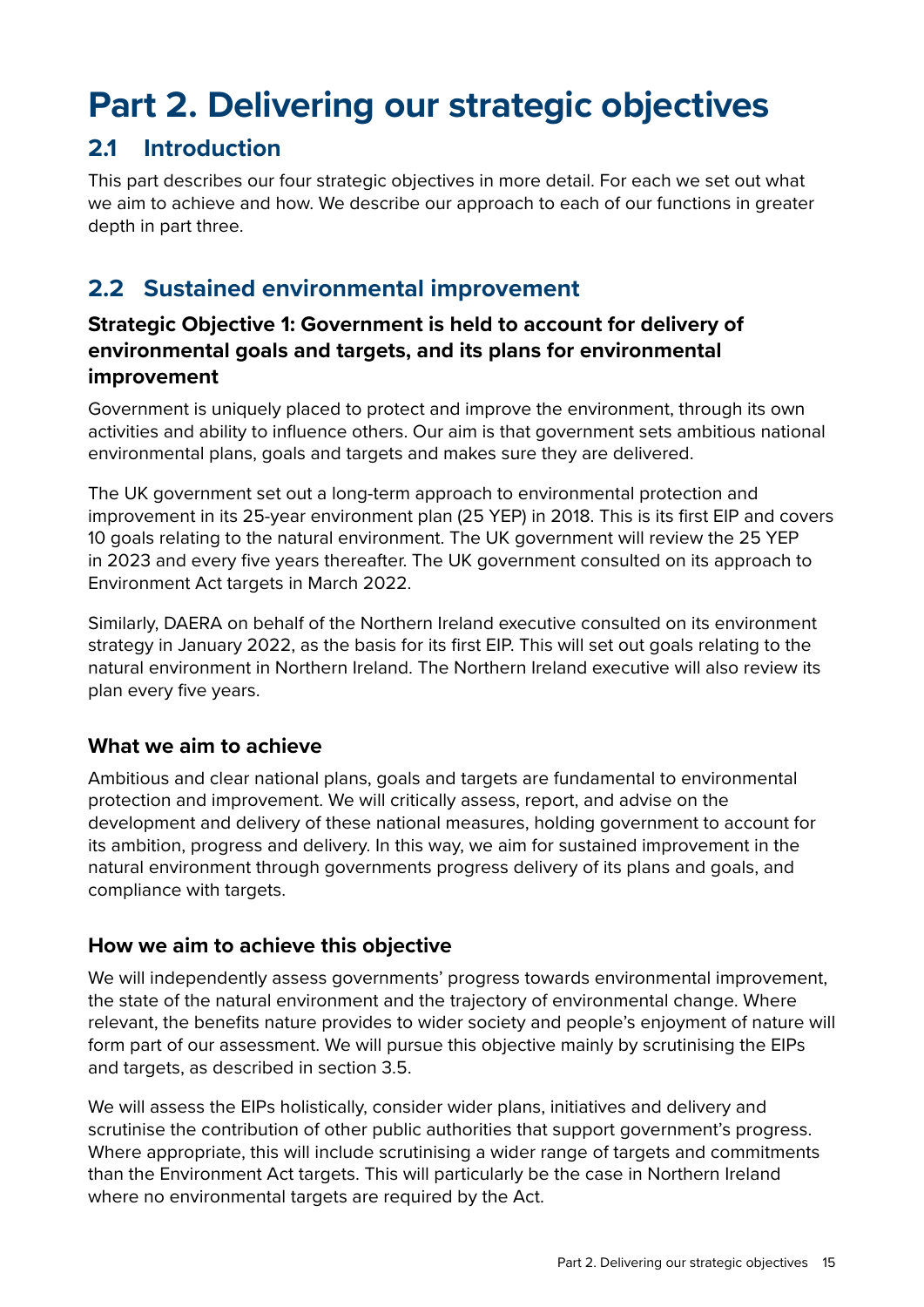<span id="page-17-0"></span>Through independent analyses we will critically assess and report on what is being achieved, what is working and the issues that need addressing. We will publish our findings for government, Parliament, the Northern Ireland Assembly and others to see and act upon. We will make recommendations for improving progress where policies or action fall short or where there are gaps.

We recognise that the accessibility and clarity of these plans to a wide audience, including businesses and the general public, will be important so everybody can play their part in improving the environment.

We will identify and report on gaps in monitoring and press government to fill them. We will prioritise some matters and consider them in greater depth. We will conduct selected research on how gaps might be filled to encourage and stimulate improvement.

Through our advice and scrutiny of environmental law functions (sections 3.7 and 3.6 respectively) we will recommend how changes to the law, its implementation or other actions could help deliver government's plans for environmental improvement. Under our enforcement functions (section 3.4), we will challenge and remedy serious failures to comply with the law that undermine environmental improvement, where we prioritise those failures in our enforcement activities.

# **2.3 Better environmental law, better implemented**

# **Strategic Objective 2: The environment is protected and improved, and people are protected from the effects of human activity on the natural environment, through better design and implementation of environmental laws**

Environmental law is developed to achieve environmental outcomes or benefits. These include outcomes for the natural environment, for example by protecting wildlife, and for people's health and wellbeing, such as achieving safe air quality standards.

Environmental law comes in different forms. Some laws aim to tackle specific environmental concerns. Others address how environmental issues are to be considered in decisionmaking, for example through assessment or regulation of activities that may affect the environment. Some apply local controls, and others national standards and requirements such as those concerning environmental principles, plans and targets.

To be effective, environmental law must be designed well to require or incentivise behaviours that can deliver the intended outcomes.

Law that is badly designed will not deliver the desired outcome and may have unintended consequences. Different laws can pull in different directions. To be most effective, laws should work together coherently, for all outcomes to be achieved. Environmental law also needs to be implemented well to achieve these outcomes in practice. Even well-designed law may fail to achieve its outcomes or have harmful effects if implementation plans are not well thought through or executed.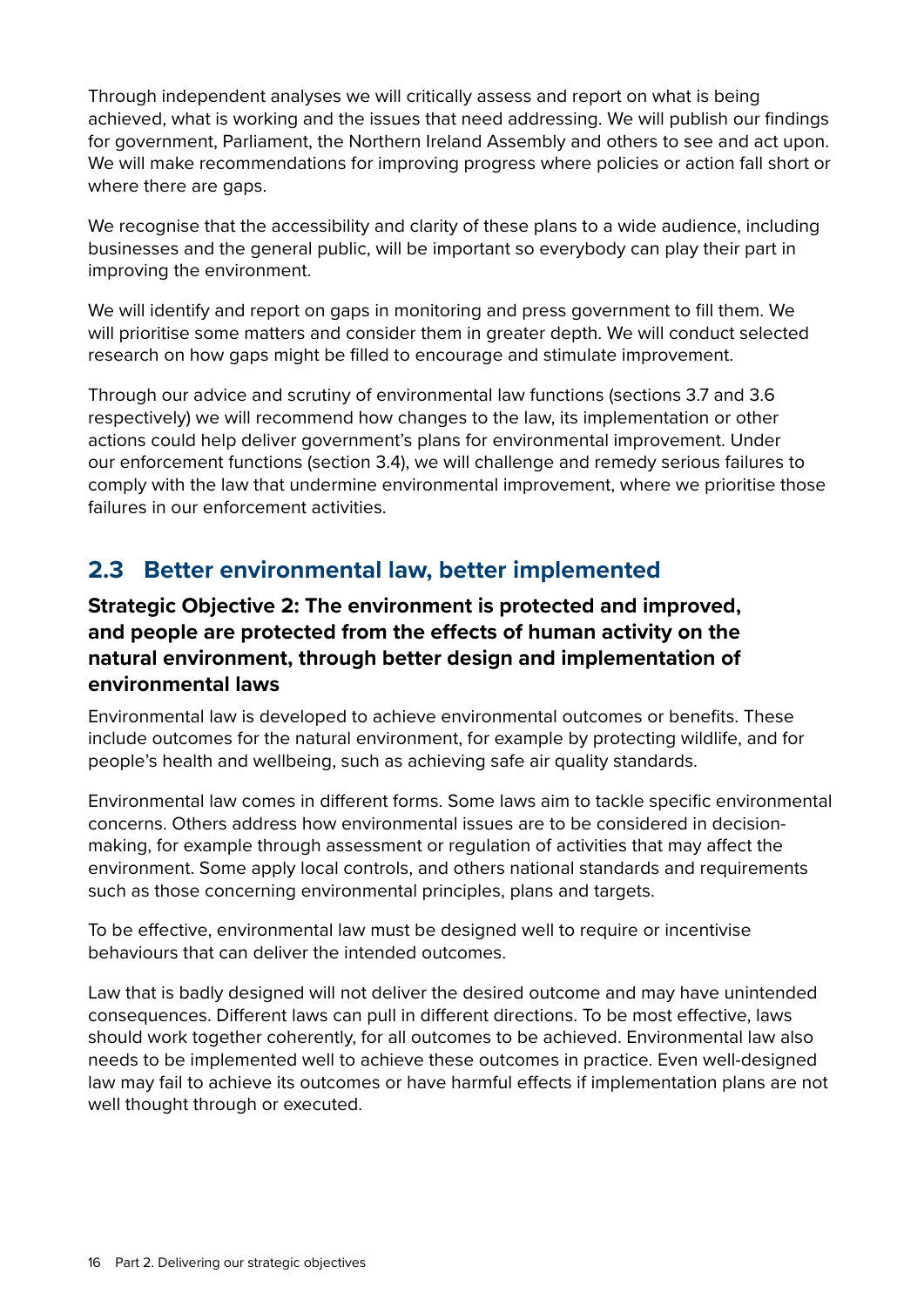## **What we aim to achieve**

Our objective is for environmental law and its implementation to be well designed and delivered, so that positive outcomes for the environment and people's health and wellbeing are achieved. We aim to increase the effectiveness of existing environmental laws and support the good design and implementation of new ones.

#### **How we aim to achieve this objective**

The design and implementation of environmental law are matters for government, Parliament, the Northern Ireland Assembly and public authorities. We will pursue this objective mainly by scrutinising environmental law (section 3.6) and giving advice (section 3.7). We will work strategically and on the basis of carefully selected priorities, rather than aiming to review all environmental law in detail (sections 3.2 and 3.3). Our approach will be built on engagement and influence and providing independent advice and evidence-based recommendations to those who design and implement environmental law.

The implementation of law goes beyond its introduction and compliance to the wider context and framework in which it is applied in practice. Resourcing, other laws and incentives, and the choices made in administering and enforcing the law can all work against outcomes being delivered effectively.

We will independently scrutinise the implementation of selected environmental laws to determine if they are achieving their intended outcomes and make recommendations for improvements. We will engage with and seek to influence public authorities locally and nationally where they inform the effective implementation of good environmental law.

We will make recommendations in areas where the design of current laws could be improved and where our findings about existing laws can be used to inform new ones. We may also make recommendations where legislative, policy or other gaps or barriers limit the effectiveness of environmental law.

We will critically assess and advise on changes to environmental law proposed by government, for example in response to consultation documents, green papers and draft legislation, with the aim of ensuring high standards of protection and improvement, and an effective basis for implementation. We will give independent advice on other environmental matters when government requests it.

We will also contribute to this objective through our enforcement functions (section 3.4), where we will identify non-compliance and assess its root cause. By drawing wider conclusions from individual or groups of cases, we will aim to inform effective changes in the law and its implementation.

Where we present reports and advice to ministers, it will be for government to decide whether to accept them. Ministers answer to Parliament and the Northern Ireland Assembly, who will be able to hold them to account for how they have considered and acted on our advice. We will publish our reports and advice.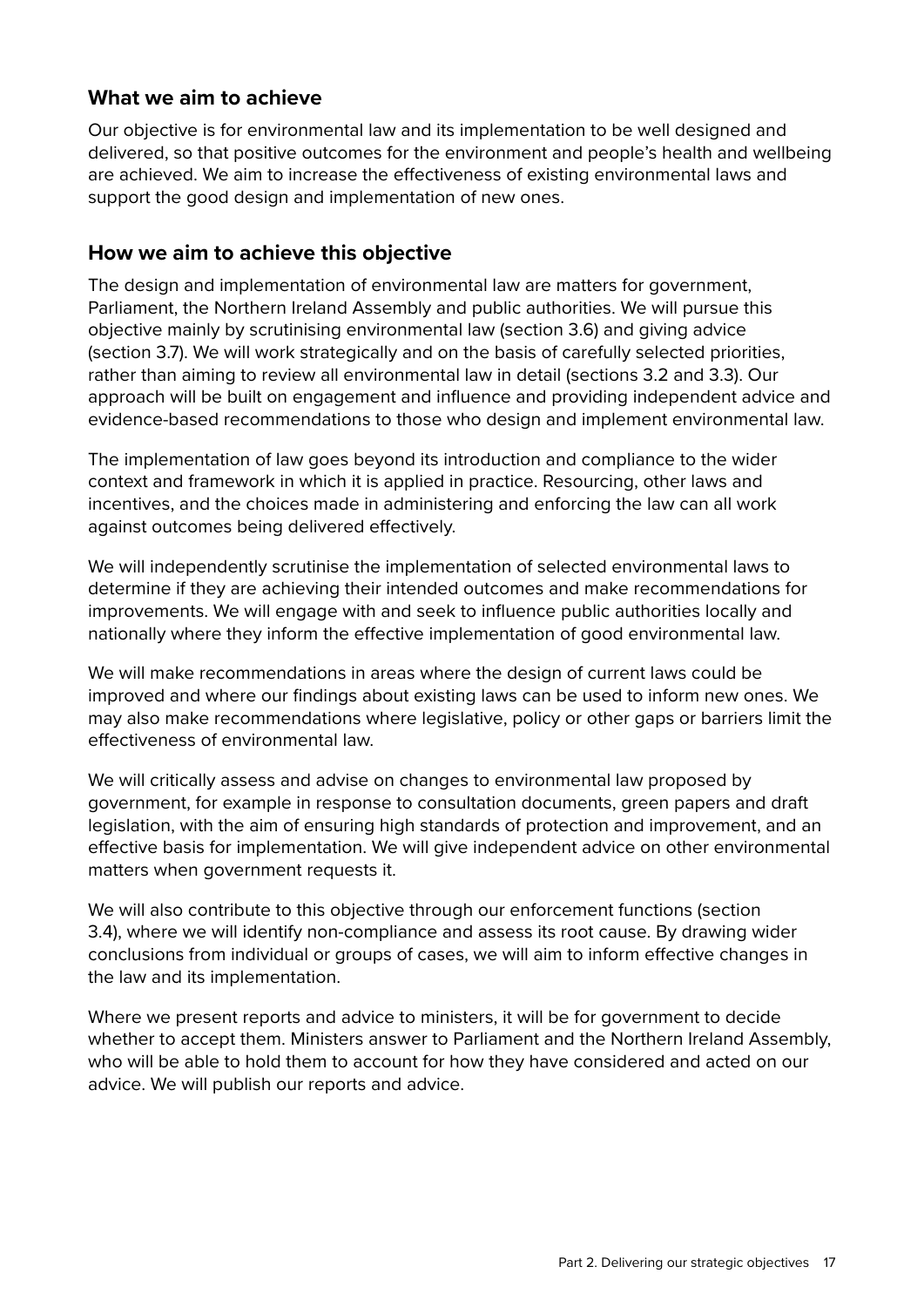# <span id="page-19-0"></span>**2.4 Improved compliance with environmental law**

# **Strategic Objective 3: Government and other public authorities abide by environmental law so it can protect people and protect and improve the environment as intended**

Environmental law exists to achieve environmental outcomes and benefits. Government and other public authorities must comply with their obligations under environmental law so that the intended outcomes are realised.

Effective implementation of the law often depends on the actions of public authorities. Public authorities should meet all their obligations in environmental law. This does not always happen, however. Failure to comply can have significant implications for the environment and people's health and wellbeing. It can also undermine public confidence in the delivery of environmental policy.

#### **What we aim to achieve**

Our objective is to hold government and other public authorities to account for their compliance with environmental law, and to challenge and remedy serious failings. This will enable the law to protect and improve the environment and protect people as intended.

## **How we aim to achieve this objective**

We will pursue this objective mainly through our enforcement function (section 3.4). We will receive and assess complaints, conduct investigations, and use the full range of our enforcement powers to identify, address and resolve serious failures in public authorities' compliance with environmental law in the cases that we prioritise. In challenging and remedying serious failures in these cases, we will aim to give full effect to the law.

We aim to increase compliance with environmental law overall, rather than just in relation to individual cases. For each case we resolve, we will aim to achieve wider benefits through the lessons and precedents our work creates. We will make careful choices to target our resources to where we will have most effect.

Our scrutiny of environmental law (section 3.6) may also identify systemic issues of noncompliance and their root cause, and we will take enforcement action where appropriate. We may also contribute to compliance by supporting better design and implementation of environmental law (section 3.6 and 3.7).

#### **Complaints**

Receiving and assessing complaints about potential breaches of environmental law by public authorities is important to our work and provides us with information that can inform all our functions.

Our service is free to use. Our [complaints procedure](https://www.theoep.org.uk/report/oep-formal-complaints-procedure) is published on our website [www.theoep.org.uk.](http://www.theoep.org.uk) It sets out what people can complain to us about, how they can complain, what they can expect of us, and the information they should provide.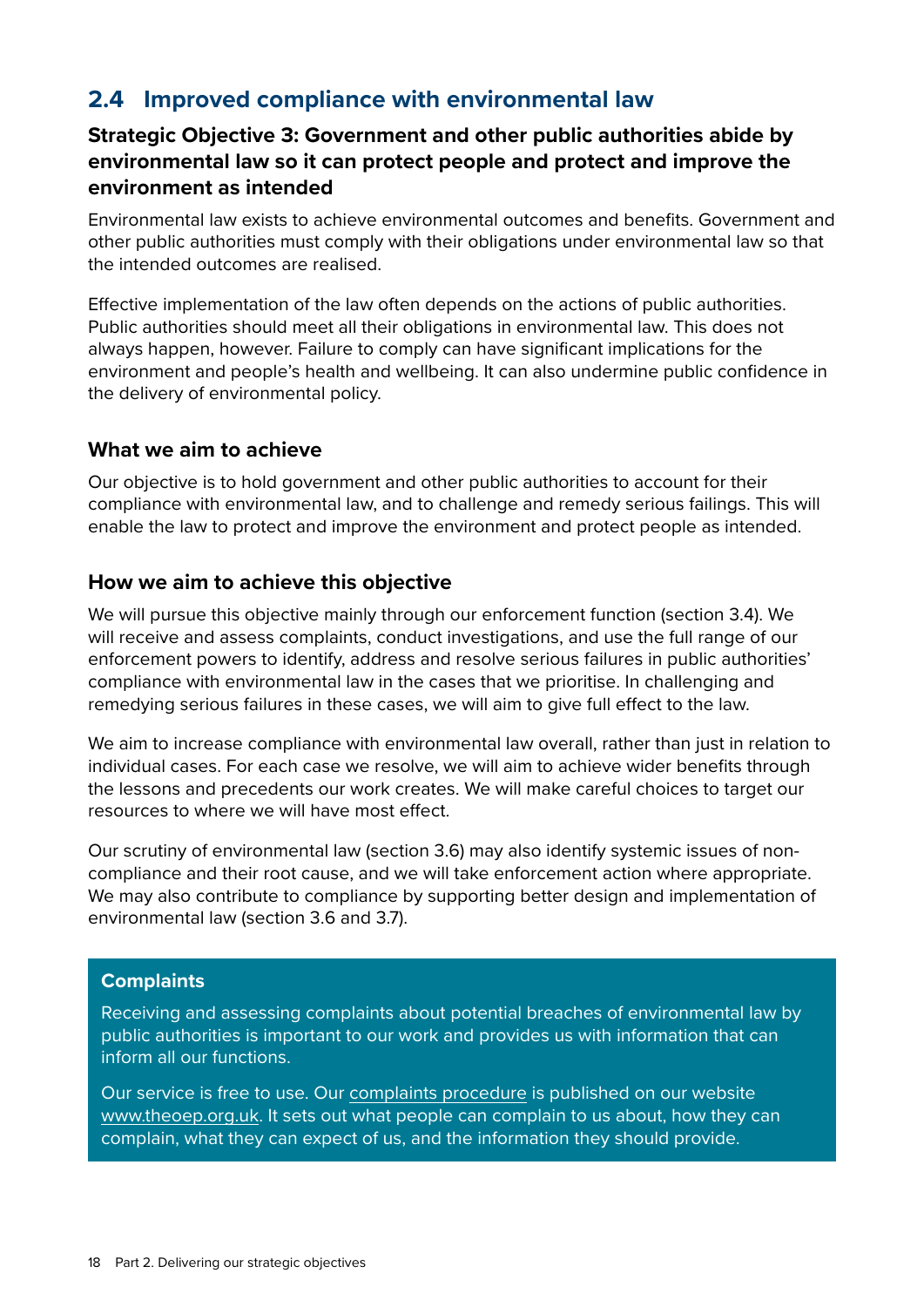<span id="page-20-0"></span>The OEP is not an ombudsman, although we will work with those organisations (see section 3.8). We will consider and respond to every complaint we receive. However, our role is not to investigate or act in every case, nor to provide compensation to or seek individual redress for those who complain to us.

Rather, we must assess the issues concerned and analyse the evidence to ensure we focus on serious breaches and cases where we can make the most difference. Where we investigate a serious case, this is to determine if a public authority has complied with the law, and if it has not, to establish what it should do to correct the failure.

We will also use the information we receive from complaints to inform our wider enforcement work and other functions. For example, a complaint may help identify a systemic issue or broader concern about environmental law or its implementation that leads us to take steps through any of our functions.

# **2.5 Organisational excellence and influence**

# **Strategic Objective 4: We are effective and efficient, with the authority, relationships, expertise, and voice to play our full part in national environmental governance**

We are a new organisation, with a broad remit and powerful tools. The environment and people's health and wellbeing will be best served when we use these to their greatest effect – strategically, purposefully, expertly, and independently.

#### **What we aim to achieve**

Our objective is to operate as efficiently, effectively and influentially as we can, to deliver the most for environmental protection and improvement.

#### **How we aim to achieve this objective**

We have designed our organisation to be efficient, responsive and flexible. We will work hard to ensure we use public money and our resources wisely to make the most difference.

We operate as a single organisation covering England and Northern Ireland. We are located in Worcester. Our staff in Northern Ireland, will be home-based, with working and meeting space available locally in Northern Ireland for all our staff when needed.

We have our own corporate services to be responsive to our needs. We will be independent in our approach and judgements. We will draw on specialist support and economies of scale from across government where these are most effective and efficient, in a way appropriate to our independent role.

We will attract and retain a high-quality workforce, creating a collaborative working culture in which our staff can thrive. We will provide them with access to the systems, training and tools they need to work effectively.

We recognise that our reputation is to be earned. We will establish our authority so that our actions have the widest impact. We will develop the power of our voice and use it wisely so that people understand our work, listen to what we say, and act to protect and improve the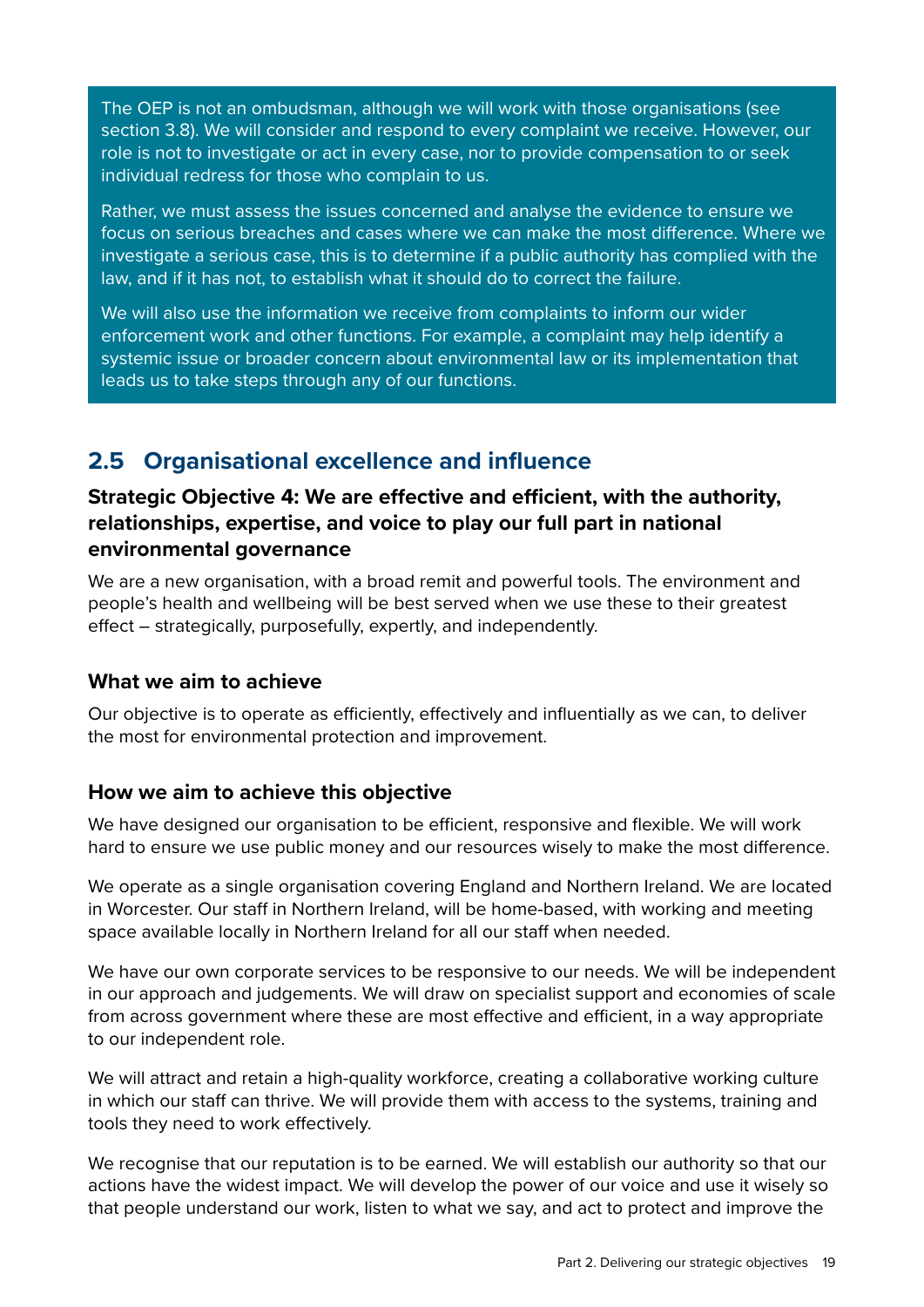environment. When we speak, we will speak with purpose and say things as they need to be said. We will evaluate whether our work has influence.

We will act strategically, and with full independence of judgement. Our most important judgements will be made by the Board using its expertise. We will develop and continually improve our access to the best available science, knowledge and expertise, for example through short-term secondments, expert panels and evidence commissions.

Staff across our organisation are responsible for engaging and listening to others. We will consciously and consistently seek out the views and perspectives of those with whom we work. This will include the public authorities we oversee, those who influence others, and those affected by failures in environmental law or by failures to improve the environment. We will engage to add insight, diversity of experience and challenge to our work, and to augment and amplify our recommendations and insight. We set out the ways we will listen and work with others in section 3.8.

We know our ability to succeed will depend on how we work as much as what we do. We aim for the OEP to be an enviable place to work. We will uphold and develop a culture based on our values that we are independent, act with purpose, are evidence-led, and trust one another. We will evaluate our culture regularly with all those who work for us, and those with whom we work.

#### **Our approach to this objective in Northern Ireland**

Our functions in Northern Ireland and England will be fully integrated so all our work benefits from our full capabilities.

We will grow our capacity to deliver our Northern Ireland functions, and our expertise, knowledge and experience in Northern Ireland environmental law, issues and science. These colleagues will be home-based where resident in Northern Ireland and have access to local working and meeting space.

A member of our Board is appointed to bring specific experience in Northern Ireland to our strategic decisions. A lead executive director is responsible for bringing additional focus and coordination to our delivery in Northern Ireland. All our staff will support our impact in protecting and improving the Northern Ireland environment.

While operating as one OEP, we recognise that environmental law and its administration are different in Northern Ireland. We will maintain distinct approaches where needed to be effective. For example, we will have a specific approach to stakeholder engagement and communication to ensure we are visible and present, and that we establish our local voice. We will also ensure our approach to access relevant expertise is tailored through recruitment, secondments, expert panels and evidence commissions.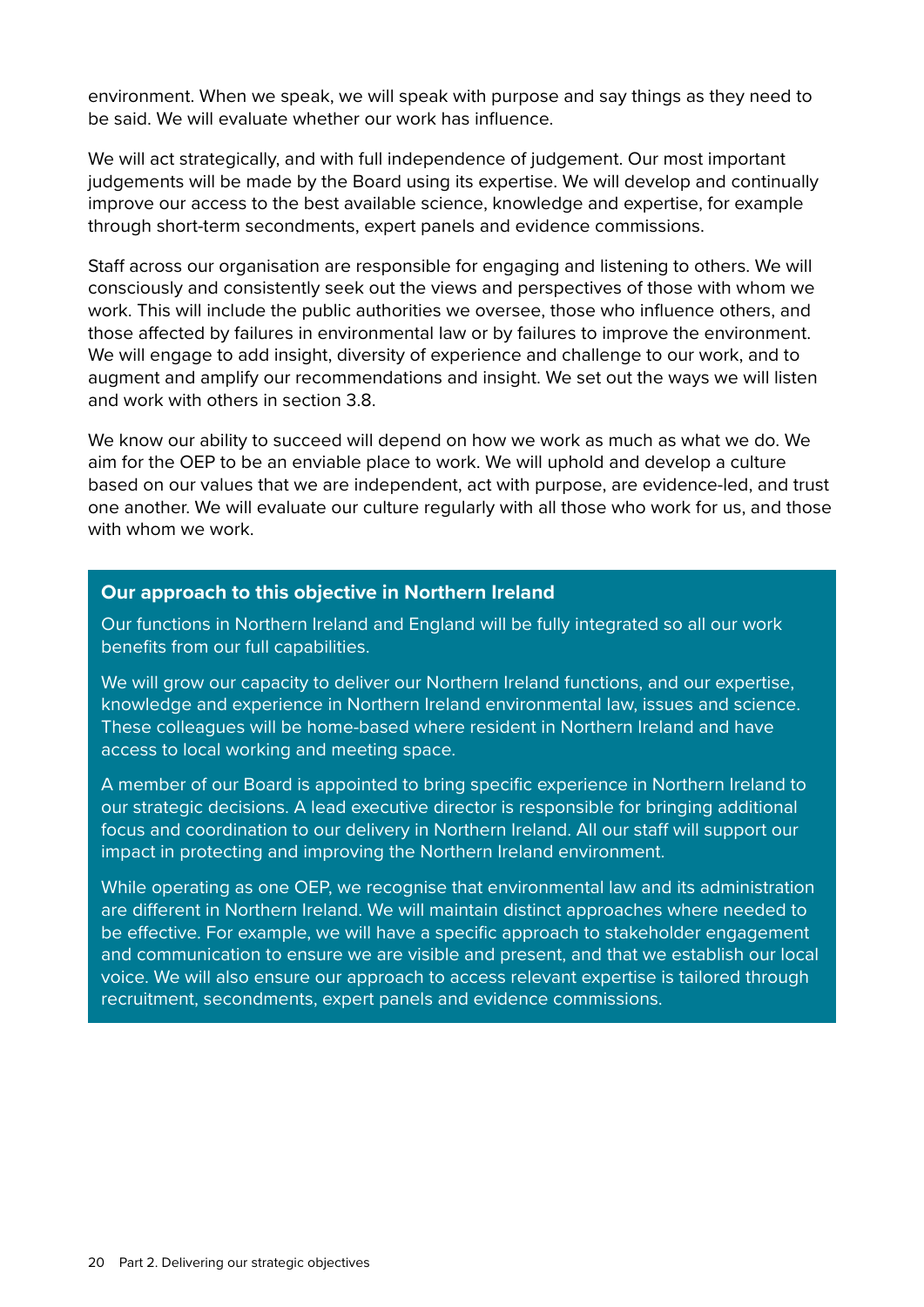# **Part 3. Our approach to delivering our functions**

 $\sim$  21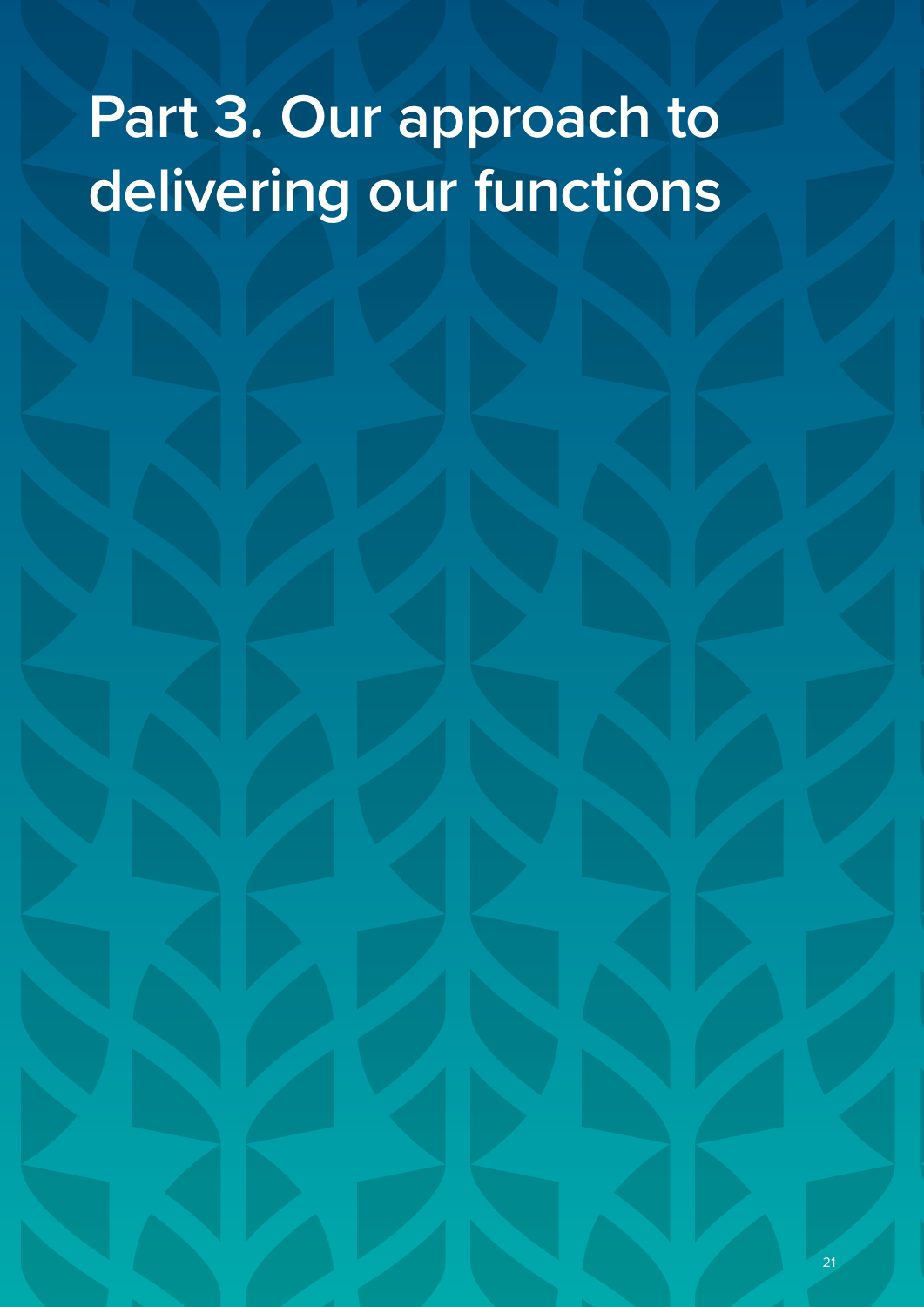# <span id="page-23-0"></span>**Part 3. Our approach to delivering our functions**

# **3.1 Introduction**

Here we provide information about the way we will work, how we will prioritise and allocate resources and how we will decide which function or combination of functions to apply to specific issues or opportunities. We explain how we will exercise each of our four main functions, how we will work with others, and our approach towards acting objectively, impartially, proportionately, and transparently.

# **3.2 How we will prioritise**

## **Why we will prioritise**

We have important new functions and a wide remit. Through our actions we will make a meaningful difference to protecting and improving the environment, but we cannot address every issue. Where we act, we will act strategically and with purpose.

There are important things that, by law, we must do each year or must always do when needed. Beyond this, we will prioritise to act selectively and strategically, and to target our capability and resources to have the most impact.

## **Our approach to prioritisation**

Our prioritisation approach is founded on four principles:

- 1. We will prioritise by outcome and across our functions so that our work makes the most difference
- 2. We will prioritise by judgement, supported by the evidence available at the time
- 3. Our judgements on what we prioritise, and when, will be guided by four main questions:
	- a. how large an effect could our action have?
	- b. how likely is our ability to have that effect?
	- c. what is the strategic fit?
	- d. what is our capacity and capability to deliver?
- 4. We will be transparent about the matters we prioritise.

Our Board and senior leaders will make our judgements on prioritisation. These will be set out in our corporate plan at the start of each business year.

We will gather and maintain information about issues, including those we do not prioritise, and regularly reassess our choices to take account of emerging trends, events and new evidence, such as from complaints. In this way we aim to be responsive, and for our effort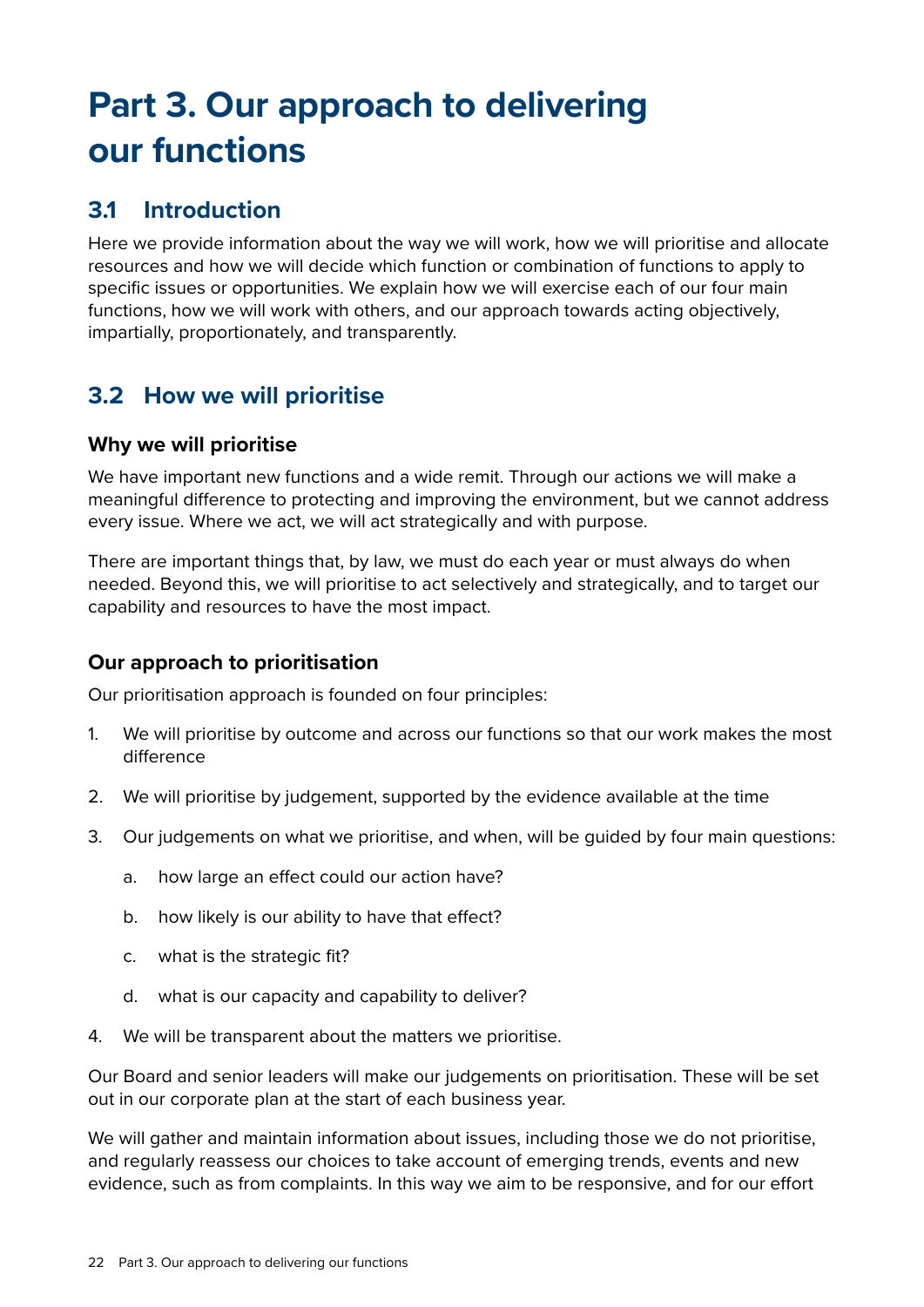to be always targeted to where we can make the most difference and provide value for the public money that funds us

We will also be transparent about our prioritisation judgements in our annual reports and accounts.

Prioritisation underpinned by analysis

We will analyse relevant available information to reach our judgements on prioritisation, based on a range of factors outlined below, seeking consistency in our judgements.

We recognise that good judgements are both evidence-based and timely. As such, our judgements will be based on the information that is reasonably available to us at the time we decide. We will not normally conduct our own detailed technical assessments to generate new evidence as the basis for prioritisation but may do so where the available evidence is particularly limited or divided.

# **A. How large an effect could our action have?**

To make this judgement, we will assess the seriousness of harm, or the extent of the opportunity for improvement, in relation to the natural environment or protecting people.

We will make this assessment by considering a range of factors as set out in our enforcement policy at annex A. These include the systemic or singular nature of harm to the environment or people, or the opportunity for improvement, and its likelihood, degree, and duration. We will take account of the significance of issues relative to the populations and geographies in which they apply. In this way, we will take care to ensure that issues in England, Northern Ireland or UK-wide are considered on their own merits. We will then assess the extent to which these conditions could change, following our intervention.

Where appropriate, we will also consider the context in which the public and others view the matter, as well as the attitude, approach and response of public authorities as factors when deciding its gravity or relative importance.

We recognise that issues of harm and opportunities for improvement will not always be single or isolated events. We will take a broad and strategic view and take account of common, cumulative and related issues or opportunities which are more significant when added together.

## **B. How likely is our ability to have that effect?**

The environment is a complex system, and the effect of our actions will not always be certain. Our programme of work will therefore balance where we judge we might have greatest effect, and where we can be most confident of a positive impact. In this way, we will aim to achieve the most difference overall.

We will make judgements about the likelihood of our actions being successful by understanding how they may lead to environmental protection or improvement and assessing the likelihood that will happen. We will consider the broader context, including other influences and actors, as we do this.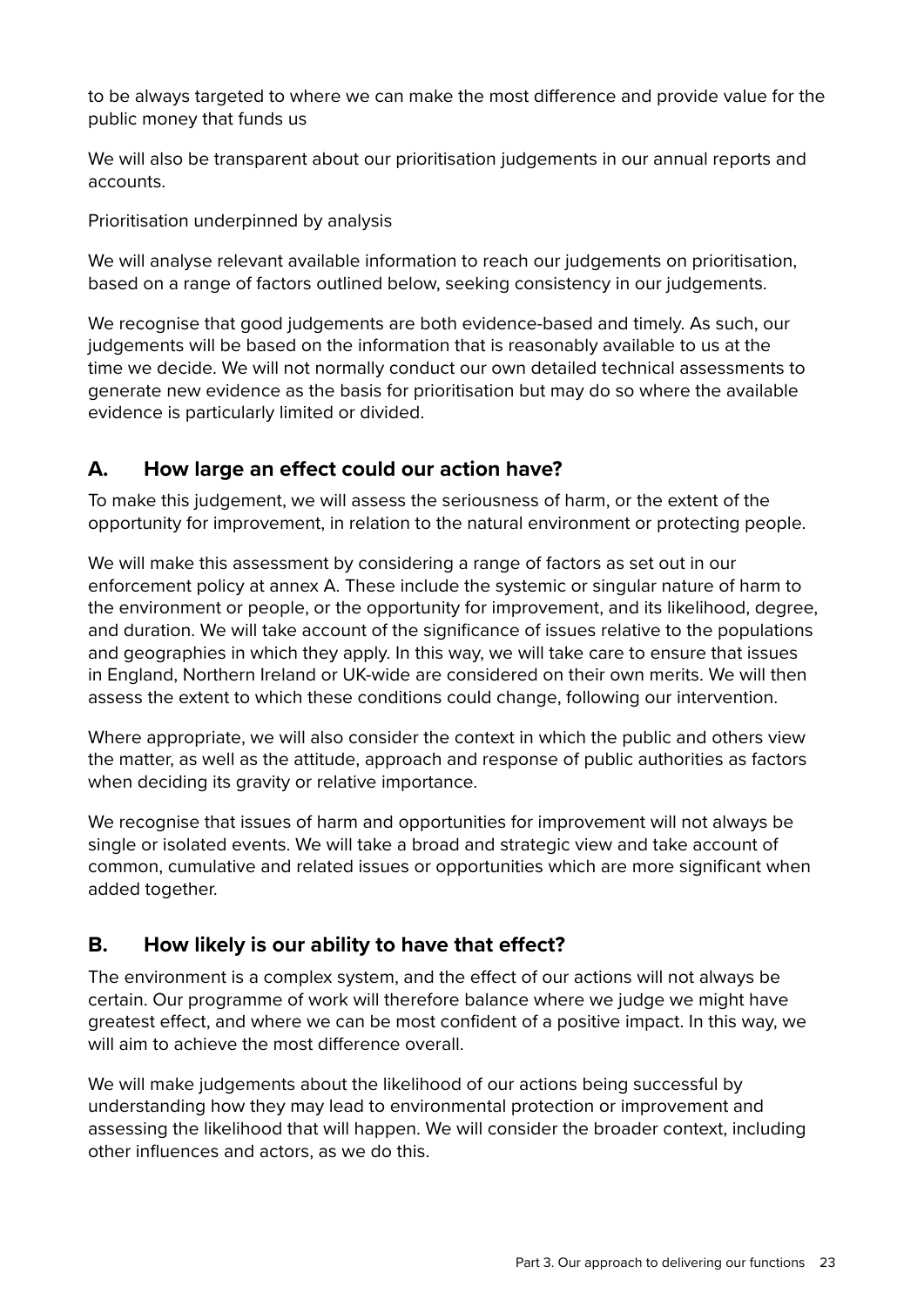<span id="page-25-0"></span>We cannot be certain about the effect of our actions, so, where appropriate, we will take a risk-based approach. For example, the greater the significance of the environmental feature potentially impacted or the potential impact on human health, or the potential effect of our actions, the greater the case there will be to act, even in the face of uncertainty.

# **C. What is the strategic fit?**

Sometimes we will be the only organisation able to act or be best placed to make a difference. At other times others may be better placed to have effect. There will also be times when our work could complement or add to that of others. We will prioritise where our action has most effect.

Our judgement about the strategic fit will also consider the risk of acting or not acting, the extent to which our actions add to other work we are doing, and the balance of all our activities across our remit, for example across issues in the environment. We will take account of how our actions contribute to our objectives in Northern Ireland, England or both, so that, in the long-term, our activity broadly aligns with the resources provided by each government.

# **D. What is our capacity and capability to deliver?**

Our prioritisation will take account of the resources and capabilities needed for our work to make a difference, and the time and scale of the activity involved. This will be especially important in our first period of operation as we build our experience.

We will ensure we retain capacity and flexibility to respond to external or emerging events, enabling us to be influential and take opportunities when they arise.

# **3.3 Deciding how to act: an issue-based approach**

Many environmental issues fall within the OEP's remit. Each issue of harm and each opportunity for improvement will be different and the specific contribution we can make will vary.

When deciding how to act, we will consider which of our functions can contribute to an improvement for any issue that we identify. This will mean that the balance of what we do will change over time. For example, in some years, we may produce more reports scrutinising environmental law (see section 3.6); in others we may undertake more investigations (section 3.4).

Our functions complement each other and may have more effect together. We will identify how what we do under one function can support and reinforce our other activities to lead to better outcomes. For example, we may scrutinise progress against an area of the EIPs or targets, and implementation of associated environmental law, in concert. We may also decide to prioritise issues in that same area in our advice and enforcement functions.

In other situations, we may use our functions sequentially. For example, our reports scrutinising environmental targets may indicate that government is making insufficient progress, requiring corrective action to be taken to meet the targets by the relevant dates set in law. If targets were then missed, we might initiate an investigation.

As a result, a proportion of our work will be within connected, issue-based programmes.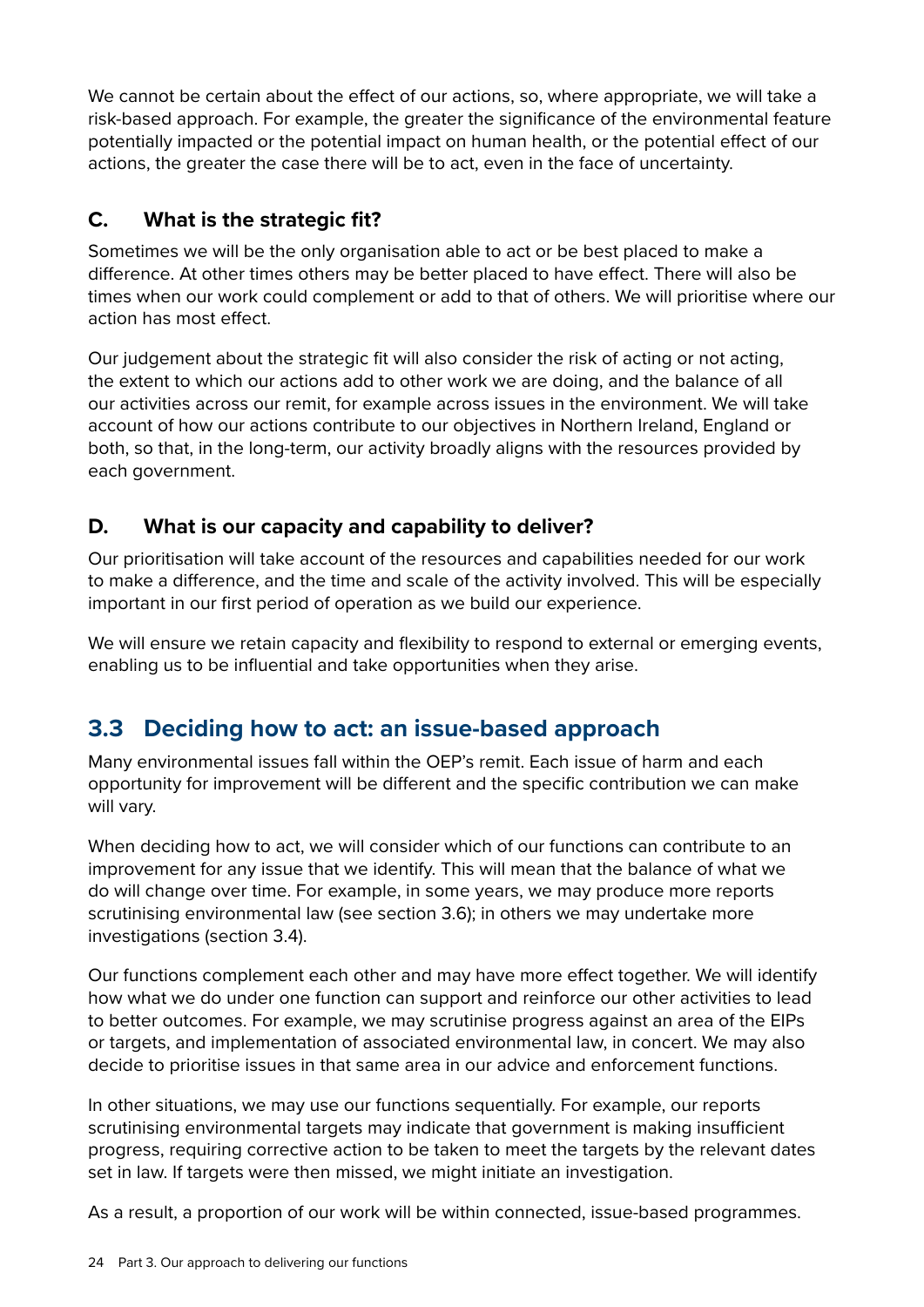<span id="page-26-0"></span>We will not work in narrow, functional siloes. We recognise that information from one area of activity could provide insight into related issues and opportunities in another. For example, we will review complaints from the public for evidence of areas of environmental law that can be improved. Similarly, we will consider whether our scrutiny of EIPs provides intelligence that suggests environmental law is not being properly implemented or delivering its intended outcomes, and act accordingly.

Our functions in England and those we have in Northern Ireland are very similar, although the contribution the OEP could make to environmental improvement in each may differ.

We will consider the different environmental issues, and any other particular circumstances, in determining where and how to act in each of England and Northern Ireland. We might sometimes scrutinise or take enforcement action on the same issues in England and Northern Ireland, but only where we judge this to make the most difference overall.

# **3.4 Enforcement: How we will investigate suspected serious failures to comply with environmental law by government and other public authorities and enforce compliance where needed**

Our enforcement functions encompass a range of powers and duties including receiving and assessing complaints, conducting investigations and commencing legal proceedings. We can only use these functions to identify and respond to serious failures to comply with environmental law by government and other public authorities.

We are not able to take enforcement action against private entities such as businesses or individual people in relation to their private functions. That responsibility remains with primary regulators such as the Environment Agency, Natural England and the Northern Ireland Environment Agency.

Where private businesses undertake public functions, we may have a remit in relation to those functions and we will work with primary regulators to understand and identify potential overlaps and prioritise accordingly (see section 3.8 on how we will work with others). Our enforcement functions do not therefore duplicate those of others.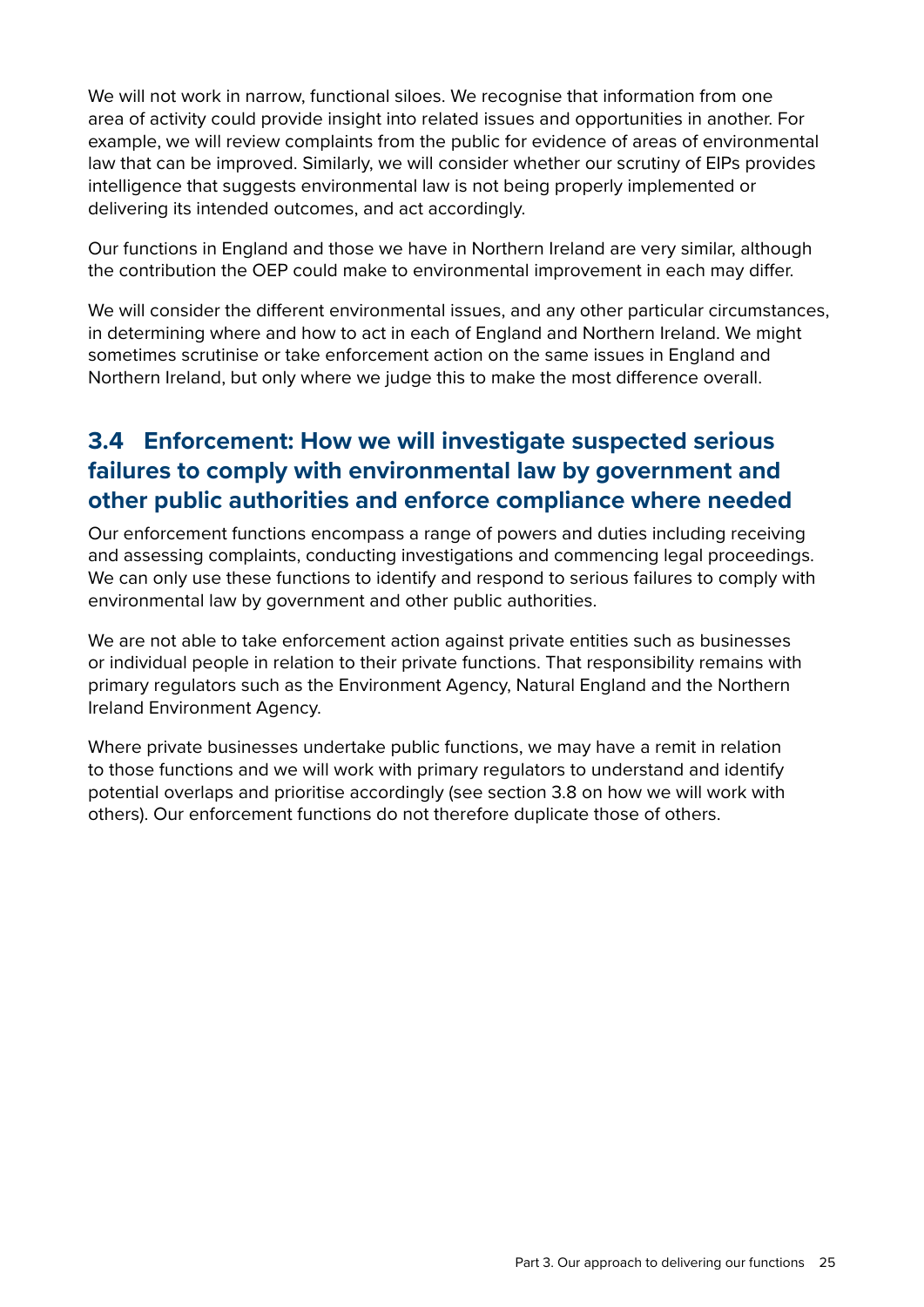#### **Figure 4. Summary of our enforcement function**



#### **Our approach**

Our approach is set out in detail in our enforcement policy in annex A.

We will consider and prioritise between cases where information, from complaints or other sources, indicates there may have been a serious failure to comply. If a particular case involves transboundary issues, we will seek to co-operate with the relevant public authorities in those countries in appropriate circumstances. Section 3.8 sets out further detail on how we will do this.

We will focus strategically and on the most significant matters, such as failures to comply with environmental law that are systemic, recurrent or may cause serious harm. As part of this, we can consider individual but related matters which, when taken together, indicate the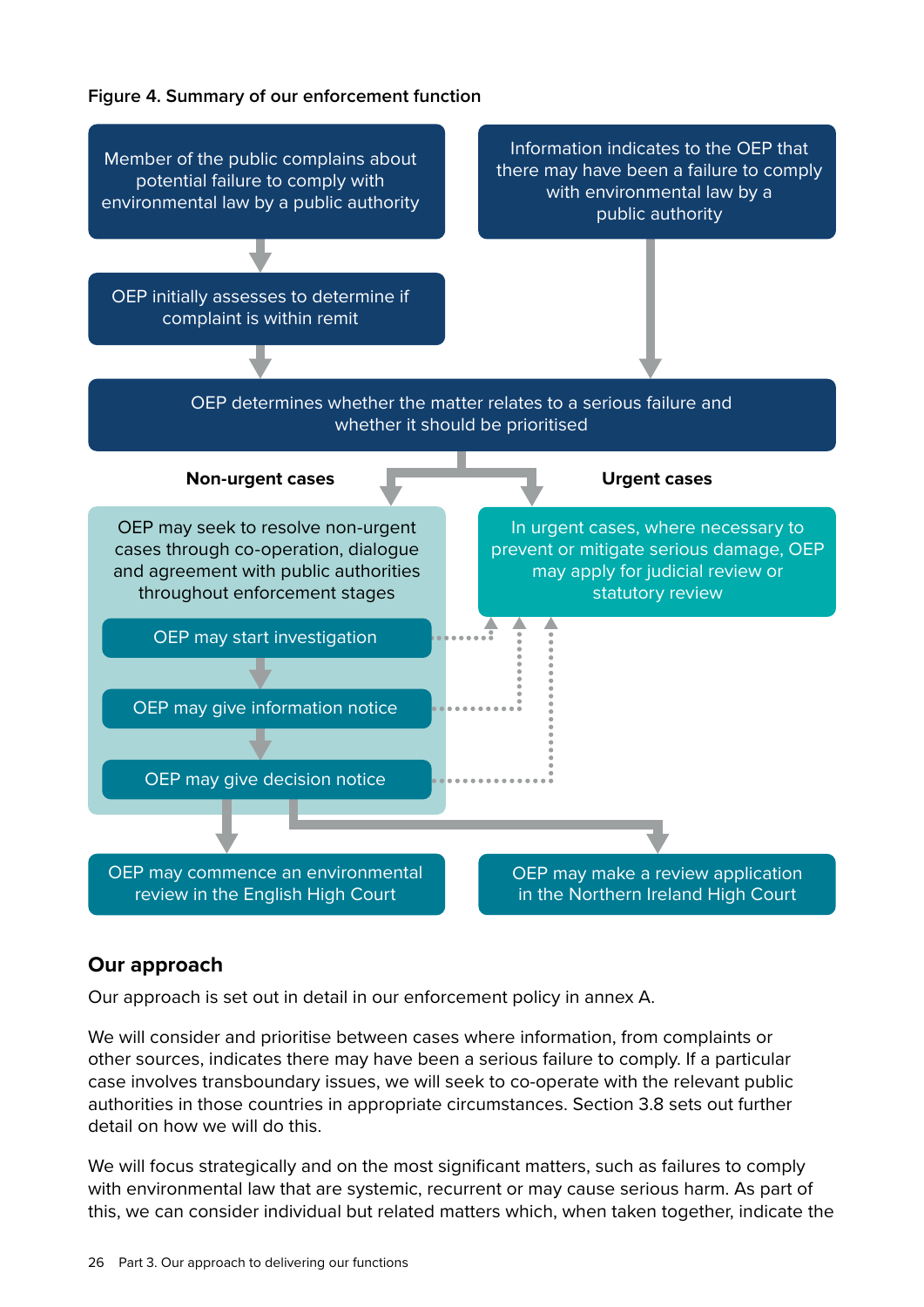possibility of a serious issue. We will be intelligent in our choices, knowing that sometimes the law may not be designed well or conflict with other laws (as discussed in section 2.3). We will take this into account in determining how best to respond, and which of our functions to use.

Where we respond through our enforcement functions, our approach will be to challenge and resolve failures where we can without taking cases to court. We will normally try to resolve the issue at an early stage through dialogue and agreement. Where we regard the matter as serious, this may include an investigation and seeking information from the public authority. Where a resolution is reached, we will normally publish the results.

We will be ready to turn to our further enforcement powers, including court proceedings, to remedy serious failures and to enable environmental law to have its full intended effect. We can take proceedings in the English High Court through a process called environmental review, and in the Northern Ireland High Court through a review application.

We can take cases to court using judicial review if urgent action is needed to prevent or mitigate serious damage to the natural environment or to human health. We can also apply to intervene in a judicial review or statutory review brought by someone else. We will seek to do this when we consider that our intervention would assist the court and contribute to our principal objective, and it is a matter we prioritise. It will be for the court to determine whether our intervention is permitted.

To take each step of our enforcement functions, we must judge that a case meets certain legal tests – including whether a public authority's conduct, if it occurred, would amount to a serious failure to comply with environmental law. We set out how we will judge this in our enforcement policy (annex A). In making our assessments, there may be situations of uncertainty. In such cases, we will take a risk-based approach. The greater the importance of the natural environment feature at risk, the more significant the potential human health impact, or the greater the potential effect of our actions, the greater the scope for adopting a proactive approach that addresses the risk of harm through proportionate investigation and enforcement action.

To bring public authorities into compliance we will work to identify the causes of serious breaches, and the actions needed to correct them, prevent their recurrence, and remedy or mitigate their consequences. Where we make recommendations, we will monitor that they are taken up.

We will expect the wider community of public authorities to learn from the matters we progress to better protect and improve the environment through their own compliance with the law. We will work to ensure our findings are heard and understood so this happens.

#### **Prioritising our enforcement activity**

Our approach to prioritising all our work is considered in section 3.2. This applies to enforcement as it does to other functions.

There are specific factors to which we must have regard in prioritising enforcement cases. The Environment Act 2021 requires us to have regard to the particular importance of prioritising cases that have or may have national implications. We must also have regard to the importance of prioritising cases that relate to ongoing or recurrent conduct, that we consider may cause or have caused serious damage, or that raise points of environmental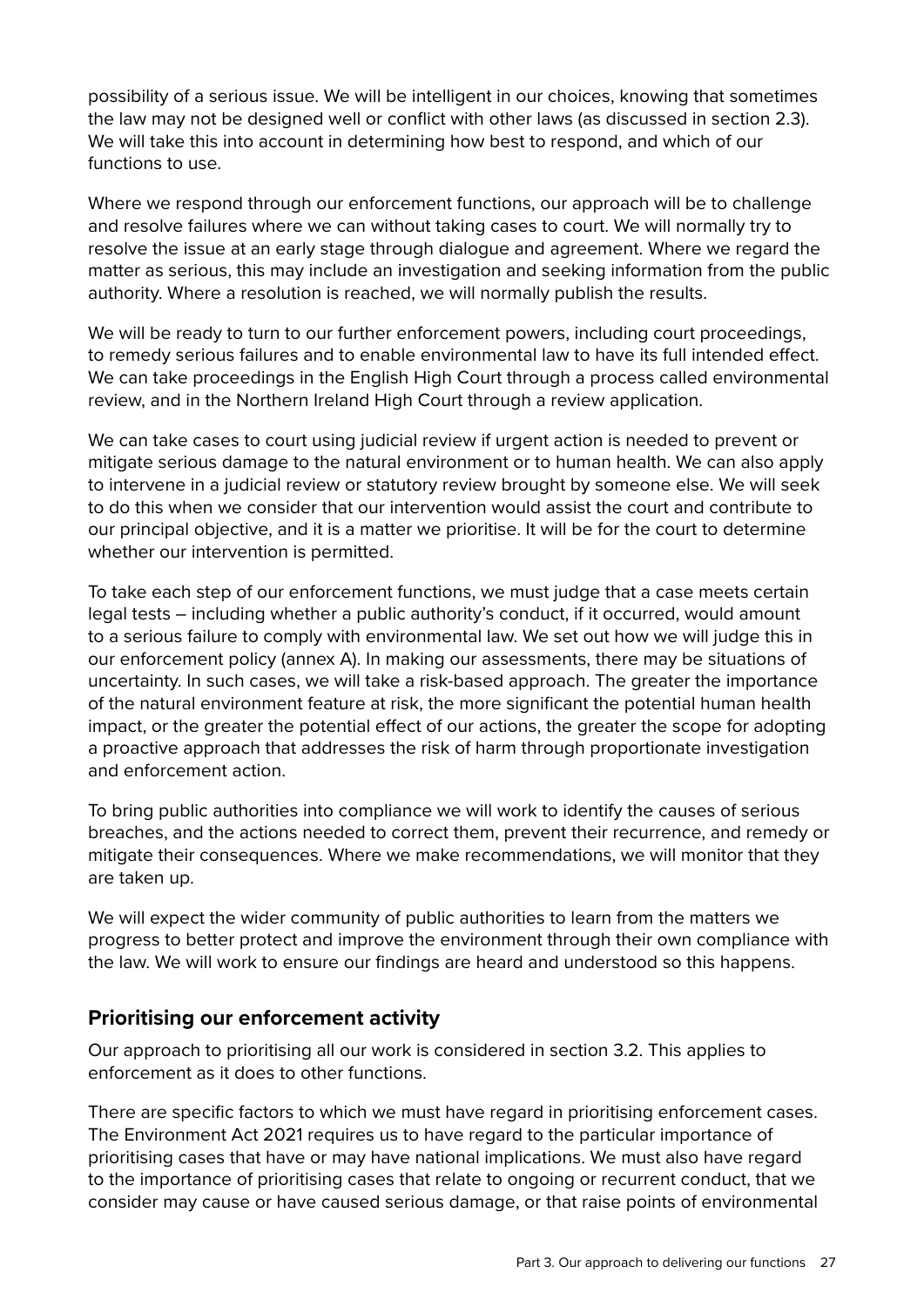<span id="page-29-0"></span>law of general public importance. These factors are reflected in our enforcement policy in annex A.

# **3.5 Scrutinising EIPs and targets: How we will review and report on government's progress in meeting environmental goals and targets**

We will monitor, critically assess, and report on government's progress in improving the natural environment in accordance with the EIPs, goals and targets.

Government must report its own assessment of progress annually and review its plans periodically. We will hold government to account against these obligations and for its delivery of the EIPs, goals and targets. Government must respond to our report and specifically address our recommendations. This cycle of assessment and scrutiny underpins in law delivery of the EIPs.

# **Our approach**

We will respond to government assessments in our own, independent monitoring reports within six months of government's reports. We will plan our reporting across years to ensure our insights are timely and have maximum impact.

Through these reports and our work that informs them, we will develop insights that we will deploy when analysing government's assessments of progress. We will make recommendations on how outcomes could be improved across the goals, targets and plans, and the adequacy of the published data. We will also monitor government's progress in addressing our previous recommendations.

To inform our independent government's progress, we will aim to take a system-wide approach to examine the full range of drivers and pressures that act on the environment. We will therefore aim to assess progress against goals and targets holistically by considering the wider environment, as well as those aspects of society that interact with the natural environment.

We will be strategic in where and how we scrutinise progress, considering policy, delivery plans and environmental datasets, as well as governance and accountability for these matters. We will take different geographies, transboundary settings and periods of time into account. Our holistic approach includes gathering insights beyond the EIPs, assessing wider plans, commitments, and stakeholder intelligence, where appropriate. The targets we scrutinise will include Environment Act targets and other environmental targets and commitments underpinning the EIPs as appropriate.

We will adopt a transparent approach to monitoring progress against goals and targets, focusing on the use of existing data and information, and making our insights available to others. Where monitoring progress is constrained by the accessibility or quality of data and information we will say so, and work with others to improve it. We expect that identifying the gaps in each will be just as important as analysing what is available for scrutiny.

We will assess the potential future trajectories of environmental improvements. We will make recommendations for government to adapt monitoring, targets, milestones, delivery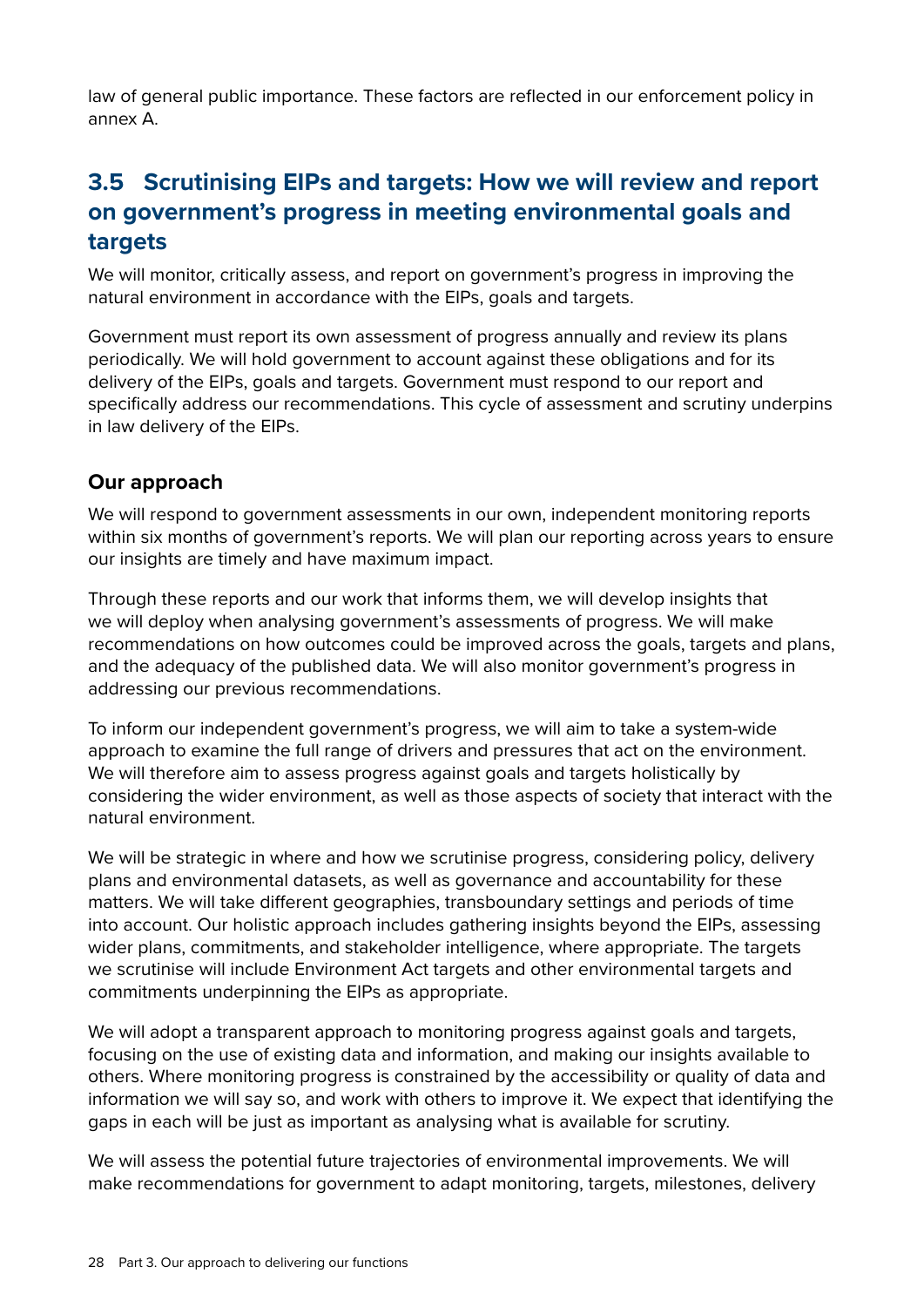<span id="page-30-0"></span>plans and policies to fulfil their ambitions more effectively, sustain progress and further improve the environment.

Alongside comprehensive monitoring of progress across the areas covered by the EIPs, we will also monitor selected areas of the environment in greater depth each year. Where there is merit in monitoring progress of common issues in England and Northern Ireland together, we will. We believe we will make the most difference by having a scheduled programme of detailed assessments and maintain capacity to respond to external events where our findings can be influential. This will allow us to increase our insights in priority areas, encouraging and informing government action where environmental improvements are needed most.

We will develop a research programme to identify critical gaps in evidence and understanding of the natural environment, policy, and delivery plans, which will inform our progress monitoring. We will work with others to stimulate activity to fill these gaps by those best placed to do this. We will develop expert and independent panels to support our work.

# **3.6 Scrutinising environmental law: How we will monitor and report on the implementation of environmental law**

The OEP must monitor the implementation of environmental law and we can report on any matter, at any time.

We must publish our reports and arrange for them to be laid before Parliament or the Northern Ireland Assembly. Government must respond to our reports within three months and publish and lay their responses before Parliament or the Assembly.

## **Our approach**

Through our stakeholder engagement and management of intelligence, we will maintain an overview of the implementation of environmental law. Each year, we will also target in depth monitoring on a smaller number of environmental laws in selected areas, chosen as part of our approach to prioritisation (section 3.2). This will allow us to get to the root of how these laws are implemented, their effectiveness, and to recommend improvements.

Through our in-depth monitoring, we will assess and report on how existing environmental laws work in practice. This will help to establish if these laws work well and produce the desired benefits. It will enable us to hold government and other public authorities to account on their current environmental obligations and build expertise on ways in which environmental law and its application can be improved.

We will look beyond questions of legal compliance to cover the wider context and framework of implementation. Our approach will consider other relevant matters such as: design of the law and how different laws interact; the set-up of responsible institutions and their resourcing, skills, and capacity; coordination of delivery actions among different bodies; the role and use of guidance in implementing the law; identification of good practice; and approaches to enforcement and sanctioning by regulators.

We will focus primarily on issues associated with the implementation of laws by government and other public authorities, both national and local. This will allow the greatest synergy with our other work. However, we will also look at implementation by other parties, if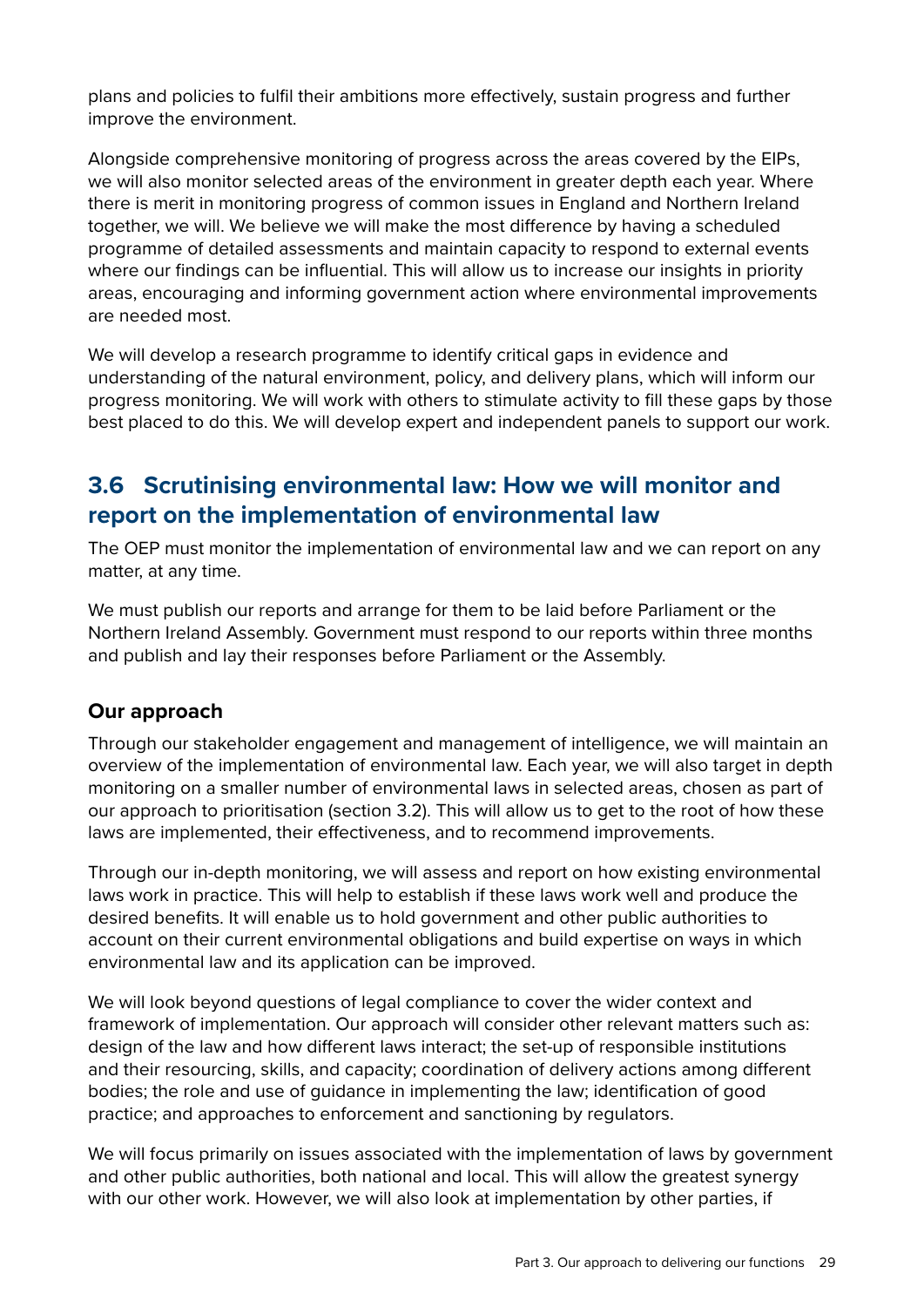<span id="page-31-0"></span>necessary, to inform our assessment of how well the public administration of environmental law is working overall.

We will also consider the design of environmental law. For example, we will examine whether the law is fit for purpose, still relevant and delivering the policy intention, and where laws may exist in tension with each other or where there are gaps or inconsistencies. Where we identify such inconsistencies or tensions between laws, we will seek to consider whether these may stem from different environmental laws having been developed in a piecemeal, fragmented way. We will also consider the causes of this, which might be linked to wider societal or other issues that generated the need for them in the first place.

We will seek information from those who design, implement and are affected by environmental law so we can objectively assess and report on where it is working well and where improvements could be made. Whilst our reports are primarily addressed to government, Parliament and the Northern Ireland Assembly, we will also direct recommendations to others, including to other public authorities, where appropriate. In this manner, we will aim to drive a more consistent and effective implementation of environmental law.

Building on the priorities and activities in the corporate plan, we will set out a planned programme for our work scrutinising environmental law to keep stakeholders informed and enable them to plan to provide evidence or seek to input. We may also ask public authorities to provide information to us on a cyclical basis or in response to specific, indepth studies. This will enable us to identify where there may be practical difficulties in the implementation of certain laws, or where things are working well, why this is so and whether there are lessons that can apply elsewhere.

We will use complaints received under our enforcement functions (see section 3.4) as a source of information. We will also monitor other sources including reports from government and delivery bodies, Parliament and the Northern Ireland Assembly, academia, the media and information and enquiries from members of the public (see section 3.8). We will seek broad views on the implementation of environmental law in areas beyond those we have chosen to focus on in most depth.

# **3.7 Advice: How we will advise government on proposed changes to the law and other environmental matters**

The OEP can give advice on any changes to environmental law proposed by government. This could be in response to draft legislation, a white or green paper or other consultation about proposals for future law. Additionally, we must give advice about such changes or any other matter relating to the natural environment if government asks us to.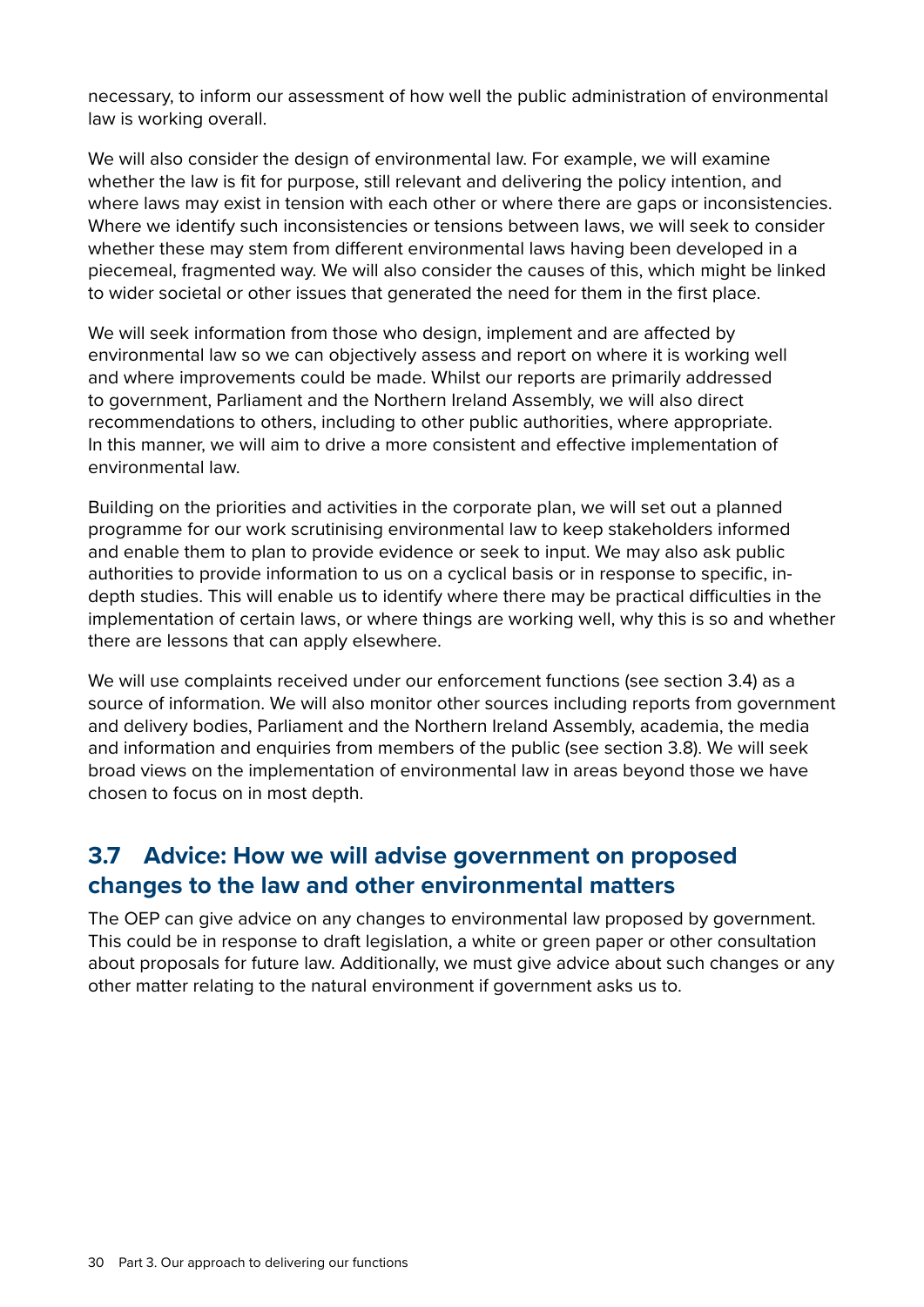#### **Figure 5. Summary of our advice function**



#### **Our approach**

Where we have discretion, we will select carefully where we provide advice to ensure we are addressing subjects of strategic importance. We will apply the process of prioritisation set out in section 3.2.

We must respond to government requests for advice. To support transparency, we expect most requests for our advice to be set out in writing.

Our advice will always be objective, impartial and evidence-based, regardless of whether it is provided at the request of ministers or on our own initiative. We will work with ministers and government departments on a 'no surprises' basis, when providing any advice, so that it can effectively inform and influence the delivery of environmental protection and improvement.

We believe we can make a significant difference by providing advice not only to environmental ministers and officials, but also to those in other government departments.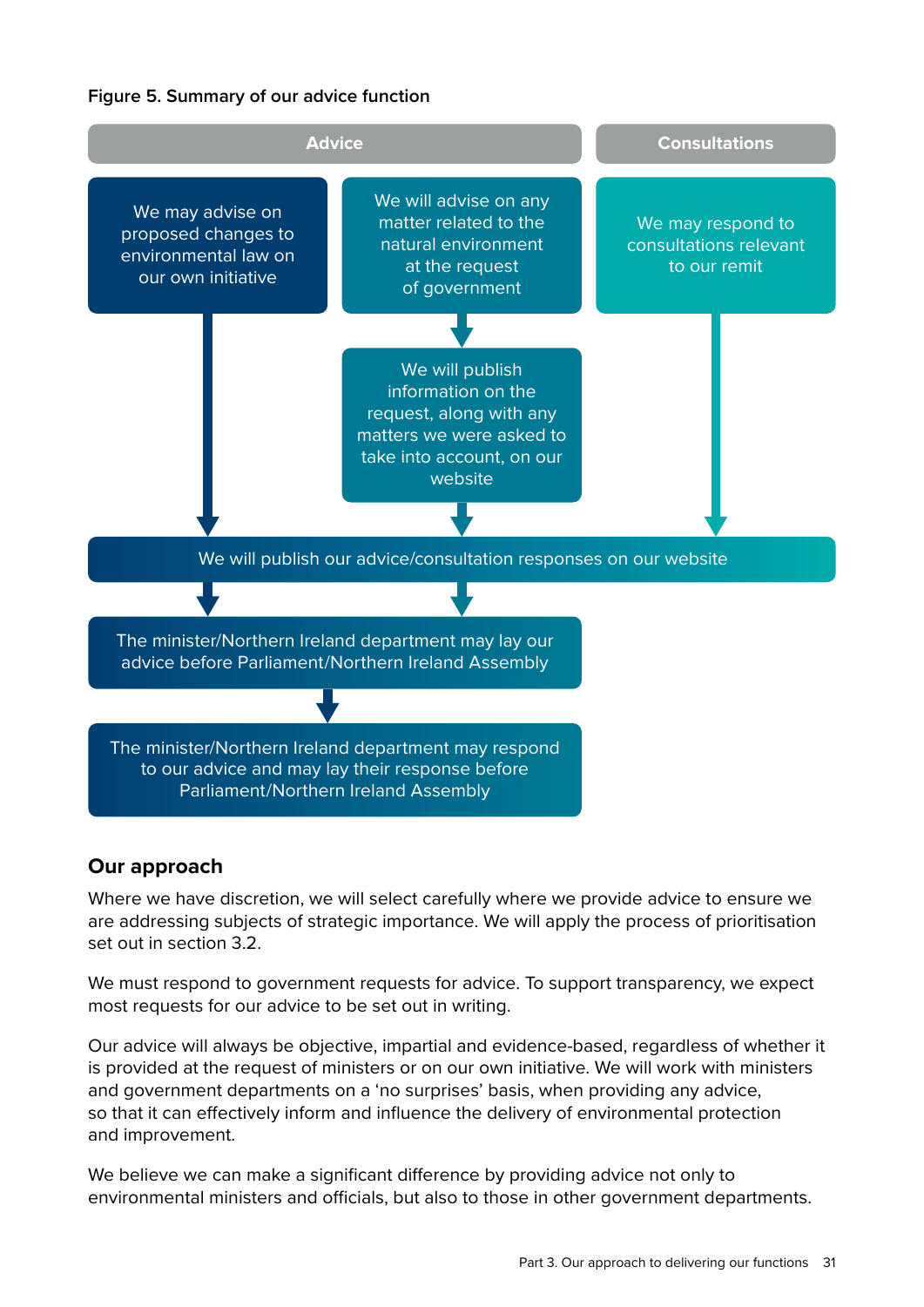<span id="page-33-0"></span>We will aim to identify synergies across government, and opportunities for better join-up across policy areas. Where appropriate, we will also take account of any relevant transboundary issues working with others as we set out in section 3.8.

We will respond to those consultations relevant to our remit, where doing so supports our objectives and priorities. Given our strategic nature, our input is normally likely to be most appropriate and effective as advice under our specific statutory functions. This will allow us to take a broader view in line with our remit.

We will work with officials to scope requests for our advice.

We must publish the advice that we produce, alongside information associated with a request from government, which we will do on our website [theoep.org.uk.](https://www.theoep.org.uk/office-environmental-protection) We will periodically review the action taken in response to the advice we have given.

# **3.8 How we will work with others**

The natural environment is complex and diverse. Many organisations within and outside government play a role in its protection and improvement, including public authorities, businesses, the scientific community, academics, and the voluntary sector.

We cannot act effectively or make the most difference without the evidence and perspectives of others. Many have a rich and deep understanding of the environment in their areas of expertise, and insight into the world on the ground. We will engage, listen, and learn from these stakeholders, drawing on and respecting the deep technical expertise of specialist bodies, including those in government.

We will take a wide view of the evidence we seek and use in reaching our judgements. We will not always generate our own evidence but instead will work with technical, scientific, and legal experts from a range of disciplines to properly inform our approach, work, and decisions.

The different geographies and contexts of our work will inform how we will work with others. For example, there may be instances where our work is concerned with activities in England or Northern Ireland which have environmental effects elsewhere, or where the environment in England or Northern Ireland is affected by matters outside our borders. We will engage with others elsewhere, including in Scotland, Wales and the Republic of Ireland as we discuss below, to address these issues, or highlight the need for others to do so.

We will seek to earn the trust and respect of all organisations we work with through being independent, objective, impartial and reliable. Establishing and maintaining appropriate relationships with other organisations will also help us to exchange relevant information securely and minimise duplication of efforts.

## **Our approach to engagement with our stakeholders**

We will understand who our stakeholders are, their interests and requirements to establish effective two-way communication. We will keep our stakeholders informed about our work and make good use of the information and comment we receive from them. For example, in section 3.6 we commit to setting out a planned programme of our monitoring work.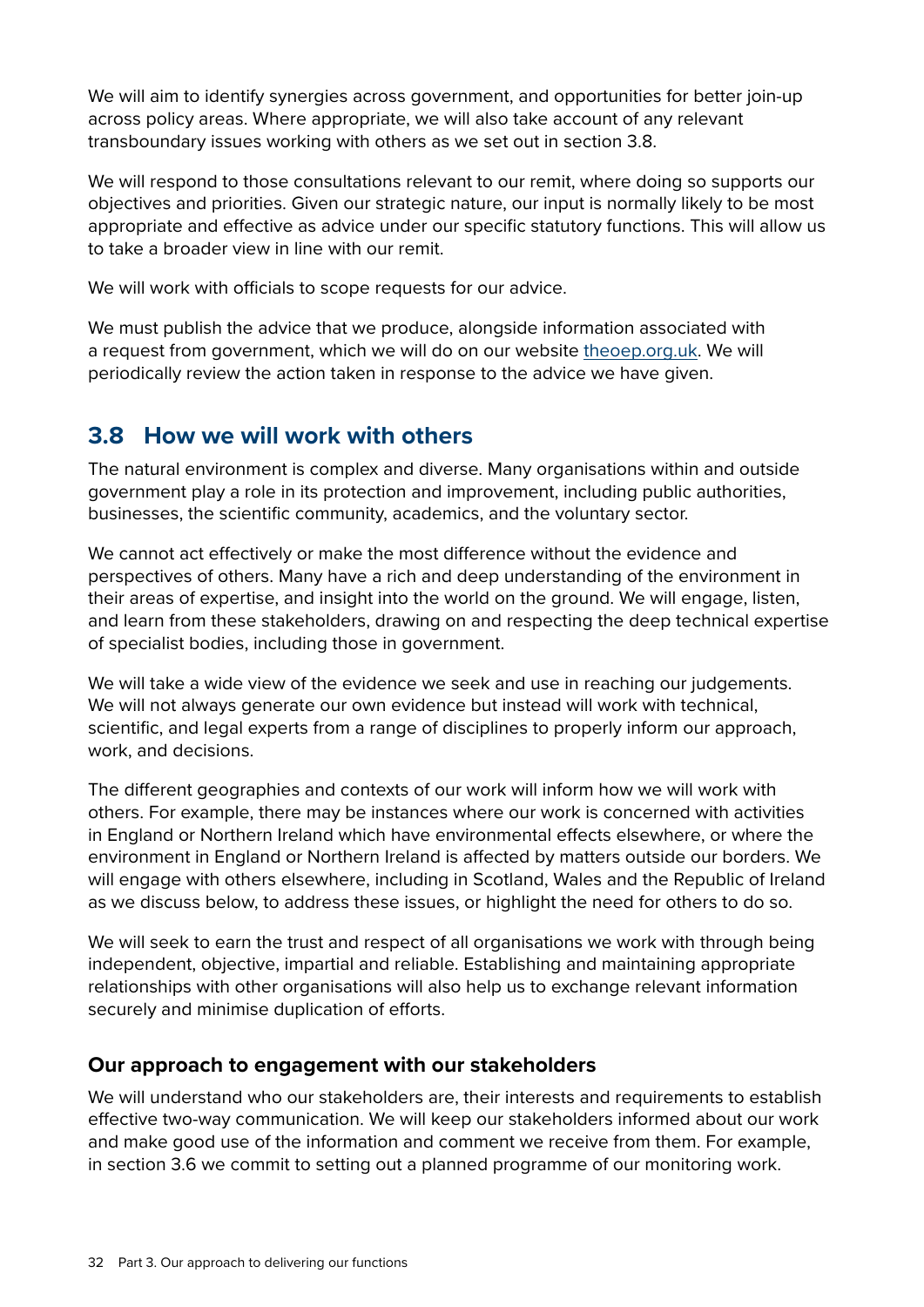All staff will be responsible for actively listening to and engaging with our stakeholders, at the levels relevant to their work. We will coordinate our engagement to ensure it is purposeful, well-organised, and to minimise the burden on those with whom we are working. For example, we will develop a regular programme of events and forums to engage with stakeholders generally about our work, and a planned programme of specific activities to support projects and outcomes with those stakeholders with specific insight to bring.

We will value, record and make use of information and insight from our interactions with stakeholders. Through these interactions, stakeholders will be able to raise issues of concerns or matters they wish us to consider or look into further. Outside of these engagement activities, formal complaints about potential breaches of environmental law can be raised with us online or in writing, and we can be contacted more generally about any issues that people wish to draw to our attention via telephone or email.

We recognise the importance of transparency in working with others. We will communicate openly wherever this is appropriate. At the same time, we will guard our independence of judgement and action and be cautious where there are risks of conflict of interest. We will apply this broad approach to engagement in England and Northern Ireland. At times we will engage on issues in both England and Northern Ireland together; at others we will engage differently. We will do what is most purposeful to the issue at hand.

#### **How we will work with other public authorities**

We will work with public authorities in different ways, as we undertake our different functions.

We have an important role in overseeing the actions of public authorities, including government, and holding them to account. Where we believe public authorities are failing to meet their responsibilities for implementing environmental law we can investigate and may take strategic enforcement action against them (as we set out in section 3.4). We will approach this objectively and impartially in accordance with our strategy and enforcement policy.

More broadly, we will seek to develop and maintain positive, productive relationships with public authorities. Public authorities have on-the-ground experience of dealing with environmental and operational challenges. They also have data and established networks that will provide intelligence on issues we may prioritise, as well as evidence to support solutions, or comprehensive technical expertise and appropriate. Where relevant, we will seek to draw on this expertise in undertaking our work.

There are some organisations with which our functions may overlap. We set out below how we will work with those organisations, in the interests of pursuing our objectives and good value for public money.

We will aim to understand the priorities and plans of others so that we act where we are more likely to be effective. We will not normally duplicate or pre-empt where other public authorities are acting but hold them to account for what they do.

Written agreements such as Memoranda of Understanding (MoUs) can be valuable in ensuring transparency, clarity, and consistency. Where appropriate, we will seek to set out in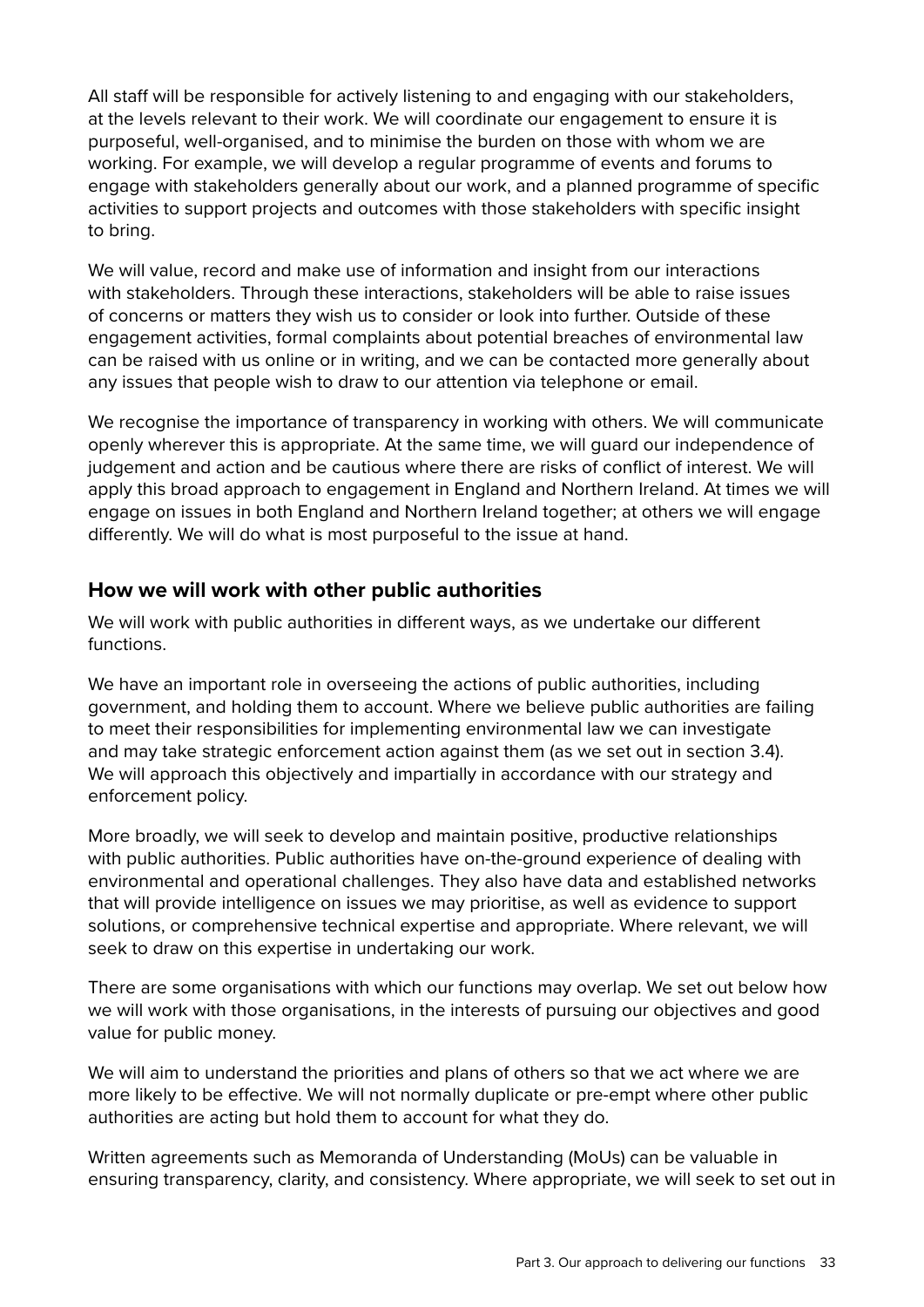writing the nature of our relationships with those with whom we will work most closely and publish these.

# **The duty of co-operation**

The Environment Act creates a duty on public authorities to co-operate with us and give us any reasonable assistance that we request as we fulfil our role to protect and improve the environment.

This duty is cast widely and requires public authorities to provide us with a high level of co-operation and assistance as we undertake each of our functions, including our enforcement activities. We therefore expect public authorities to work with us cooperatively, in a spirit of partnership and in pursuit of the wider public interest. We will apply the same approach.

Where they do not co-operate with us, we will raise the matter with them in the expectation that they should swiftly rectify the issue. If necessary, however, we may also take non-cooperation into account in determining how and when to exercise our enforcement functions (see our enforcement policy at annex A).

# **Working with the Climate Change Committee (CCC)**

The Environment Act recognises the particular importance of avoiding any overlap between the exercise of our functions and those of the CCC.

The CCC has a similar function to us in monitoring and reporting on progress within a specific area of environmental law – the Climate Change Act 2008. Under that Act, the CCC is required to provide advice, including on the setting of UK greenhouse gas emissions targets and risks to the UK from climate change. The CCC also fulfils a similar set of duties under devolved climate legislation in Scotland and Wales.

We have already begun to work closely with the CCC. It is essential that we maintain a close, collaborative relationship.

We will agree an MoU with the CCC to provide an effective framework for this relationship This will set out our roles and responsibilities relative to one another, areas of common interest and principles for joint working. Under the MoU, we will work to develop common and consistent terminology, indicators, and datasets for use by both bodies. We will also seek to agree consistent reporting processes that allow each organisation's analysis to feed into the other's work, and we will share relevant data and information where we can.

Our relationship will support us to avoid overlap. For example, we will not monitor the implementation of, or report on, certain matters within the CCC's remit.

The CCC does not have an enforcement role, whereas we can enforce against legislation concerning climate change that falls within our remit as environmental law. For example, where we intend to issue an information notice concerned with greenhouse gas emissions under our enforcement functions (section 3.4), we will notify the CCC and provide appropriate details. This will ensure that the CCC is aware of cases of suspected noncompliance within its areas of interest.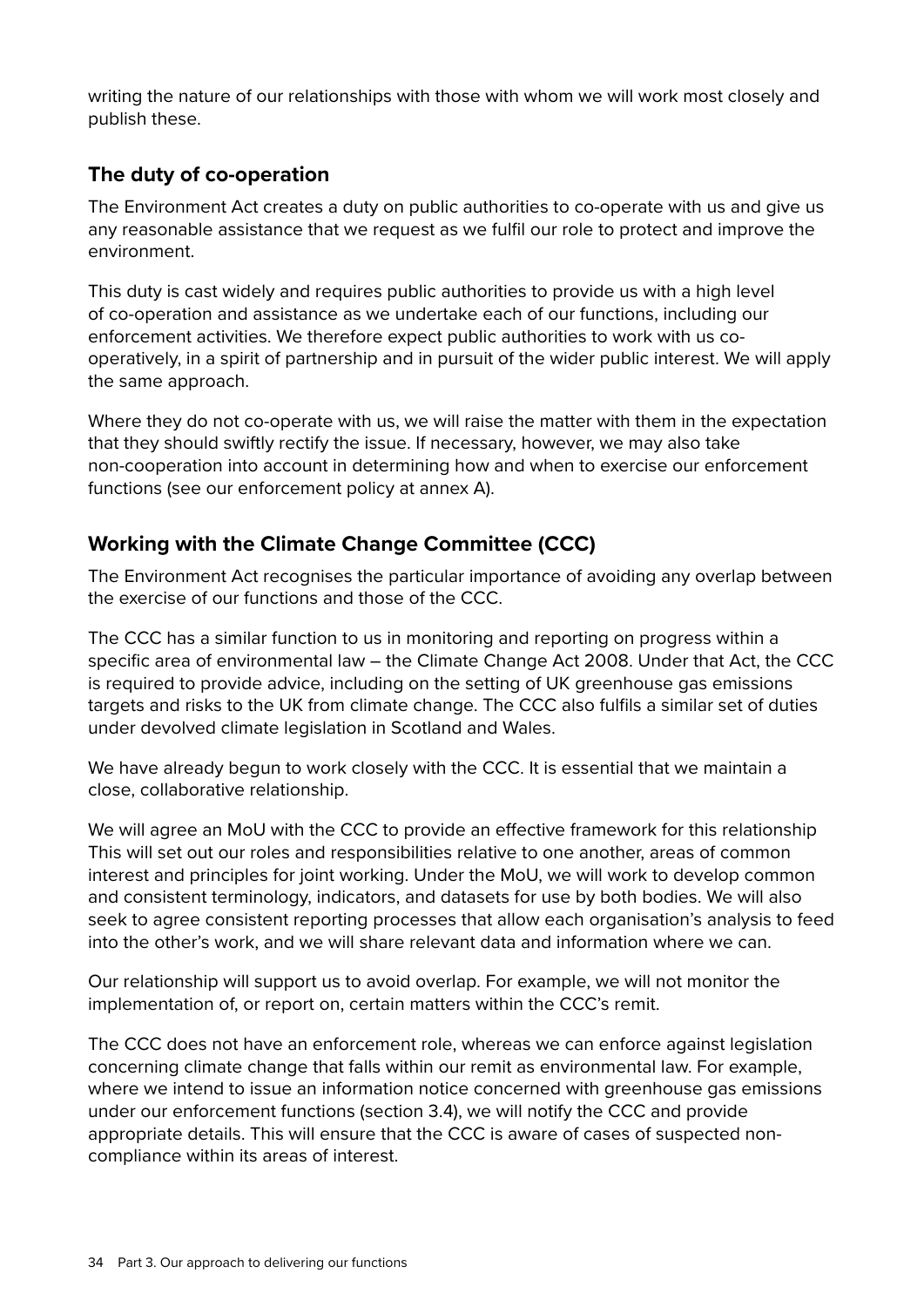The CCC may also wish to bring to our attention any matters relevant to our remit. For example, where it considers it may be appropriate for us to monitor the implementation of an area of environmental law or investigate an issue under our enforcement functions.

We will work to establish similar relationships with the Northern Ireland Climate Commissioner when appointed under the terms of the Climate Change Act (Northern Ireland) 2022.

### **Working with the ombudsman services**

Our work with the relevant ombudsman services – the Parliamentary and Health Service Ombudsman and the Local Government and Social Care Ombudsman in England, and the Northern Ireland Public Services Ombudsman in Northern Ireland – will take different forms depending on the context. To support clarity and transparency, we will seek to agree MoUs with the relevant ombudsman services that set out our mutual objectives and intentions in working together.

The Environment Act recognises the particular importance of avoiding any overlap between our complaints and investigation functions and those of the relevant ombudsman services. We and the ombudsman services each have a role in handling complaints from members of the public. The ombudsman services receive and consider complaints about maladministration that can include, for example, poor service or miscommunication. Maladministration can also cover failures to comply with the law. Whilst the ombudsman services do have statutory investigation powers, they do not have the same enforcement role as the OEP. We have a distinct role to consider allegations of failures of public authorities to comply with environmental law, with powers to investigate and enforce in serious cases (section 3.4).

We will work with the ombudsman services to develop arrangements that help complainants approach the right organisation in the first place. We have made information to complainants clearly available on our website. We will direct complainants to, and share information with, one another where this is needed and permissible. We will also work to ensure that information we each hold can inform the other's investigations, where it should.

As a public authority ourselves, the OEP is within the jurisdiction of the Parliamentary and Health Service Ombudsman in respect of any complaints about our services.

## **Working with environmental governance bodies in Scotland and Wales**

We will build and maintain strong working relationships with the devolved environmental governance bodies in Scotland and Wales. Although there are differences between our specific remit and those of Environmental Standards Scotland (ESS) and the Interim Environmental Protection Assessor for Wales (the Wales Interim Assessor) we have common cause and interest.

We meet regularly with ESS and the Wales Interim Assessor and have established relationships at official, executive and Board level.

We will co-operate on specific subjects where appropriate. For instance, we may jointly consider thematic matters arising across our shared functions or subjects resulting from specific public complaints or issues in law. Through such co-operation, we can agree the appropriate next steps and who is best placed to progress them. Where we consider that a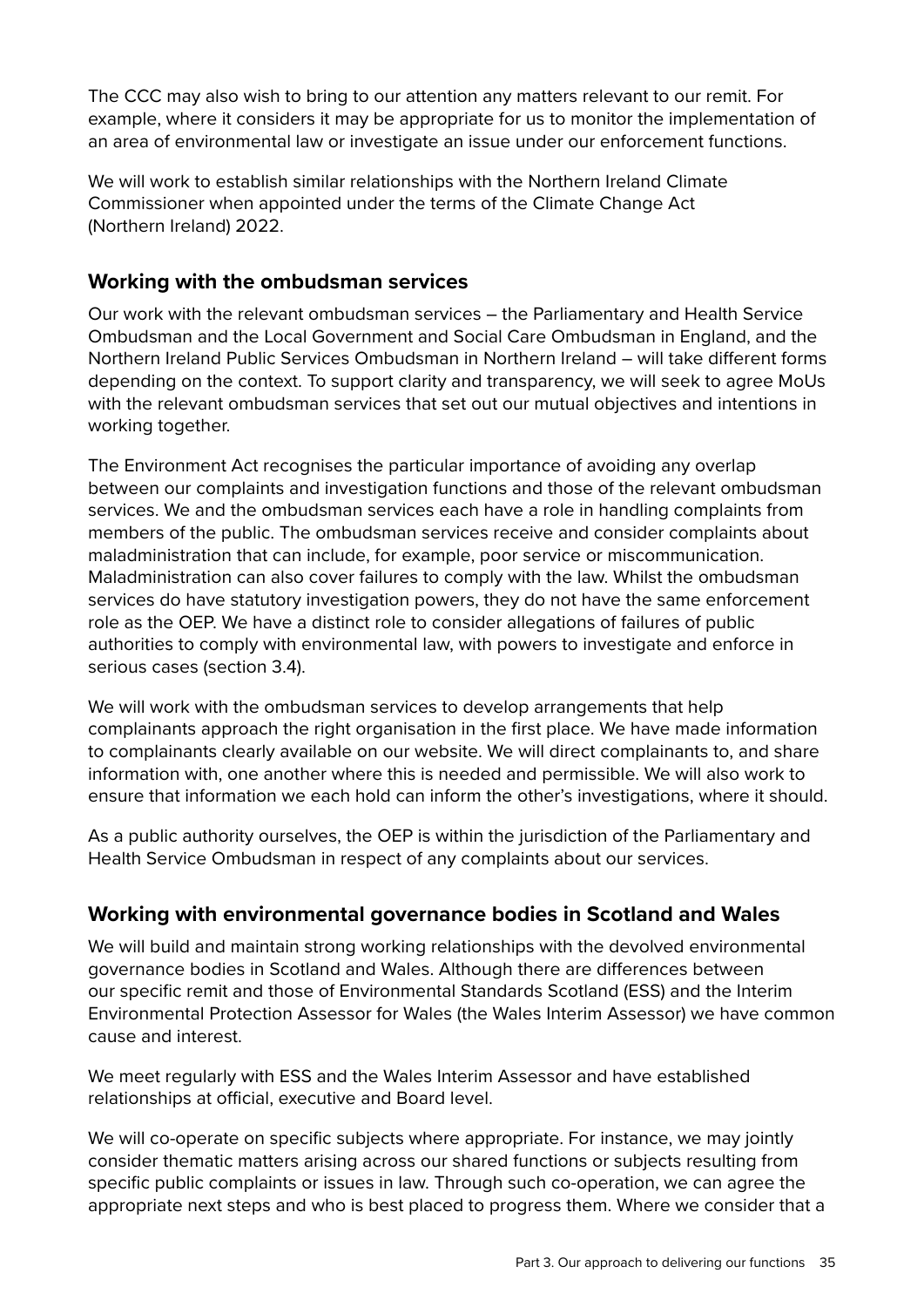particular exercise of our functions may be relevant to those of a devolved environmental governance body, we will consult them.

We will exchange certain information with ESS and the Wales Interim Assessor, for example in respect of the details of complaints that provide a basis for co-operation or to inform one another's functions. We will put in place a robust framework to support this co-operation and sharing of information and do so with the consent of complainants. As part of this, we have agreed a regular programme of engagement and to develop an MoU that will set out how all three organisations work together.

## **Working with Parliament, the Northern Ireland Assembly, and committees**

We will work with others, such as select committees and special interest groups in Parliament and the Northern Ireland Assembly, to inform their assessments, amplify our messages, share lessons learned and feed into other initiatives.

Many of our reports will be laid before Parliament or the Northern Ireland Assembly. We will welcome the opportunity to present our reports and give evidence to their select committees.

We will be attentive to the timetabling of new legislation in Parliament and the Northern Ireland Assembly, and the inquiries and other activities of their committees. These may create opportunities for our work to add to that of others and deliver better effect. We will listen to the concerns and views of Parliament and the Northern Ireland Assembly in relation to environmental issues, as part of our wider assessment of priorities and approaches to our work.

## **Working with ministers and government departments**

Our advice, and our scrutiny of EIPs, targets and environmental law, can support policy development across government departments. We will therefore direct our recommendations to those departments of the UK government and Northern Ireland executive best placed to effect change. We will work with established governance and delivery structures where these exist. We will develop our relationships with officials and delivery teams across government, where appropriate for our work and objectives.

We will work closely with Defra and DAERA, reflecting their roles explained at section 1.3 above, and our functions of oversight and scrutiny in holding Defra, DAERA and their ministers and agencies to account. The arrangements for this working relationship will be set out in a framework document, which we will develop and agree between us.

We meet regularly with senior officials in Defra and DAERA and their ministers to discuss progress in our work and key areas of concern. We have begun to establish effective relationships with officials and delivery teams in relevant policy areas. We will continue to develop and sustain these in a way that supports effective delivery while maintaining our independence.

# **Working in Northern Ireland in relation to transboundary issues with the Republic of Ireland and with the European Union**

Northern Ireland and the Republic of Ireland are part of a single biogeographic unit, and share a land boundary, water bodies and other important environmental features. We will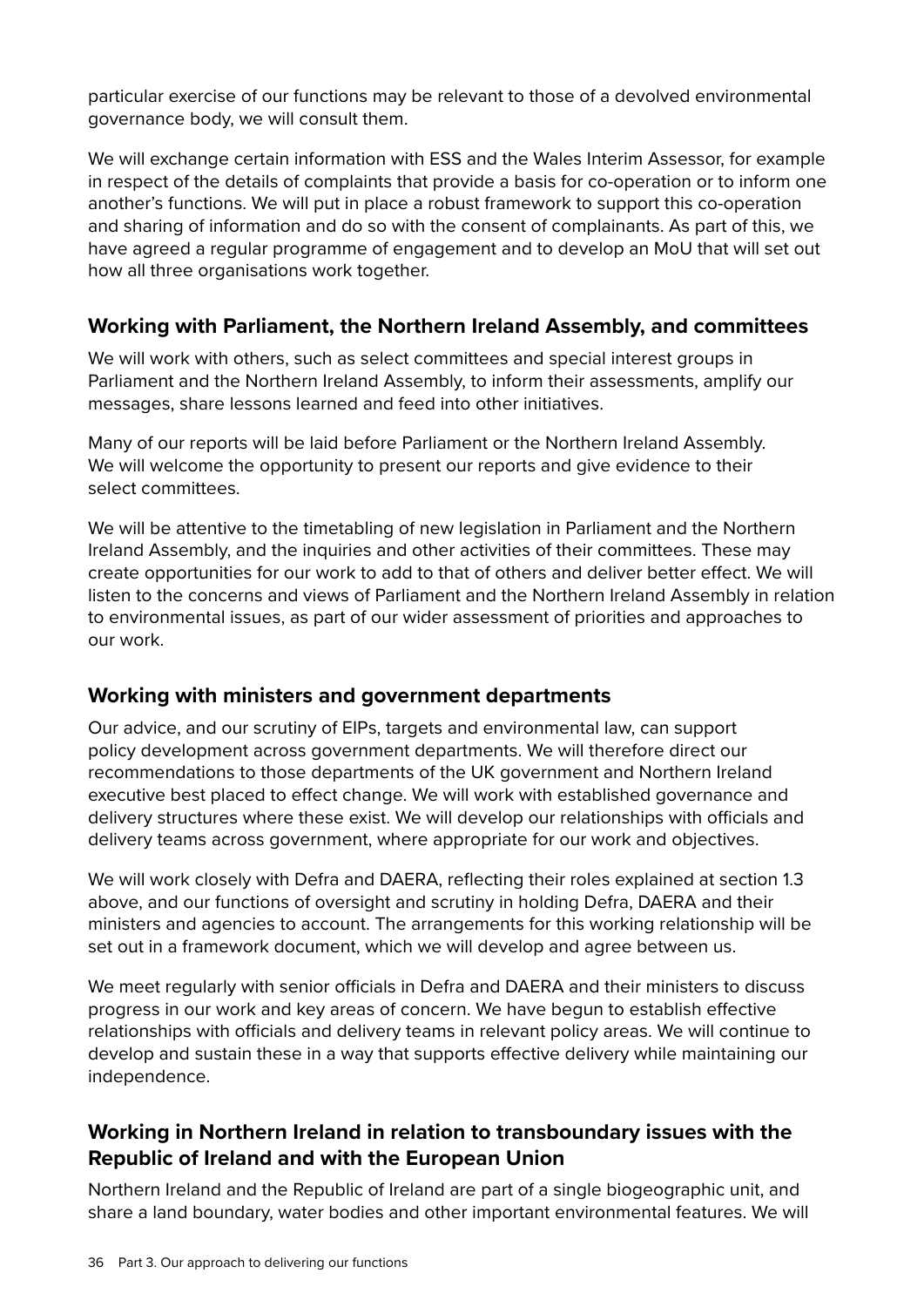<span id="page-38-0"></span>be attentive to and take account of this wider perspective when exercising our functions in Northern Ireland.

This may include considering instances where activities in Northern Ireland raise environmental concerns in the Republic of Ireland or vice versa, or where the state of the environment in Northern Ireland is attributable to activities on both sides of the border.

The same is true in relation to transboundary issues between Northern Ireland and other parts of the UK or beyond. However, we recognise the particular importance of such issues within the island of Ireland.

Where environmental law in Northern Ireland covers transboundary issues or impacts, this law will fall within our remit. We do not have any authority in the Republic of Ireland. We can consider a complaint from a party in the Republic of Ireland about a suspected failure to comply with environmental law by a public authority in Northern Ireland or England.

We will work to further establish the most effective ways to consider any transboundary issues as we implement our functions in Northern Ireland. We will aim to work cooperatively with relevant public authorities and others in Northern Ireland and the Republic of Ireland, where appropriate, to ensure our judgements take account of this wider context. Where we publish reports or advice in Northern Ireland that deal with transboundary issues, we may also draw them to the attention of interested parties in the Republic of Ireland or the European Commission.

All environmental law in Northern Ireland falls within the remit of our functions. Under the Northern Ireland Protocol, certain EU environmental legislation concerned with trade, product standards and the movement of goods continues to apply in Northern Ireland. The European Commission could take an interest in, or enforcement action against, the implementation of this EU legislation. Although the potential for duplication is limited, we will engage with the European Commission as appropriate in areas where there could be overlap.

In this context, we will make our own decisions in accordance with our legal framework independently of any action the Commission may take. However, we will liaise with the Commission further in the event of any specific situations where our actions and those of the Commission could address the same matters in practice. More generally, we will consider the relevance of any issues under the Protocol or any action taken by the Commission as one factor in deciding how to prioritise our activity in Northern Ireland.

We will also take account of transboundary issues, areas of common interest or the Protocol more generally (including in the recommendations we make for DAERA in scrutinising progress against its EIP), or any changes to Northern Ireland environmental law, or how it is implemented or complied with.

# **3.9 Objectivity, impartiality, proportionality, and transparency**

The Environment Act 2021 requires us to act objectively and impartially, and to have regard to the need to act proportionately and transparently in the exercise of our functions and delivery of our objectives.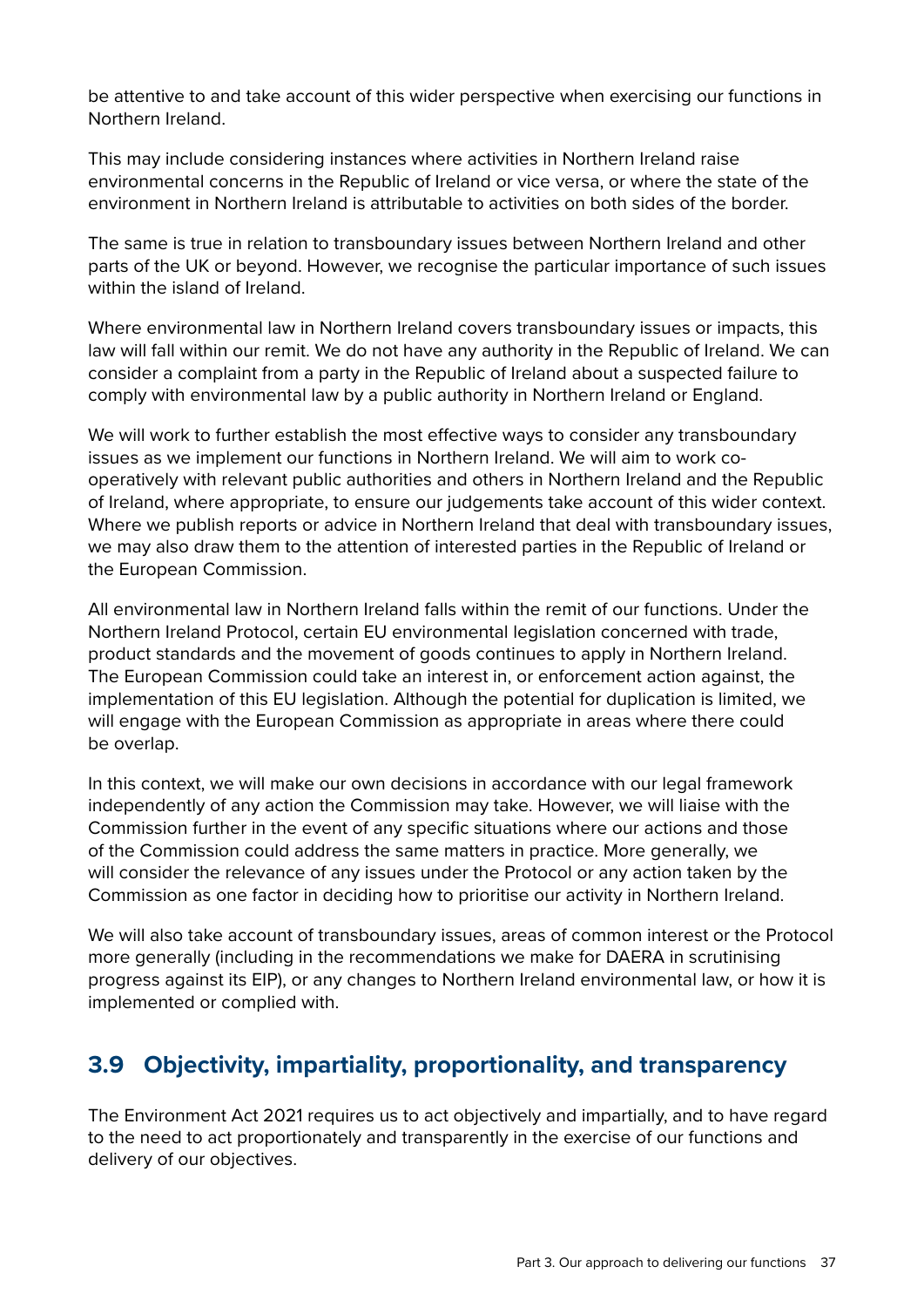# **Objectivity**

Objectivity is about making decisions on the observable facts without bias.

We will base our decisions on our analysis of the relevant circumstances, including the science, knowledge and evidence available at the time we decide. We will consider the availability, exhaustiveness, quality and reliability of the information we receive. If information is scarce, ambiguous, or otherwise imperfect, we may need to make reasoned judgements on the best information available or develop the evidence where we can. We will also remain alert to new information or circumstances that may mean we should reassess previous conclusions.

We recognise the important role played by the public in identifying issues of relevance. We will consider public concerns as one factor within our wider judgement about where and how to act (see section 3.2), while not being unduly driven by these concerns. We wish to avoid those matters with particularly vocal supporters inappropriately taking precedence over matters that the broader facts and evidence suggest are more important when viewed objectively.

# **Impartiality**

Impartiality is about being independent and fairly giving equal consideration to the evidence on all sides of a debate in reaching our objective view or deciding how to proceed.

Our decisions will be our own, made without prejudgment or bias. We will protect the independence of our thinking and action, careful to avoid undue influence from any individual or organisation, including the government of the day. Our views on specific matters may be the same as others' where our assessment of the facts and evidence leads to that outcome. We may agree with a particular organisation in some areas and differ in others.

We will consider the views of government where appropriate, alongside those of others. We are legally separate from departments of government and will act independently in exercising our functions. We will not act to the direction or guidance of government except as the law requires.

# **Proportionality**

Proportionality is about action being in proper balance in size, quantity, degree, and severity against its consequences.

We must have regard to the need to act proportionately when exercising our functions. Our principal objective in law is to contribute to protection of the environment, including human health, and to improving the natural environment. This is therefore our main concern.

This means that we will aim to ensure that the impact of our actions is justified by the anticipated benefits to environmental protection or improvement, particularly where our activity affects others. It also means that any impact or burden should not be excessive or unreasonable in the context of what is necessary in pursuit of our principal objective.

The opposite is also true. Proportionality involves properly valuing the natural environment and human health and making decisions that reflect those values. For example, if a serious failure of a public authority to comply with environmental law requires correction, we will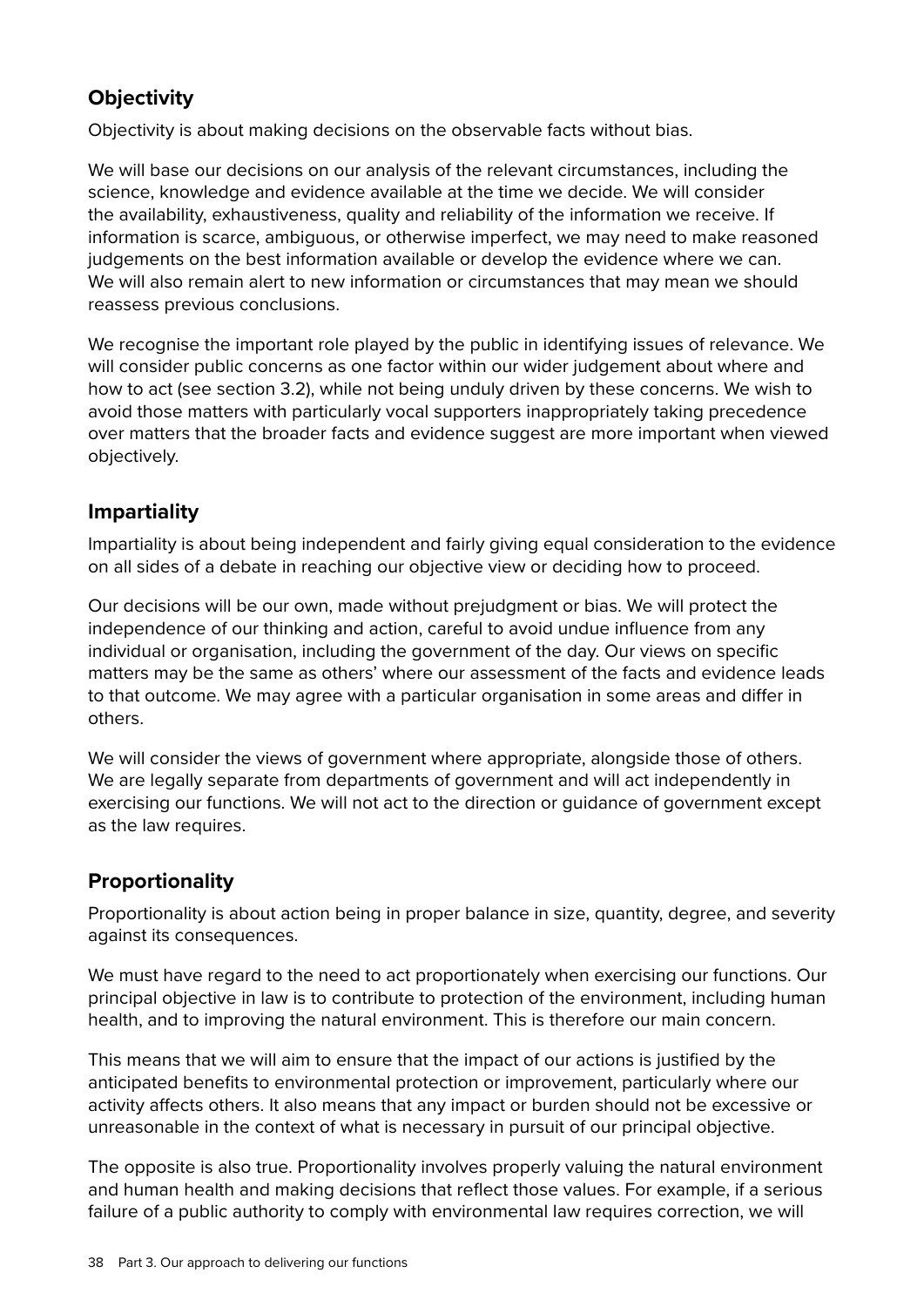pursue resolution that is proportionate to the nature of the failure and its consequences. We will not be satisfied, therefore, with only confirming that there has been a failure, or with partial remedies, where such outcomes are inadequate relative to the scale and impacts of the failure.

More broadly, we will have regard to the need to be proportionate in all our work. We will do this through our approach to prioritisation as discussed in section 3.2, in choosing the issues where we believe we can make the most difference and in determining how we approach them.

#### **Transparency**

Transparency is about explaining actions to citizens and stakeholders and providing them with information.

We must have regard to the need to act transparently. We will act as transparently as we reasonably can. This means that we will seek to be clear and open about what we are doing and why.

We will comply readily with our duties under the law, including the provisions of the Environmental Information Regulations 2004 and the Freedom of Information Act 2000. We will regularly publish information about our work, including how we prioritise it and the evidence we use. This will include providing key information in a range of formats to make it easy to navigate and understand. We will seek and act on feedback to improve how we provide information.

As part of this and where the law allows us:

- we will make the evidence we use available to others, by publishing material and reports on our website
- we will explain the basis of our significant decisions, by publishing agendas, minutes and papers of our Board meetings promptly, subject to removal of sensitive material (for example relating to staff issues or enforcement cases)
- we will explain the significant prioritisation choices we have made and what we plan to do, by publishing our corporate plan and in the records of the decisions we take
- we will publish summary information on the complaints we have received and what we have done about them
- we will explain our work and the impact we have had by publishing an annual report, and appearing before the relevant committees in Parliament and the Northern Ireland Assembly
- we will publish information on our funding and resourcing as part of our annual report and statement of accounts
- we will meet regularly with others to discuss our work

There are some occasions when we will need to limit the information we make available. These include where the confidentiality provisions in the Environment Act 2021 prevent disclosure of information relating to our enforcement activity. In respect of enforcement,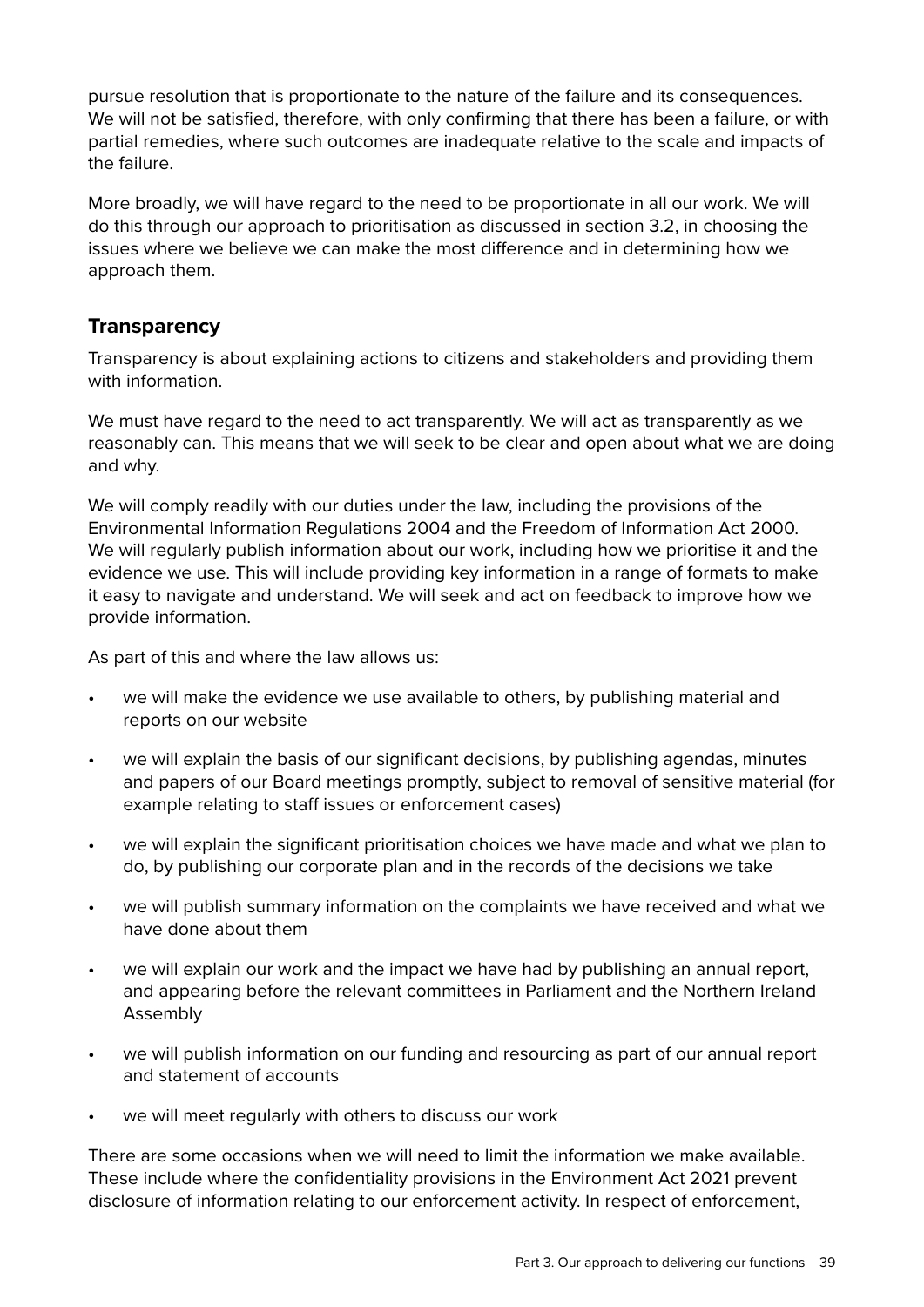we will aim to be as open and transparent with all relevant parties as we reasonably can, within the limits of what is permitted under the law. We give more detail on our approach to transparency of our enforcement functions in our enforcement policy.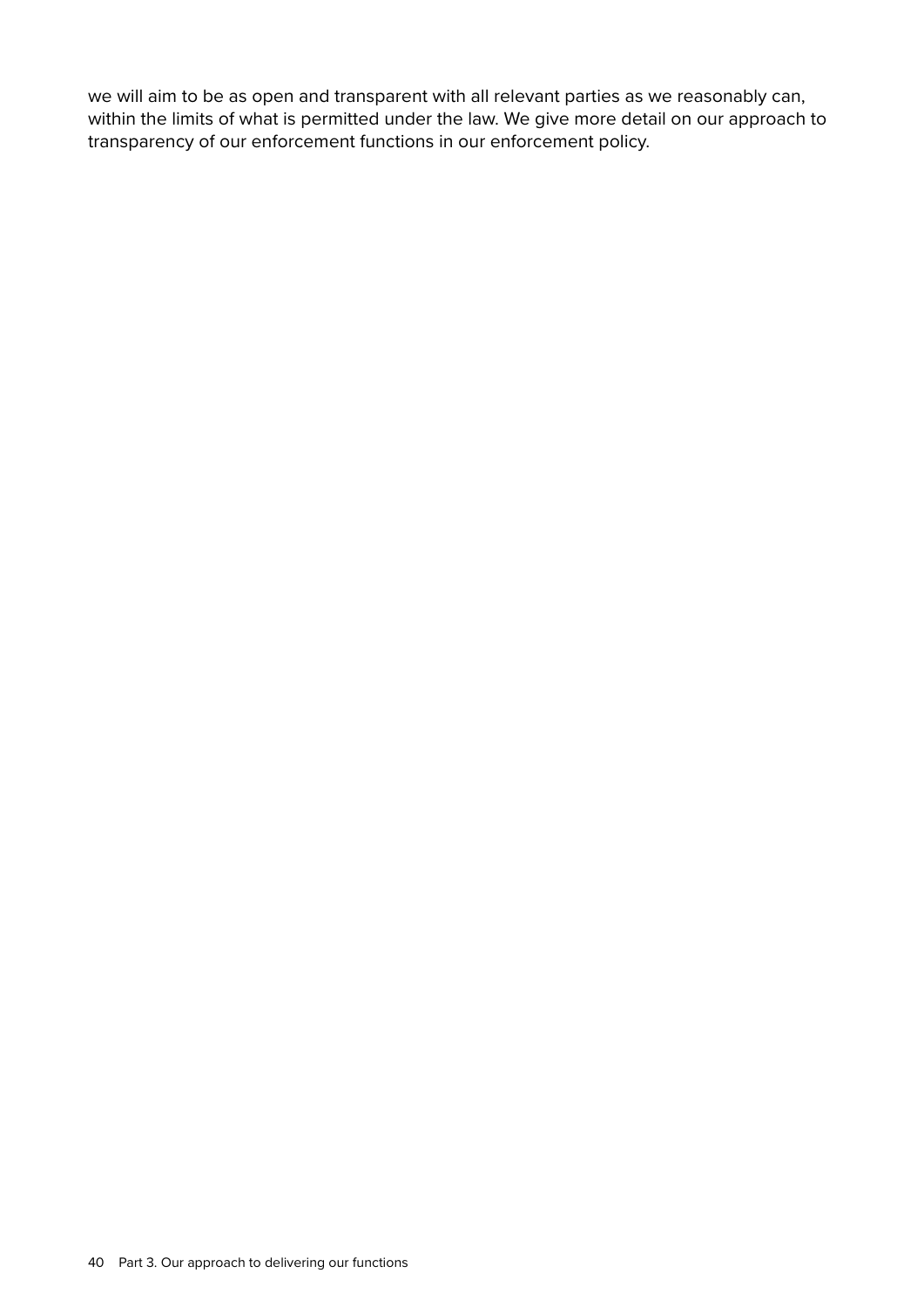# Part 4. How we will **measure success**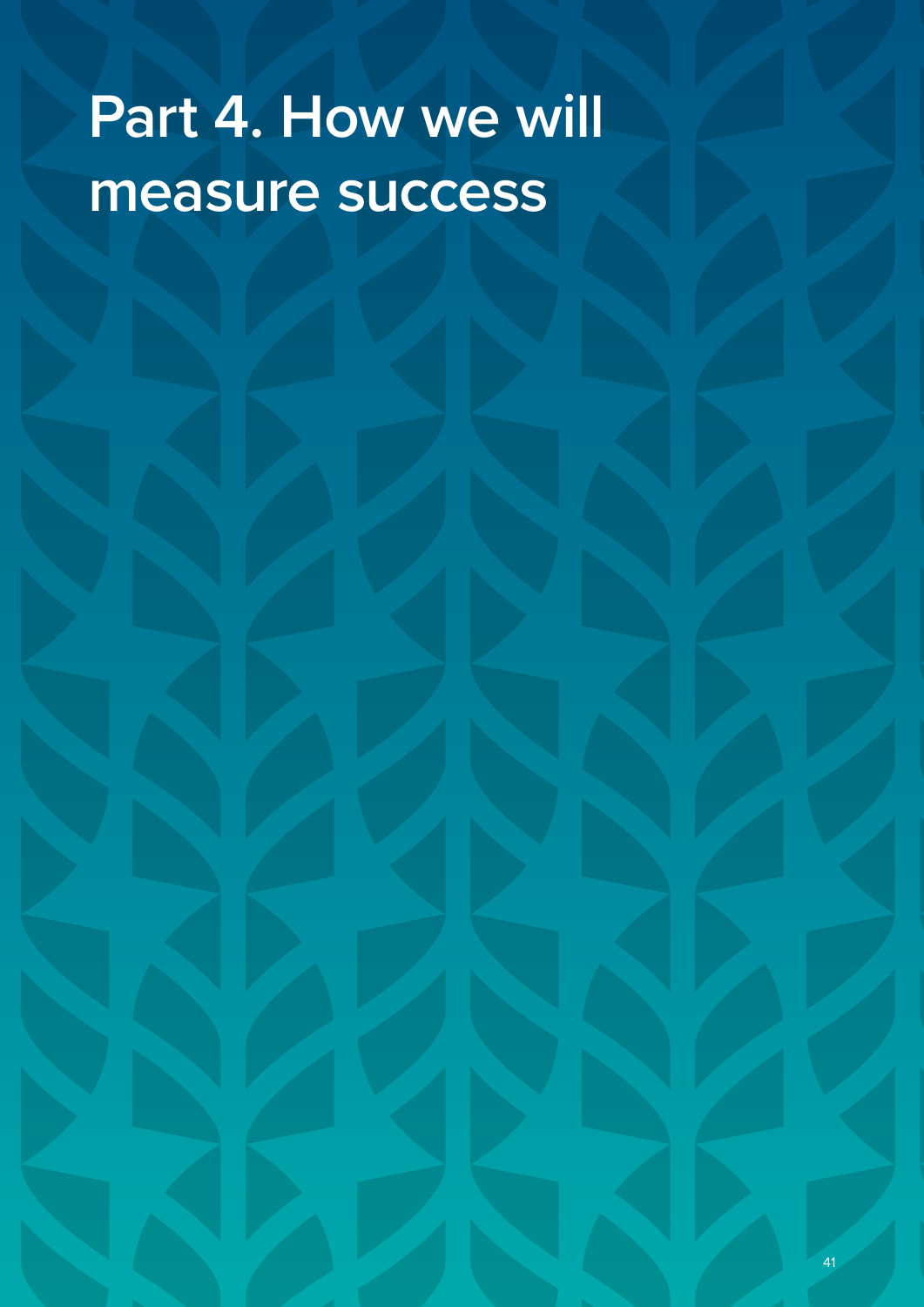# <span id="page-43-0"></span>**Part 4. How we will measure success**

This, our first strategy, sets out how we intend to deliver our role. We expect to review it within the first 18 months of its adoption.

We will develop a structured approach to assessing our impact, so that review of our strategy, and its impact and effectiveness, is underpinned by understanding. We will complete our review in an outward-facing way so that it is informed by engagement with those who contribute to, and are affected by, our work.

We have developed an initial performance framework to monitor and strengthen our work. This includes measures of our activity, and indicators of the outcomes and impact we have had, where this is possible. We recognise the environment is a complex system and do not seek to oversimplify it through this framework. We will improve this framework, over time based on our experience. We report under this framework in our yearly corporate plan, and annual reports.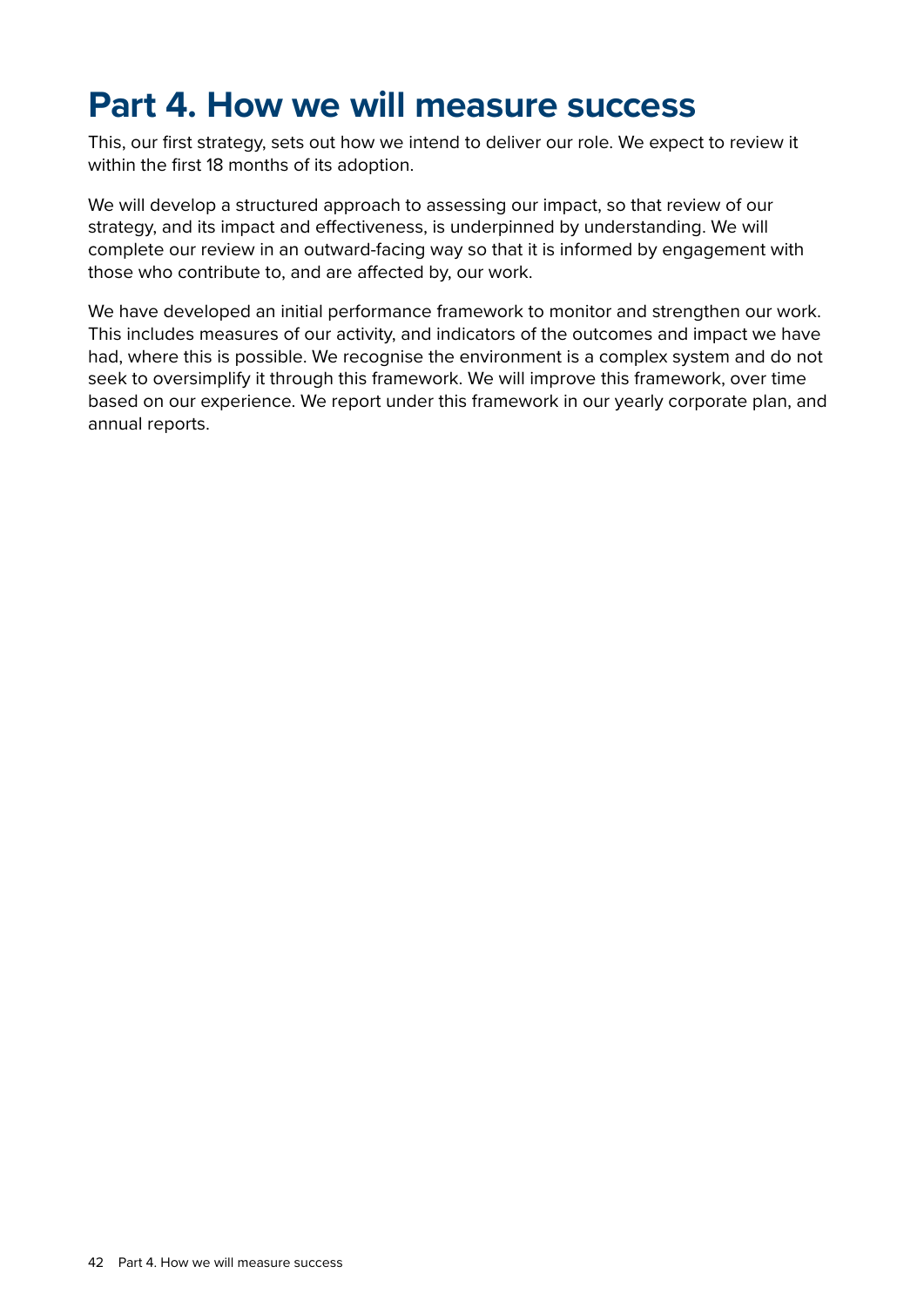# <span id="page-44-0"></span>**Annex A: Enforcement Policy**

**June 2022**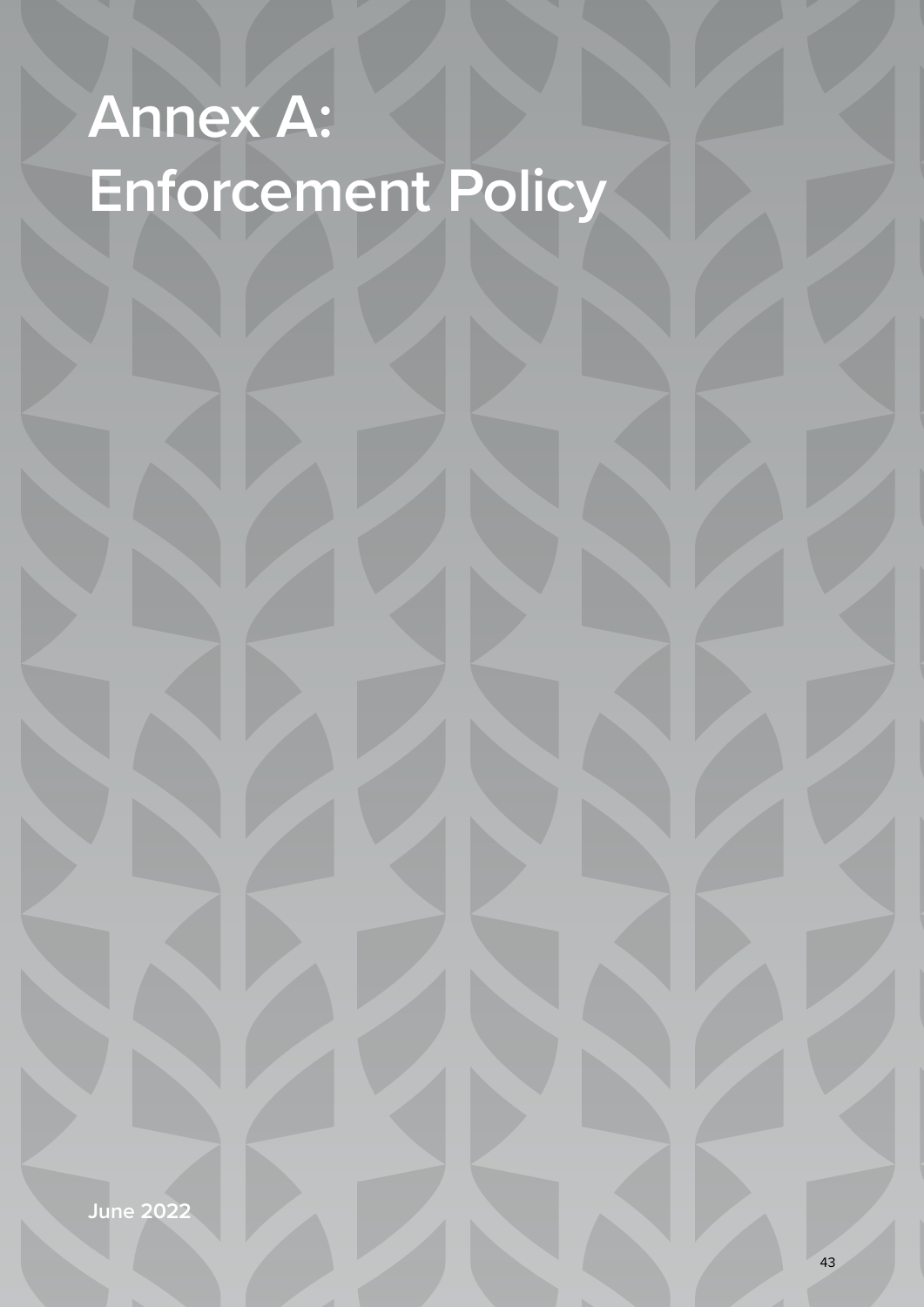# **Contents**

| 2.1              |  |  |
|------------------|--|--|
|                  |  |  |
| 2.3              |  |  |
| $2.4^{\circ}$    |  |  |
| $2.5^{\circ}$    |  |  |
|                  |  |  |
| 3.1              |  |  |
| 3.2 <sub>2</sub> |  |  |
|                  |  |  |
|                  |  |  |
| 4.1              |  |  |
|                  |  |  |
|                  |  |  |
|                  |  |  |
|                  |  |  |
|                  |  |  |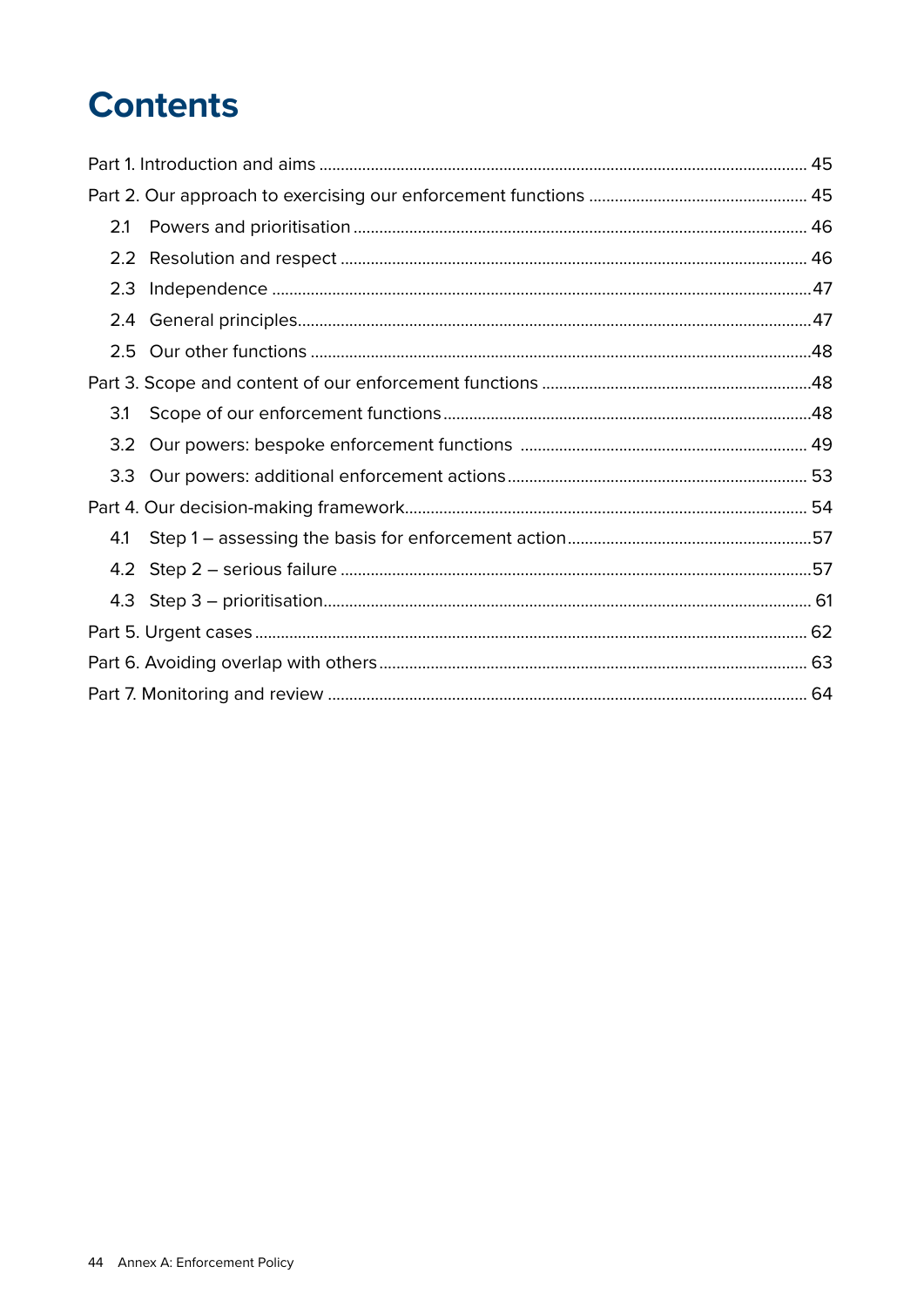# <span id="page-46-0"></span>**Part 1. Introduction and aims**

Our enforcement policy explains how we approach our enforcement role and exercise our enforcement functions. These enforcement functions provide us with a range of powers and duties, give us discretion in exercising them and require us to use our judgement in determining where, when and how we choose to act.

This policy sets out:

- the nature of our enforcement powers
- how we will use our enforcement powers to further our principal objective, and
- a clear decision-making framework that will support a consistent approach to how we use our enforcement powers

In addition, this policy is intended to meet the requirements in the Environment Act 2021 to set out how we intend to:

- determine whether failures to comply with environmental law are serious
- determine whether damage to the natural environment or to human health is serious
- exercise enforcement functions in a way that respects the integrity of other statutory regimes (including existing ongoing legal proceedings)
- avoid any overlap between how we exercise our complaints functions and similar functions undertaken by the relevant ombudsman services (covered in further detail in section 3.8 of our strategy), and;
- prioritise cases

# **Part 2. Our approach to exercising our enforcement functions**

Our enforcement functions encompass a range of investigatory and enforcement powers and duties. These enable us to act in relation to suspected failures by public authorities to comply with certain laws intended to protect people and the environment. We can, amongst other things, receive complaints from members of the public, conduct investigations and launch court proceedings regarding serious failures.

In this section, we provide an overview of the enforcement powers we have, how we will determine what enforcement action to take and our focus on seeking meaningful resolution to issues of non-compliance. This section also sets out three general principles which underpin our enforcement activities.

We set out further details of the scope and nature of our enforcement functions in section 3 below.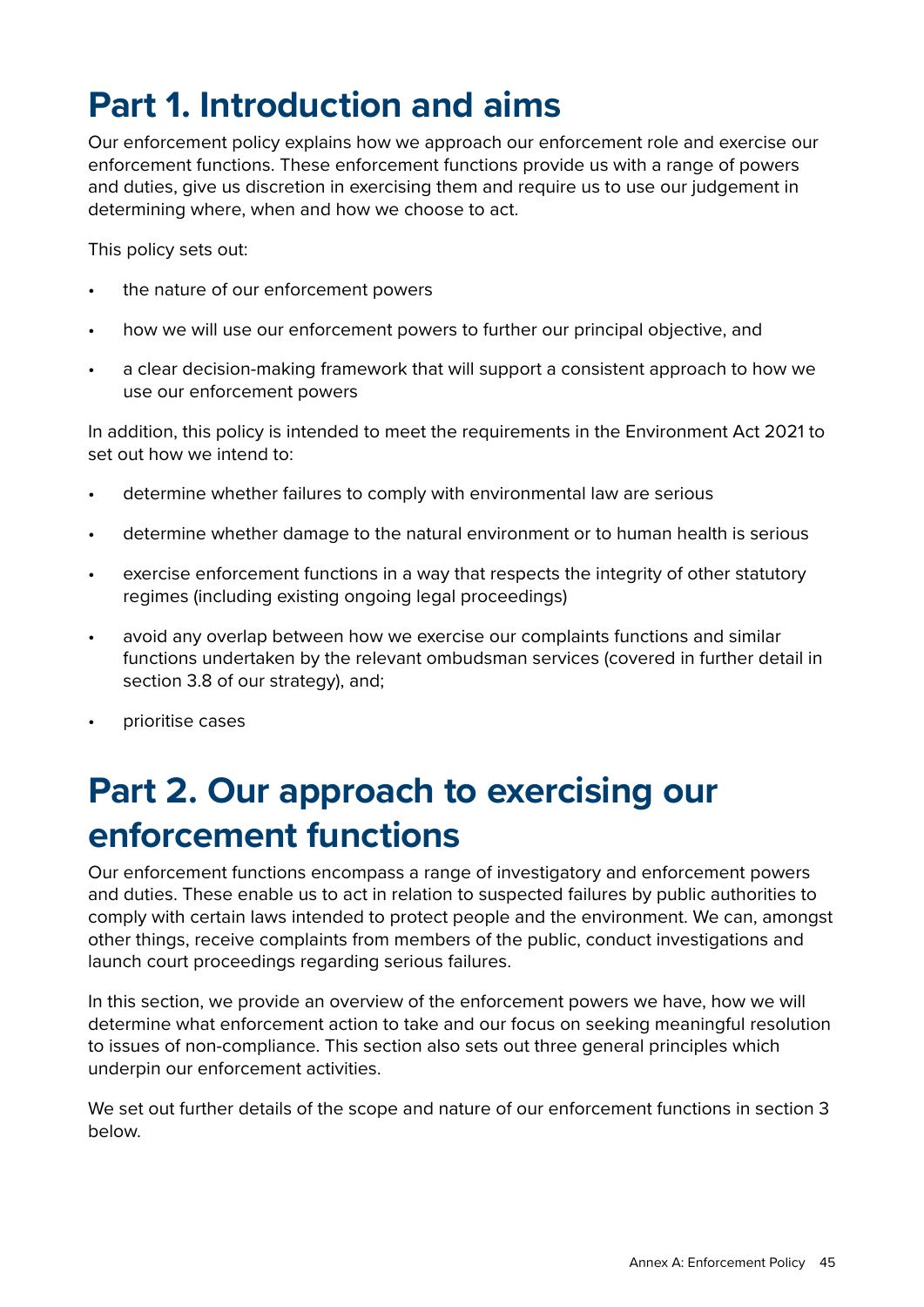# <span id="page-47-0"></span>**2.1 Powers and prioritisation**

Our principal objective in exercising all our functions, including our enforcement functions, is to contribute to environmental protection and the improvement of the natural environment. As set out in figure 3 of our strategy, the term 'environmental protection' includes the protection of people from the effects of human activity on the natural environment, as well as protecting the natural environment itself.

Use of many of our powers is subject to meeting legal thresholds, principally that a suspected failure to comply with environmental law is, or would be, 'serious' (see section 4 below). Where we are satisfied relevant thresholds are met, we have discretion in whether and how to use our powers.

In accordance with our principal objective, we will seek to target enforcement action where we can most contribute to environmental protection (which includes protection of people) and the improvement of the natural environment. In doing so, we may take steps designed to remedy, mitigate or prevent recurrence of a failure to comply with environmental law. We will focus on the most significant areas of non-compliance, including recurrent issues, systemic matters, and those which are associated with serious damage to the natural environment or to people's health.

However, just because we can exercise our powers does not mean that we necessarily will. We will have to make choices about the matters to prioritise to make the most effective use of our finite resources. We will do this in accordance with the broader prioritisation approach set out in section 3.2 of our strategy. That approach incorporates the factors set out in section 4.3 below, as well as consideration of where we can make the most difference and whether and when enforcement action is most appropriate.

# **2.2 Resolution and respect**

For environmental laws to be effective in protecting people and the environment, they must be properly understood, implemented and complied with. Our objective in using our enforcement functions is to achieve environmental outcomes by improving government's and other public authorities' compliance with these laws. We will identify, address and, importantly, resolve issues by holding government and other public authorities to account for serious failures in compliance where they arise.

We will adopt a proportionate approach to our enforcement activities. This means we will normally aim to resolve non-compliance through co-operation, dialogue and agreement with public authorities. Where we reach resolution by agreement with public authorities, we will normally make this public unless there are good reasons not to. However, where a satisfactory outcome cannot be reached through these means, we will not hold back from exercising our stricter enforcement powers including, if necessary, through court proceedings. Exceptionally, where urgency requires it, we may take a matter to court outside of our bespoke enforcement functions (see part 5 below).

In carrying out our enforcement functions, we will seek to respect the integrity of other relevant statutory regimes, including any existing legal challenges that might be ongoing. We will also seek to avoid overlap with other relevant authorities (see part 6 below).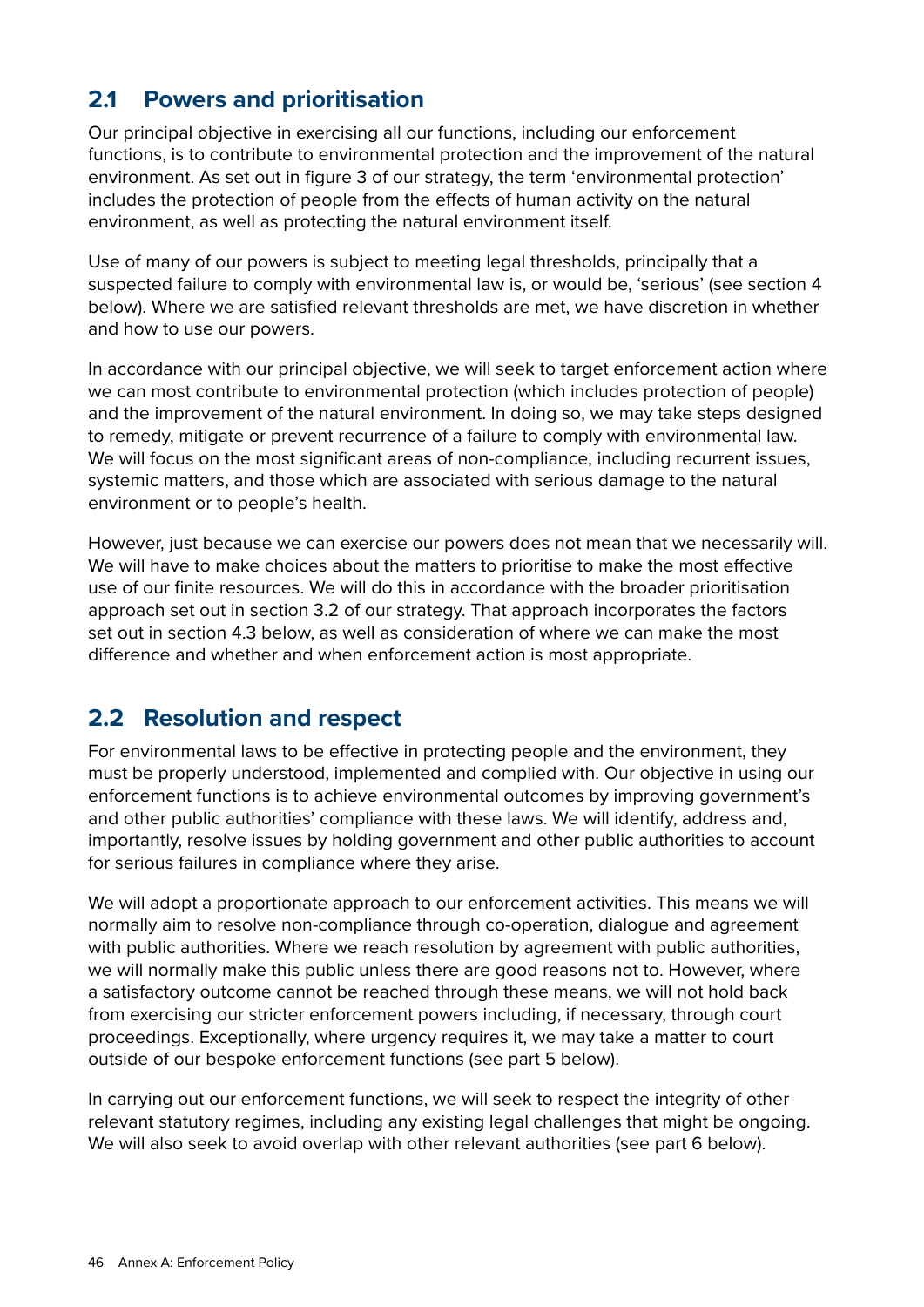# <span id="page-48-0"></span>**2.3 Independence**

We are legally separate from government and will act independently. We will consider the views of government alongside those of others, but government has no powers to give us legally binding directions as to how we exercise our enforcement powers. The Environment Act provides that the Secretary of State for the Environment, Food and Rural Affairs and the Northern Ireland Department for Agriculture, Environment and Rural Affairs (DAERA) may issue guidance on certain matters covered in this enforcement policy, although such guidance cannot preclude us from investigating individual cases or subject areas. Should the Secretary of State or DAERA issue guidance, we must have regard to it when exercising our enforcement functions and when revising this policy.

# **2.4 General principles**

Three general principles will underpin our enforcement approach, helping to provide consistency. Whilst these principles will work in conjunction with one another, they each reflect a different but equally important aspect of our approach to enforcement.

## **Principle 1 – public authorities must comply with the law**

Public bodies must comply with the law and give due weight to their obligations. Non-compliance can undermine public confidence in environmental governance, good administration and the rule of law. Failures to comply with environmental law can also jeopardise ambitions for environmental protection and improvement (including as this relates to people's health and wellbeing). We can exercise our enforcement functions only where a public authority may have failed to comply with environmental law. As such, any failure by a public authority is potentially within the scope of our enforcement functions.

## **Principle 2 – enforcement activity should be targeted to where it is most needed**

Targeting our enforcement activity to where it is most needed enables us to maximise our contribution to environmental protection and the improvement of the natural environment. This means we will focus on more significant failures to comply with environmental law. This could include tackling individual failures which indicate systemic issues or which, when considered alongside other matters, together represent serious failures or that cumulatively give rise to serious damage. This principle reflects the importance of prioritising our work (considered in section 4.3 below).

## **Principle 3 – our enforcement activity should take account of all the relevant circumstances**

We will consider all the relevant and known circumstances of suspected failures to comply with environmental law. The relevant circumstances are likely to vary from case to case, but this principle reflects the need to make decisions on when and how to act on the basis of available evidence and exercising judgement within our decision-making framework.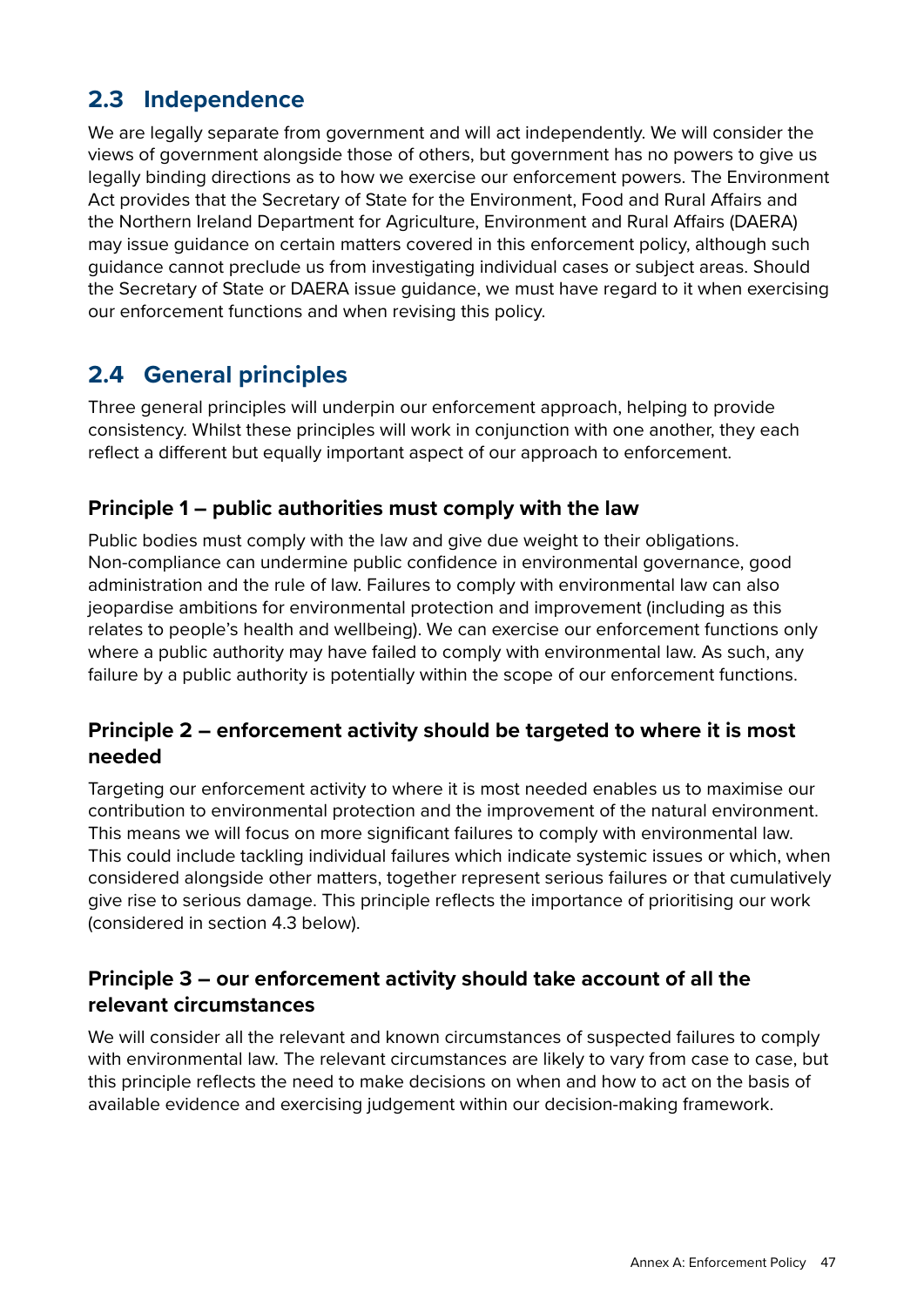# <span id="page-49-0"></span>**2.5 Our other functions**

We have other functions beyond enforcement, such as monitoring and reporting on the implementation of environmental law. These are set out in the main body of our strategy. These and our enforcement functions are mutually reinforcing. As such, and as reflected in the strategy, we will consider all our available functions to determine what approach would make the most difference to protecting people and the environment. Use of our enforcement powers may not always be the most effective approach.

# **Part 3. Scope and content of our enforcement functions**

We can use our enforcement functions in response to alleged failures of public authorities to comply with environmental law. We discuss the meaning of this in section 3.1 below.

We have enforcement functions which are unique to us and which we can use to secure compliance with environmental law in non-urgent cases. These functions are described in section 3.2 below.

In addition, we have powers which are not unique to us. In urgent cases, we may bypass our bespoke enforcement functions. We may, instead, immediately bring more conventional court proceedings (judicial review or statutory review). We can also apply to intervene in court proceedings brought by others. These powers are set out in section 3.3 below.

# **3.1 Scope of our enforcement functions**

Our enforcement powers apply to alleged or suspected failures of public authorities to comply with environmental law. In general, 'public authorities' encompass any person carrying out any function of a public nature, subject to some exclusions set out in the Environment Act (see figure 3 of our strategy).

Our enforcement functions, which can be exercised in relation to England, Northern Ireland, and UK-wide matters, relate to what the Environment Act defines as 'environmental law'. As described in figure 3 of our strategy, this means any legislative provision to the extent that it is mainly concerned with environmental protection. In considering whether law is environmental, we will assess whether the relevant individual provision in question is mainly concerned with environmental protection.

'Environmental protection' has a specific meaning in this context and includes both protection of the natural environment from the effects of human activity and protection of people from the effects of human activity on the natural environment. Laws concerned with disclosure of or access to information, the armed forces or national security, and taxation, spending or the allocation of resources within government are excluded.

In relation to devolved matters in Northern Ireland, our enforcement functions relate to what the Act defines as 'relevant environmental law'. This encompasses both 'Northern Ireland environmental law' and 'UK environmental law' (each as defined in the Act). In brief, this extends to both Northern Ireland and UK legislative provisions that are mainly concerned with environmental protection and are not concerned with any of the excluded matters set out above.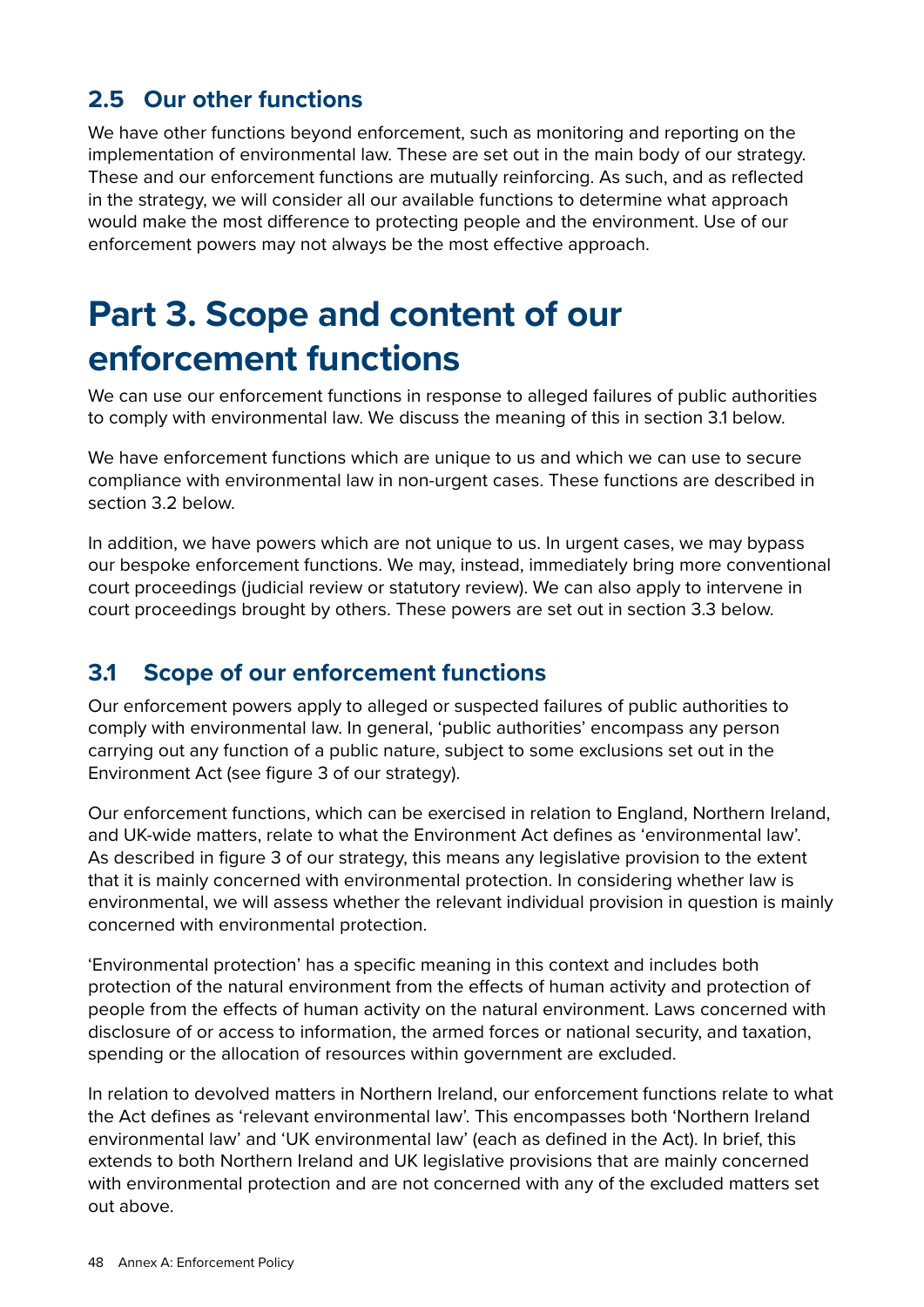<span id="page-50-0"></span>Where we refer to environmental law in this document, this is intended to encompass both 'environmental law' and 'relevant environmental law'.

Our remit extends to failures to comply with environmental law by public authorities in England, Northern Ireland and, in the context of UK-wide matters, across the whole of the UK. This means where a public authority unlawfully fails to take proper account of environmental law when exercising its functions or where it unlawfully exercises or fails to exercise a function it has under environmental law. Failures to comply with environmental law can include omissions as well as actions.

# **3.2 Our powers: bespoke enforcement functions**

We have specific and unique functions to deal with suspected failures to comply with environmental law. The framework in which these functions sit is designed to encourage resolution at the earliest possible stage. We will use our functions accordingly, and we will expect public bodies to approach our enforcement activity in the same way. However, where there are unsatisfactory responses, we will not hesitate to use the formal enforcement mechanisms available to us, including by taking court action.

Where we consider that exercising our bespoke enforcement functions is the most appropriate course of action, we may make use of the steps set out below, generally starting with gathering information. These steps are broadly escalating in nature. If a matter remains unresolved, we may progress it further through our bespoke enforcement functions.

## **Gathering information**

When we become aware of a public authority potentially failing to comply with environmental law, we may undertake preliminary information-gathering, though this will not always be necessary. Where we undertake such preliminary activity, this would be before we formally launch an investigation. This may include gathering views, evidence and other relevant materials from public authorities or others so that we can assess whether we can and should pursue an investigation.

By law, public authorities must co-operate with us and we expect them to do so, including by promptly volunteering such information and assistance as we may reasonably request. This duty to co-operate applies in relation to all our functions, including enforcement. Such information gathering may be light-touch or it may be more substantive. We will be clear about the status of our interactions with public authorities, including whether we are undertaking preliminary information-gathering or whether we have decided to open an investigation.

#### **Investigations**

We have the power to carry out **investigations** concerning a public authority's alleged or suspected failure to comply with environmental law. We may commence investigations because of someone complaining to us or on our own initiative. We may do so where we have information that indicates that a public authority may have failed to comply with environmental law and, if it has, the failure would be serious.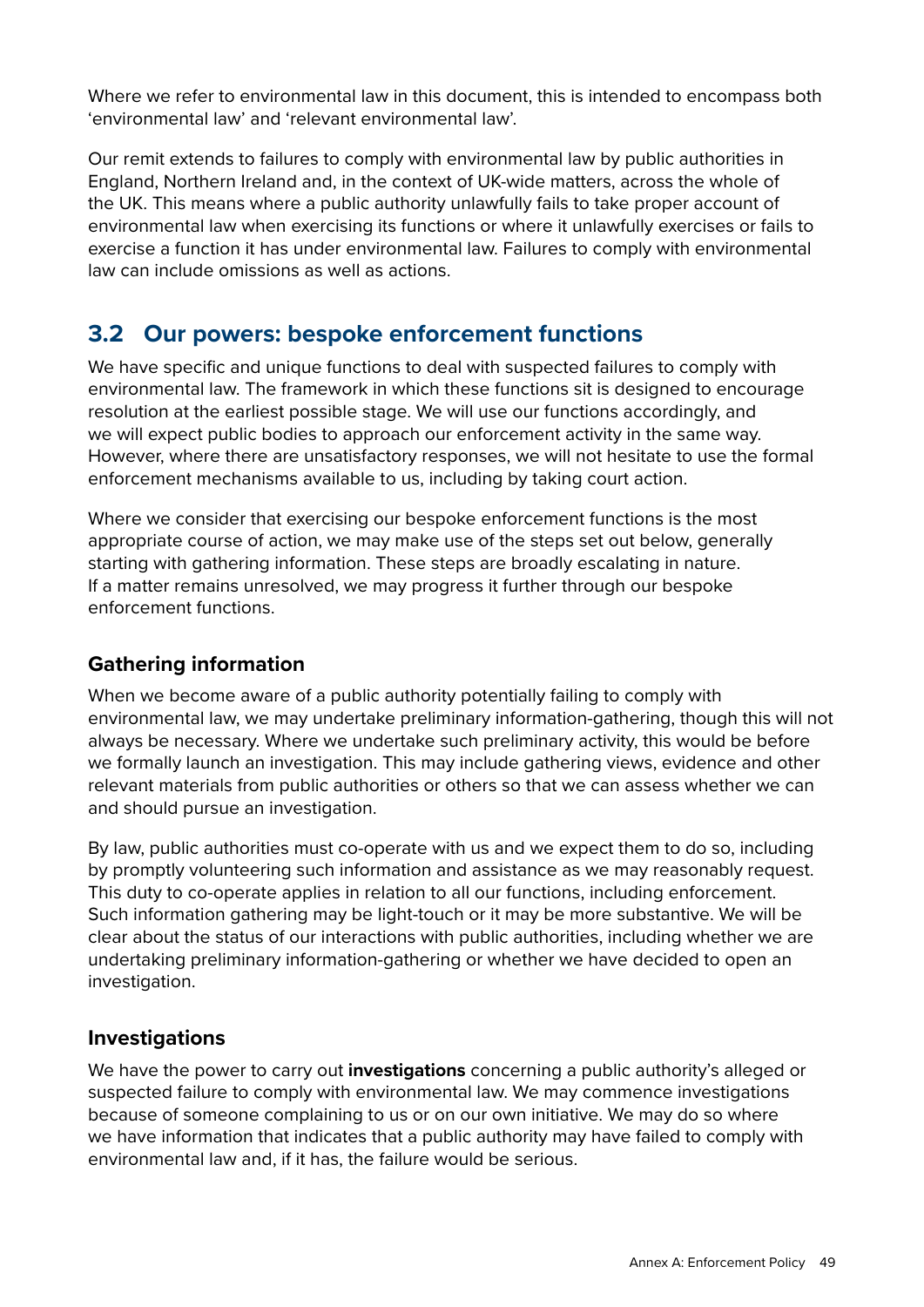The primary purpose of an investigation is to establish whether a public authority has complied with environmental law. Where they have not, we can use our enforcement functions to secure actions that can remedy, mitigate or prevent reoccurrence of the failure, including through making recommendations (see below).

We can serve an **information notice** requiring that public authorities provide certain information if we have reasonable grounds for suspecting that the authority has failed to comply with environmental law (and where we consider that the failure, if it occurred, would be serious). Public authorities must respond in writing to such notices and must provide the information requested so far as it is reasonably practicable to do so. We expect that we would normally only serve information notices in the context of an investigation.

We can use our powers for gathering information and investigation to try to agree the factual background to an issue with the relevant public authority, even where disagreements remain about, for instance, whether those agreed facts amount to a breach of the law. In such cases, we will need to determine whether it would be appropriate to take further action under our other enforcement powers.

#### **Reporting and recommendations**

Following all investigations (save those where we take the matter to court) we must prepare a report which we will usually publish. These reports will set out our conclusions on whether a public authority has failed to comply with environmental law.

We may also make recommendations, both specifically for the public authority concerned and more generally. We will determine what, if any, recommendations are appropriate for each case we investigate. Recommendations might include steps to rectify the environmental or human health effects of the non-compliance, prevent recurrence of the failure, or a recommendation to revisit the decision in question. We will only issue recommendations to a public authority that are within the authority's powers to follow.

We will expect public authorities to comply with any recommendations we make. We will take steps to monitor public authorities' implementation of our recommendations and may take further enforcement action where needed.

We will also aim to ensure that any remedies we recommend are proportionate as well as effective. We will therefore normally provide draft recommendations to the public authority concerned. This will afford them an opportunity to comment and potentially take action before we finalise our reports. However, what recommendations we finally make, and the content we include in our final reports, will remain our decision; we need not adopt any comments we may receive back on our drafts.

## **Decision notices**

In appropriate cases, where we have previously issued an information notice, we may issue a **decision notice**. A decision notice is a formal document which sets out our conclusions on a public authority's failure to comply with environmental law, why we think that failure is serious, and the steps we consider the public authority should take in relation to that failure. These steps may include, amongst other things, action to remedy, mitigate or prevent reoccurrence of the failure. We will not specify steps that the authority concerned does not have the legal powers to implement.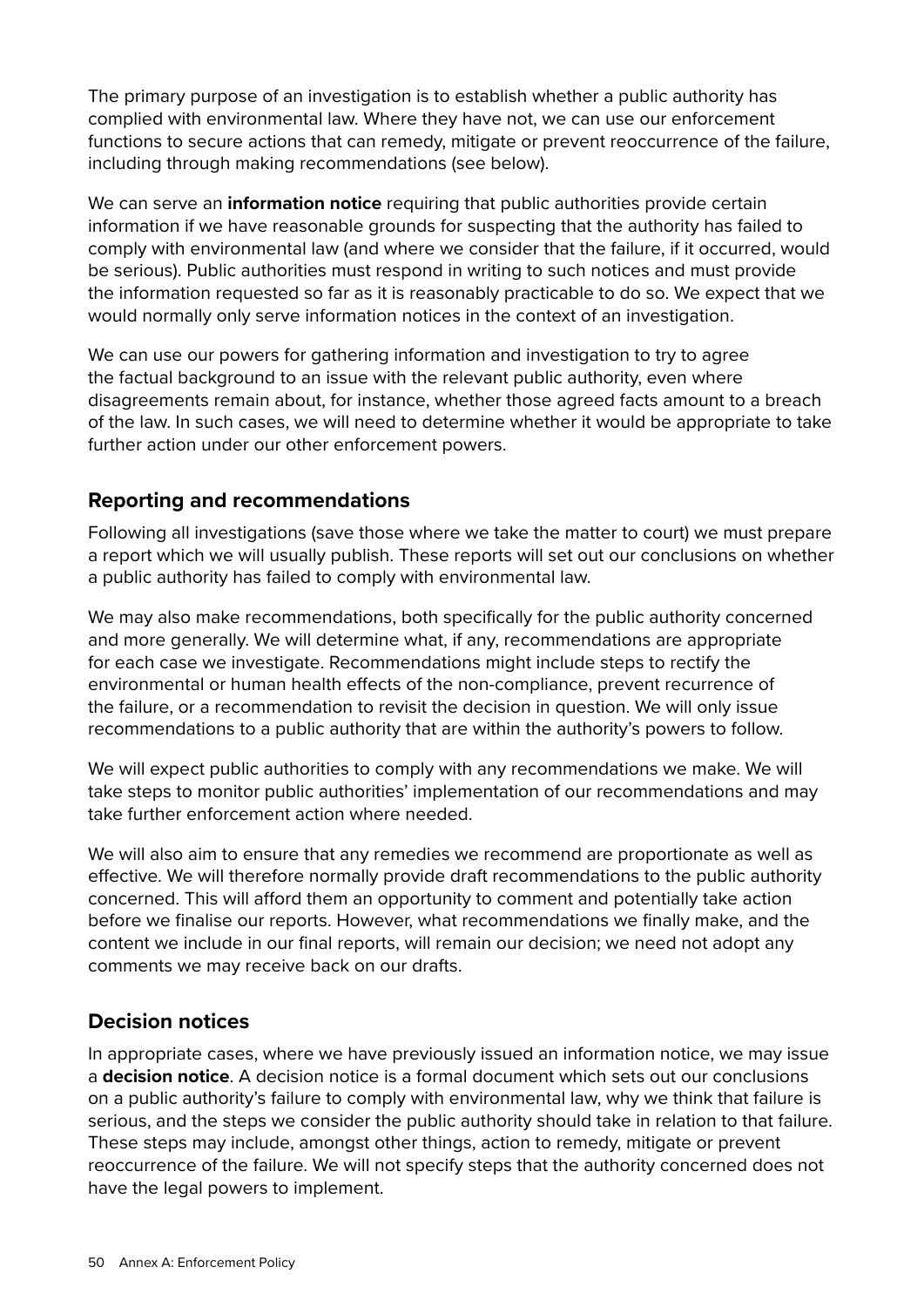Public authorities must respond in writing to decision notices, including to confirm whether they will take the steps we require. We may only issue a decision notice where we are satisfied, on the balance of probabilities (that is, that it is more likely than not), that the public authority has failed to comply with environmental law, and where we consider that the failure is serious. Consequently, decision notices represent a significant step that public authorities should take seriously and comply with. We may take further action if a public authority does not comply.

## **Taking public authorities to court**

We expect public authorities to rectify any non-compliance promptly when brought to their attention. Where appropriate, we will set out to public authorities the timescales within which we expect such rectification to happen. We also expect public authorities to comply with any of the enforcement steps we may take as discussed above. Consequently, court action should only be necessary as a last resort.

However, we recognise that court action may sometimes be required. In England, we may commence proceedings in the English High Court via an **environmental review** enabling the court to determine the matter in law. In Northern Ireland, we may apply to commence proceedings in the Northern Ireland High Court via a **review application**. We may be required to take such court action in circumstances where, for example, a public authority:

- contests our conclusion that they failed to comply with environmental law
- does not implement our recommendations from a decision notice, or does not do so in a timely manner
- cannot revisit its decision in the absence of a court quashing order, or
- accepts its breach but disputes the remedial steps we suggest

We can launch proceedings for an environmental review or a review application if we are satisfied, on the balance of probabilities, that the authority in question has failed to comply with environmental law and we consider that the failure is serious. This is the same as the threshold for issuing a decision notice. We can only commence an environmental review or make a review application where we have previously served an information notice and a decision notice in relation to the case.

If, on an environmental review, the court agrees that a public authority has failed to comply with environmental law, it will publish a statement of non-compliance (SONC). Subject to certain conditions specified in the Environment Act, the court may also grant any remedy available via a judicial review. This might include a quashing order that has the effect of overturning or setting aside an unlawful decision, or a mandatory order that requires the public authority to take certain steps. The court will not be able to award damages on an environmental review.

A public authority must publish a response to a SONC within two months of the conclusion of the proceedings including any appeal. That response must set out the steps it intends to take in light of the SONC. In the context of a review application, although the court is not required to publish a SONC, the public authority must still publish a statement setting out the steps it intends to take in the light of a court finding that it has failed to comply with environmental law.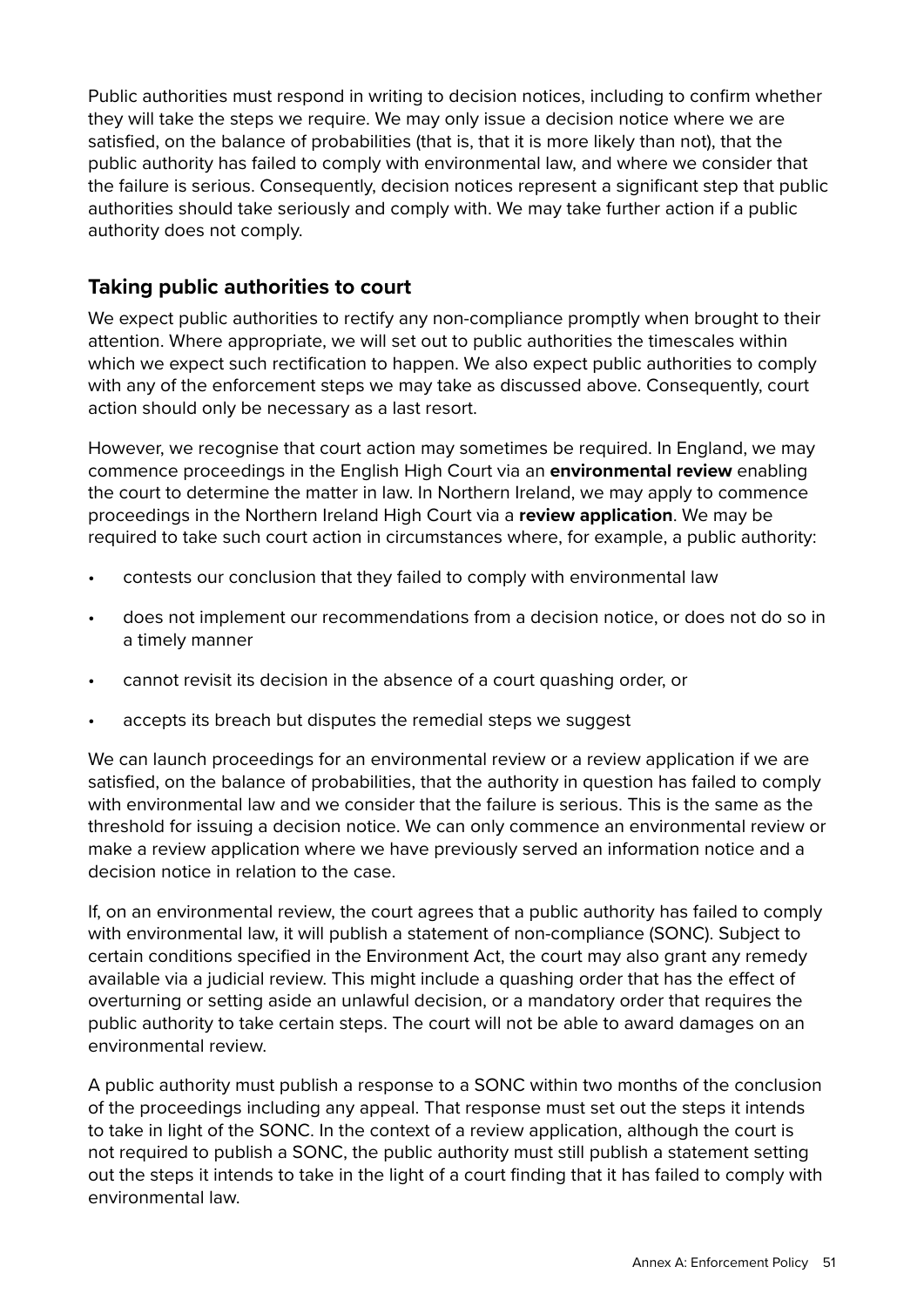Where the court has found a public authority not to have complied with environmental law, we will expect the public authority's response to present a meaningful and substantive approach to tackling the findings. This should generally set out the details and timing of the steps they will take to correct the failure or address its consequences, including to meet the requirements of any specific remedies granted by the court. We generally expect the public authority may want to confirm the response with us before publishing it. We may make our own observations on the adequacy of their response.

We will also expect the public authority to implement fully any actions they present in their response and will monitor their progress accordingly. We may take further action to enforce compliance with court judgments where needed.

#### **Informing and involving government in enforcement action**

UK government departments may be subject to our enforcement action. In addition, the Environment Act provides for us to inform or involve the relevant government minister where certain action is taken against other public authorities. In particular, in applying for an environmental review, we must state whether we consider a minister should join the proceedings we bring against another party. Similar requirements apply in relation to informing the relevant Northern Ireland department about review applications we make concerning other Northern Ireland public authorities.

#### **Transparency and confidentiality**

We have a duty to have regard to the need to act transparently. This applies across our functions including enforcement. With this in mind, we will routinely make public information regarding our enforcement activities.

We publish on our website a quarterly complaints report which sets out the number of complaints we have received to date, the topics to which the complaints relate and their current status.

In addition, we will keep complainants updated about the progress of their complaint at various stages.

We will publish our investigation reports in full unless there are good reasons to only publish extracts or to withhold publication. The published version will also be directly disclosed to the complainant.

In addition to directly informing complainants about the progress of their complaints, we will normally publish a statement whenever we give an information notice or a decision notice and when we apply for an environmental review, a review application, a judicial review or a statutory review. We will use these to explain to everybody that we have taken the relevant step. We will describe the failure (or alleged failure) to comply in relation to which the step was taken and set out any further information that we consider appropriate.

Our ability to publish enforcement-related information is limited in some ways by relevant legal obligations. In complying with these, we will only withhold from publication the minimum information that we consider necessary.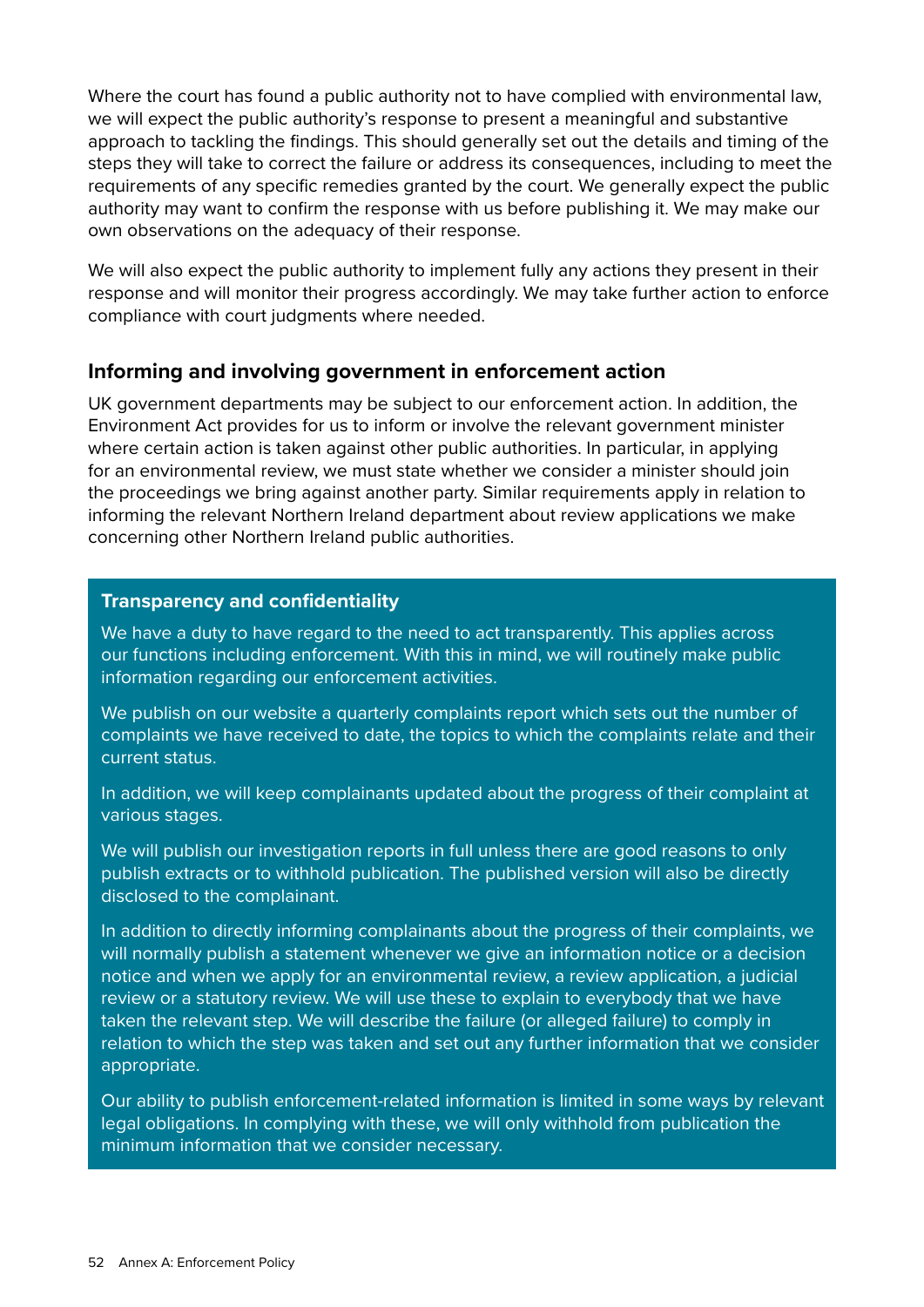<span id="page-54-0"></span>For instance, the Environment Act requires that we must not normally disclose certain information supplied to us by public authorities. In addition, we must not normally disclose information notices, decision notices, or associated correspondence apart from in specific circumstances set out in the Act.

The Act establishes that 'environmental information' supplied to us by public authorities is presumed to be held in connection with confidential proceedings. Consequently, such information can be protected from disclosure where the disclosure would adversely affect the confidentiality of those proceedings, unless the public interest in disclosing the information outweighs the public interest in maintaining confidentiality.

Where we have decided not to take any further steps and a matter is concluded, we may give consent for the disclosure of an information notice or a decision notice. Once proceedings are over, we will normally publish information notices and decision notices in full on our website, unless there are good reasons why confidentiality should be maintained over all or parts of them. We will usually consult with the public authority concerned before publishing.

# **3.3 Our powers: additional enforcement actions**

In addition to our bespoke enforcement functions, we have the following powers to take more conventional enforcement actions.

#### **Urgent court proceedings**

We may apply for **judicial review** or a **statutory review** in appropriate cases, where we consider there is or may be a failure to comply with environmental law which is serious. We can do this only in cases where the 'urgency condition' established in the Environment Act is met. This condition requires that the judicial review or statutory review is necessary to prevent, or mitigate, serious damage to the natural environment or to human health (see part 5 below).

If the court finds that a public authority has failed to comply with environmental law, the authority must publish a statement setting out the steps it intends to take in the light of that finding within two months of the end of the proceedings. We will monitor the public authority's progress against this statement. As discussed above in relation to environmental review and review applications, we may take further action to enforce compliance with court judgments where needed, including, where appropriate, by returning to the court.

The court may also grant any remedies available through judicial review or statutory review.

If we apply for an urgent judicial review or statutory review in which the relevant UK government minister or Northern Ireland department is not a party, we must consider whether they should be joined to the proceedings.

#### **Intervention in other parties' court cases**

We may apply to **intervene** in judicial reviews or statutory reviews brought by others that relate to an alleged failure by a public authority to comply with environmental law.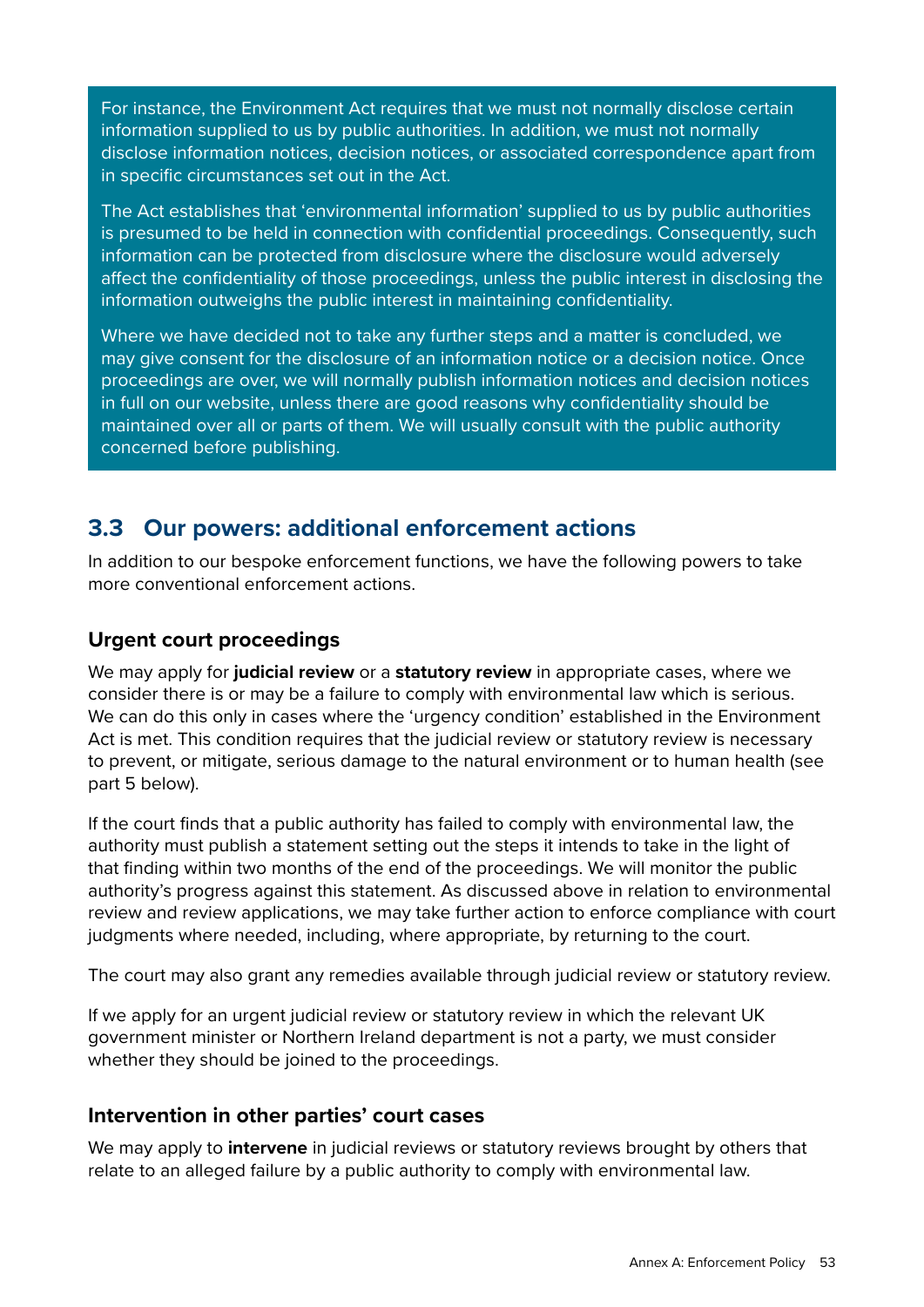<span id="page-55-0"></span>We would generally consider interventions when our assessment of seriousness and our usual prioritisation criteria point towards it as a suitable course of action. Any applications we make to intervene would be on the basis of contributing towards our principal objective by providing assistance to the court. This assistance might be, for example, by enabling the court to consider wider contextual information which, without our intervention, would not be available. As with all interventions, it will be for the court to determine whether our application to intervene is permitted.

We will consider any requests we receive for us to apply to intervene in existing proceedings. We will approach decisions as to whether to intervene impartially.

If we have previously considered a matter and decided not to investigate or progress it beyond a certain stage of our enforcement process, we would not normally expect to apply to intervene in a subsequent case brought on the same matter by a third party. However, we would determine this on a case-by-case basis. As part of this we would consider whether the case brought by the third party would involve any wider significant factors that were not part of our earlier consideration of the matter.

We can apply to intervene whether or not we consider that the public authority has failed to comply with environmental law. However, we may only do so where we consider that the alleged failure (as framed in those proceedings), if it occurred, would be serious. We would not normally expect to intervene in a case where we consider that the public authority has complied with environmental law. We may do so though if this is considered appropriate, for example because the case deals with important points of law or has other wider implications.

#### **Other enforcement actions**

Further to the specific enforcement powers outlined above, we may also take complementary steps to maximise the effectiveness of our enforcement activity and its outcomes. As part of this, we will keep a record of the information we obtain and the complaints we receive, even where we do not take enforcement action in relation to the matter. This will enable us to track topics, allowing us to identify repeated problems and systemic issues, on which we may later decide to act.

# **Part 4. Our decision-making framework**

When we receive a complaint or consider other information with a view to possible investigation, we must first determine if the matter falls within our remit.

We have published a complaints procedure, which is available on our website at [www.theoep.org.uk/can-i-complain](http://www.theoep.org.uk/can-i-complain). This procedure is complementary to this enforcement policy but does not form a part of it. People must follow our complaints procedure when making a complaint to us. We may amend the procedure from time to time and will publish any revisions on our website.

Where we are satisfied that a matter falls within our remit, we will apply the decisionmaking framework set out in figure 1 below to determine whether and how to exercise our enforcement functions – either our bespoke enforcement functions (section 3.2 above) or our powers to take additional enforcement actions (section 3.3 above).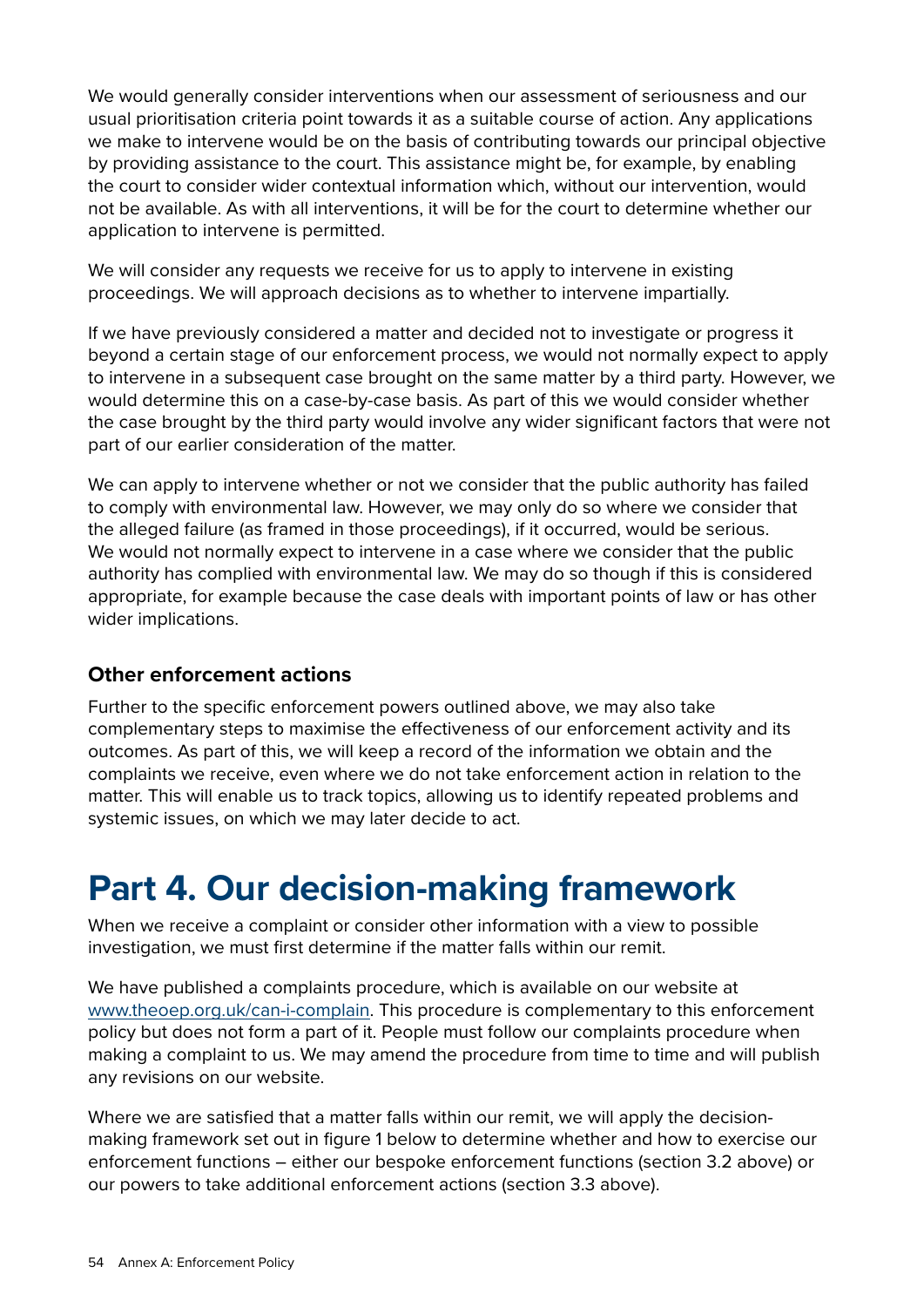Where we cannot pursue enforcement activity we may still act through our other functions (such as reporting on the implementation of environmental law or advising ministers). We may also do this where we could take enforcement action but judge that the exercise of other functions would be more effective.



#### **Figure 1. Decision-making framework**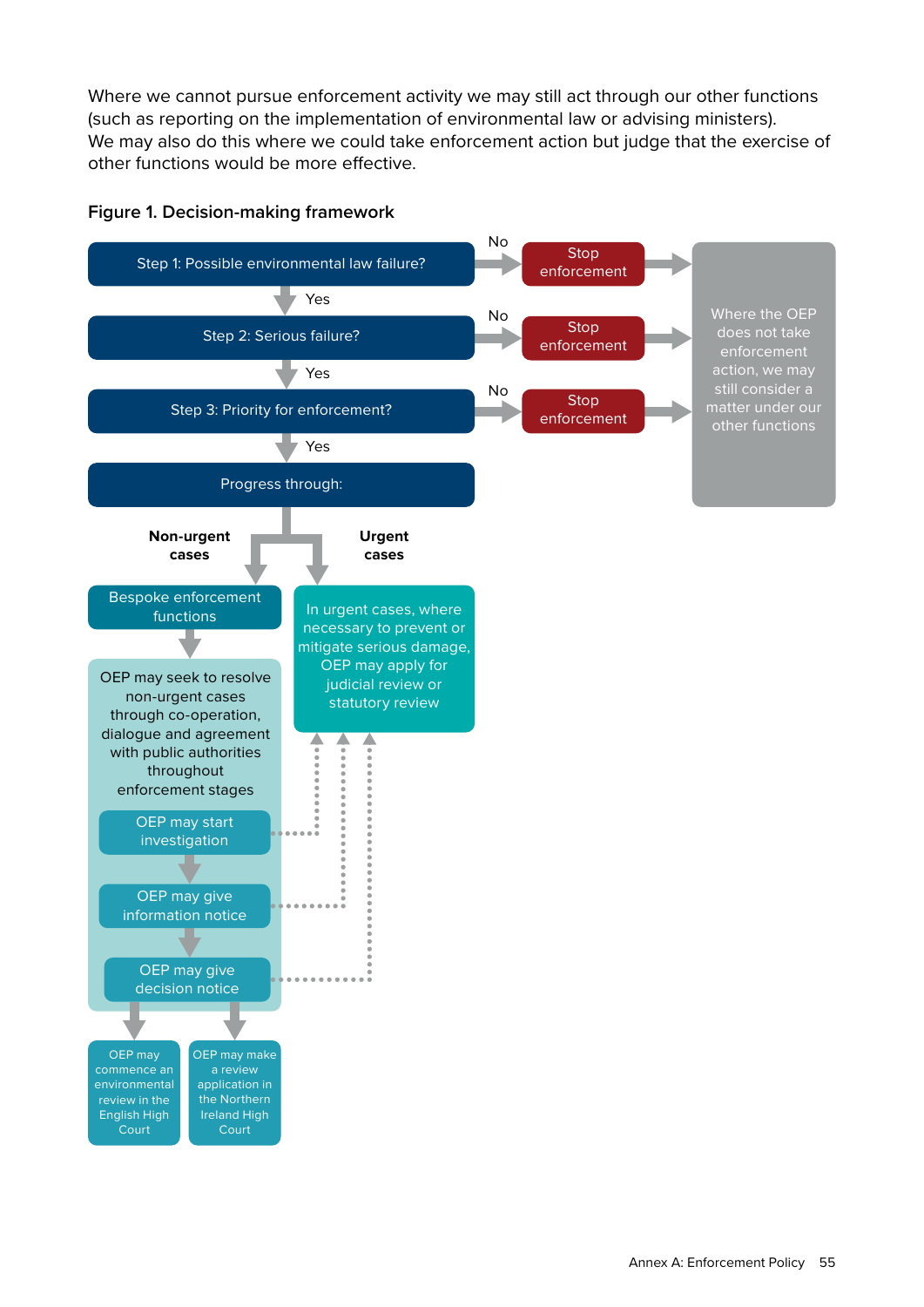As set out in figure 1 above, our decision-making framework involves 3 steps. In **step 1**, we will consider whether the information we have indicates that there may have been a failure to comply with environmental law by a public authority. This will involve considering the basis for any action.

In **step 2**, we will consider whether a potential failure is or would be a serious failure. This determines whether we can exercise our powers to investigate, serve an information notice or decision notice, or go to court. Section 4.2 below sets out our approach to this assessment.

As an integral part of step 2, we will assess whether the conduct could give, or has given, rise to harm to the natural environment or human health that amounts to 'serious damage'. Where this is the case, we will also assess whether the urgency condition noted above (section 3.3) is met, such that we are able to apply for an urgent judicial review or statutory review. Section 5 below sets out our approach to assessment of the urgency condition.

**Step 3** applies to all those cases which we have determined fall under our remit, and which we consider may represent serious failures. Where this is the case, we can exercise our enforcement powers. However, we will not be able to act on all possible cases and, in some cases, functions other than our enforcement powers may be more appropriate. We will need to consider the best use of our resources and determine where we can make the most difference. Step 3 therefore involves determining if a case that we can act upon is a priority to pursue through enforcement. If we determine it is not an enforcement priority, this would not preclude us from pursuing the matter under a different function. Our approach to prioritisation is discussed in section 4.3 below.

#### **Procedural stages when we must consider whether a failure is serious**

When using our bespoke enforcement functions, we must assess whether a failure is serious when:

- initiating an investigation, whether on the basis of a complaint or some other information
- issuing an information notice
- issuing a decision notice
- applying for an environmental review or making a review application

We must also assess whether a failure is serious when considering the following additional enforcement actions:

- applying for an urgent judicial review or statutory review
- applying to intervene in a judicial review or statutory review brought by a third party

When, following our assessment, we decide to take one of the actions listed above, we will normally publish a statement setting out why we determined that the matter is serious.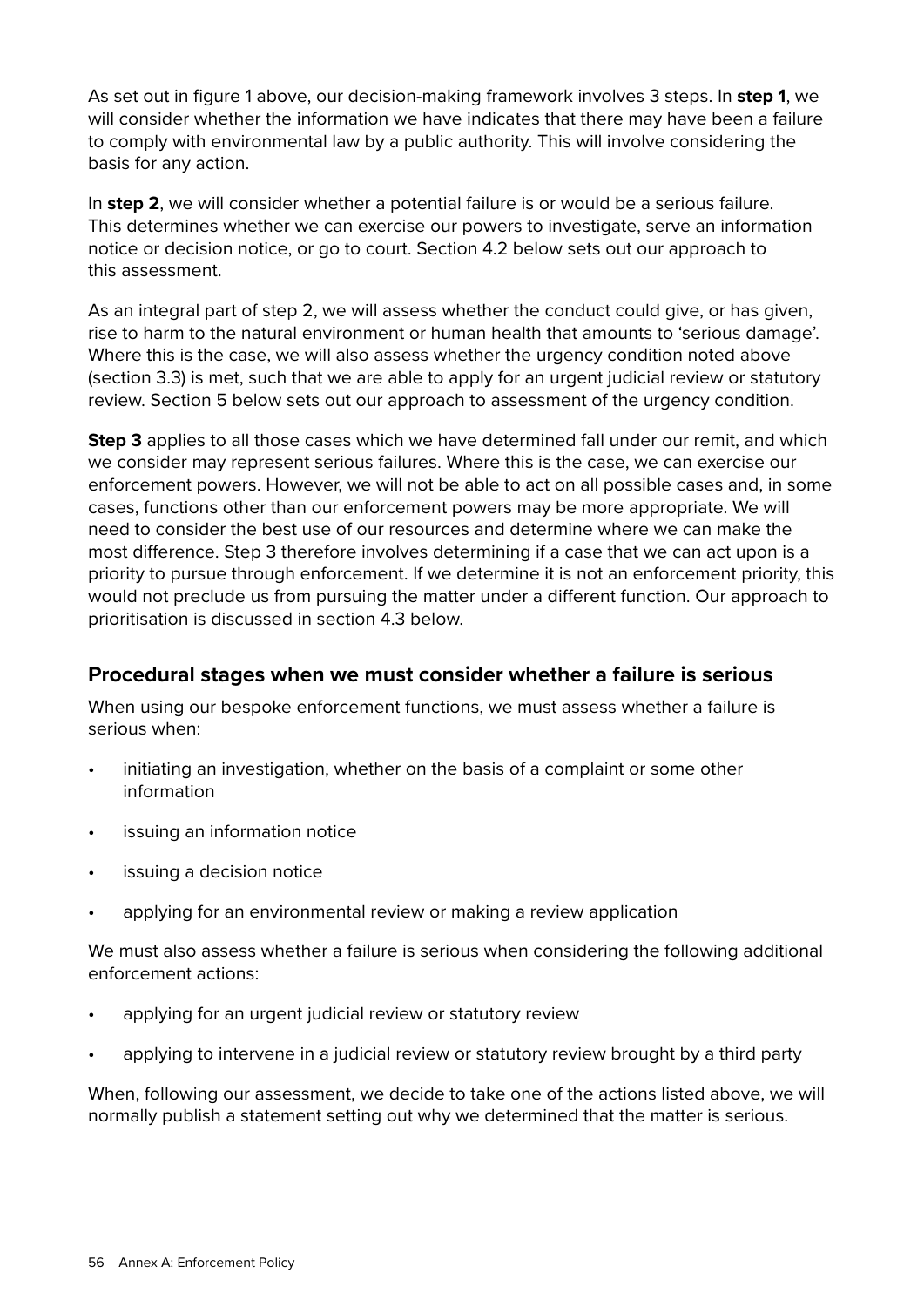## <span id="page-58-0"></span>**Procedural stages when we must consider 'serious damage'**

We must consider the seriousness of harm or potential harm associated with the failure to comply with environmental law when considering applying for an urgent judicial review or statutory review (the 'serious damage' test). If serious damage has been, or might be, caused, we will assess whether the urgency condition is met such that we can consider applying for a judicial review or statutory review (see section 5 below).

The serious damage test does not apply to any of the stages within our bespoke enforcement functions. However, where harm to human health or the environment could be serious, we would necessarily view the conduct as a serious failure.

Given this, and the need to make decisions on urgent action swiftly, we will consider the possibility that harm might amount to 'serious damage' in parallel with our assessment of the seriousness of a potential failure as part of step 2.

# **4.1 Step 1 – assessing the basis for enforcement action**

Whenever we take enforcement action, we will ensure we have a reasonable basis to act based on the information available. The Environment Act establishes the relevant threshold we must satisfy to exercise each of our enforcement powers. This is outlined in section 3 above.

# **4.2 Step 2 – serious failure**

Through step 2, we will assess whether a suspected failure by a public authority to comply with environmental law would be a serious failure. This section sets out certain factors that may be relevant in determining (a) whether a suspected failure to comply amounts to a serious failure and, as part of that, (b) whether any associated harm or potential harm amounts to serious damage.

These factors are intended to be flexible. Where a factor is relevant to the assessment of a potential failure to comply or the seriousness of associated harm, consideration of that factor may involve evaluating compounding (indicating a greater degree of seriousness) and / or mitigating (indicating less seriousness) elements. This will contribute to our overall determination of whether a suspected failure is serious or whether associated harm amounts to serious damage.

As well as considering matters individually, we may also assess them collectively. The factors listed below should be read with this in mind. For example, we may receive a complaint about a specific aspect of a public authority's conduct and judge that this conduct on its own does not amount to a serious failure or occasion serious damage. However, if we receive more complaints or have other information about similar or related matters occurring more widely, whether in relation to the same authority or others, we may determine that cumulatively this indicates a serious failure or serious damage.

## **Relevant factors for assessing seriousness**

In accordance with Principle 3 set out above, we will consider all relevant factors when determining if a failure to comply with environmental law is or may be serious. Factors that we may take into account when assessing the seriousness of a failure include: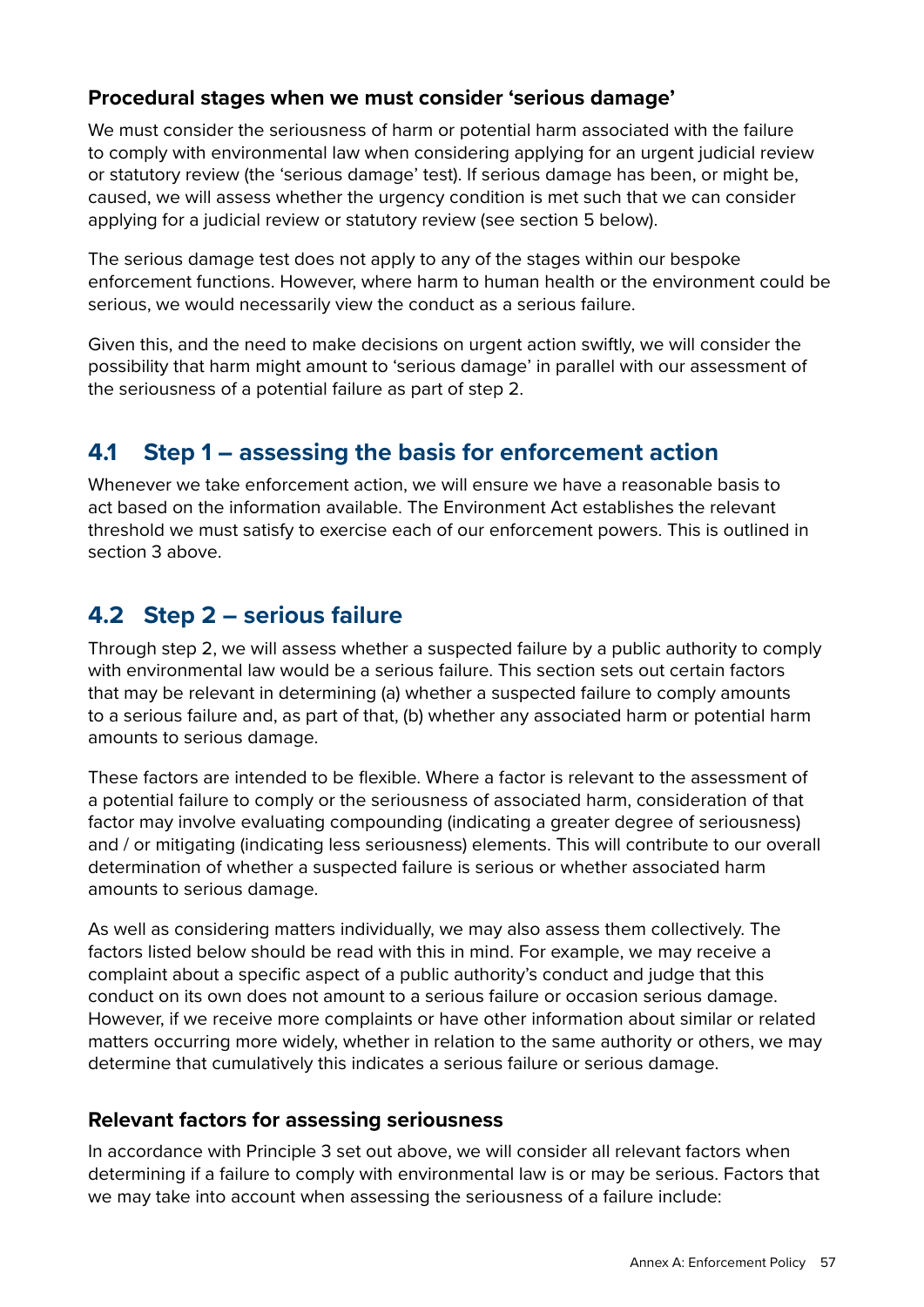- a. whether the conduct raises any **points of law of general public importance**. This may be, for example, by setting a precedent with wider potential implications (beyond those of the case) or addressing an important area of law where clarification would be valuable or important
- b. the **frequency of the conduct** over time (including historically and whether by the same public authority or others), including cumulative impacts. For example, whether the conduct is a one-off event, occasional, frequent, recurrent or ongoing and the potential impact of multiple instances of the conduct taken together
- c. the **behaviour** of the public authority or authorities. For example, whether the public authority has a high degree of responsibility for the failure, for example by acting deliberately, recklessly, or negligently; or, on the other hand, whether the authority was responding with reasonable care to an emergency or other exceptional circumstances not of its making
- d. the **harm or potential harm** to the natural environment or to human health associated with the issue
- e. any **other** relevant factors

The harm or potential harm referred to above relates to the actual or potential harm to the environment or to human health associated with the failure to comply (referred to in the Environment Act as 'damage'). Harm is assessed as part of our consideration of the seriousness of a failure to comply; that a public authority's conduct did or could result in harm may indicate that the failure itself could be serious.

Factors we may consider when assessing harm and, for the purpose of identifying urgent cases, whether it amounts to serious damage are set out in the list below, entitled 'Relevant factors for assessing seriousness of harm'. However, harm is just one factor that we may consider when assessing whether a failure is serious. Figure 2 below illustrates this.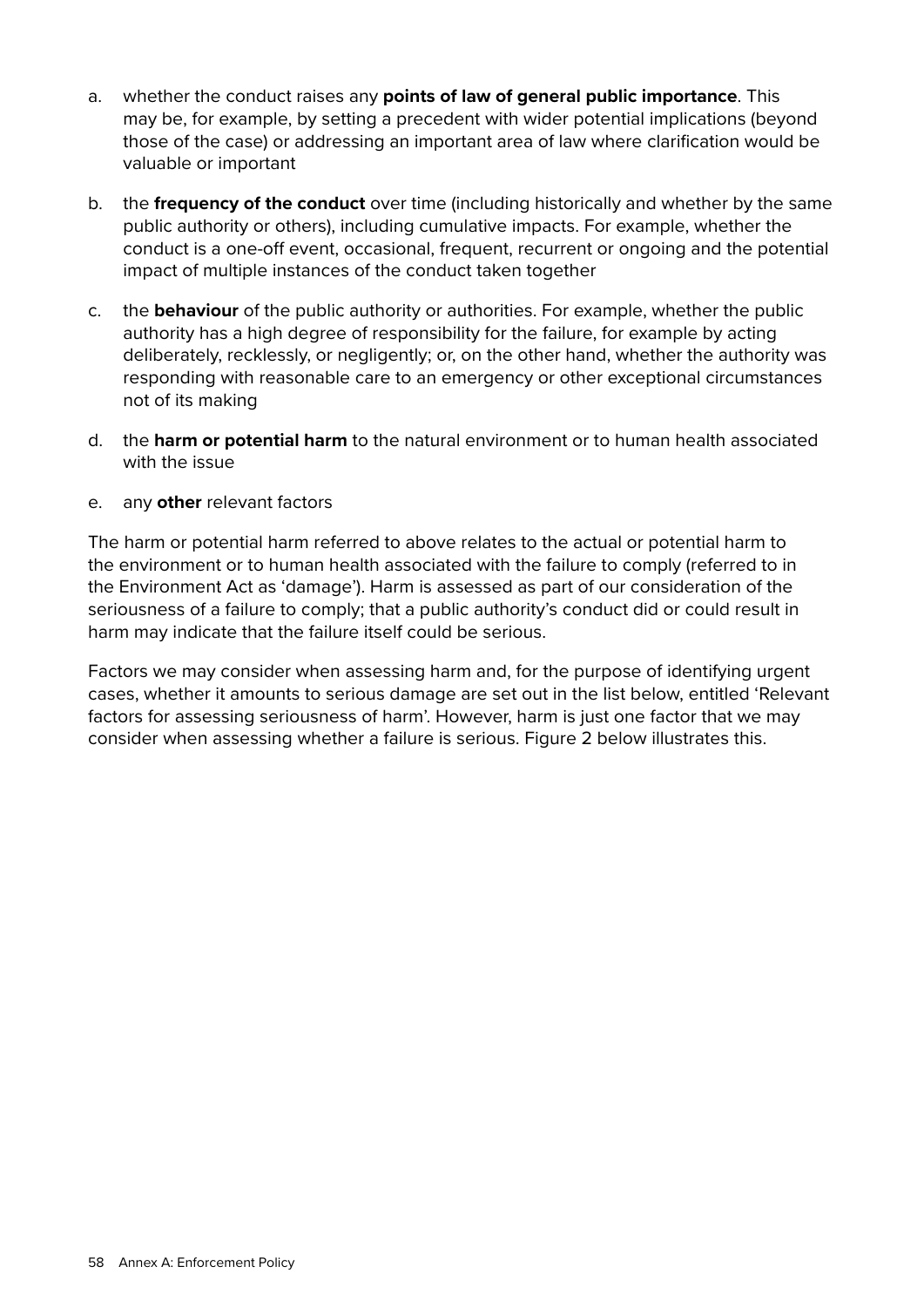#### **Figure 2. Spotlight on harm**



# **Relevant factors in assessing seriousness of harm (including the 'serious damage' test)**

Our assessment as to whether a failure would be serious will normally involve taking account of **harm or potential harm to the natural environment or to human health** associated with the failure, and whether this amounts to serious damage.

Factors that we may take into account when considering whether harm amounts to serious damage include:

- a. the **nature of the actual or potential harm**. For example, we may consider what is being or might be harmed, including consideration of the characteristics and context of the people or environmental features concerned. For people, this may include considering any particular sensitivities of those put at risk. For environmental features, this might include considering their rarity and role in wider environmental systems at the relevant level (for example, local, national or global). This could also include consideration of the particular type of harm that has arisen or might arise
- b. the **degree of actual or potential harm**. This could include consideration of the severity of the harm or the extent of the harm (for example, the sizes of the areas or the communities affected)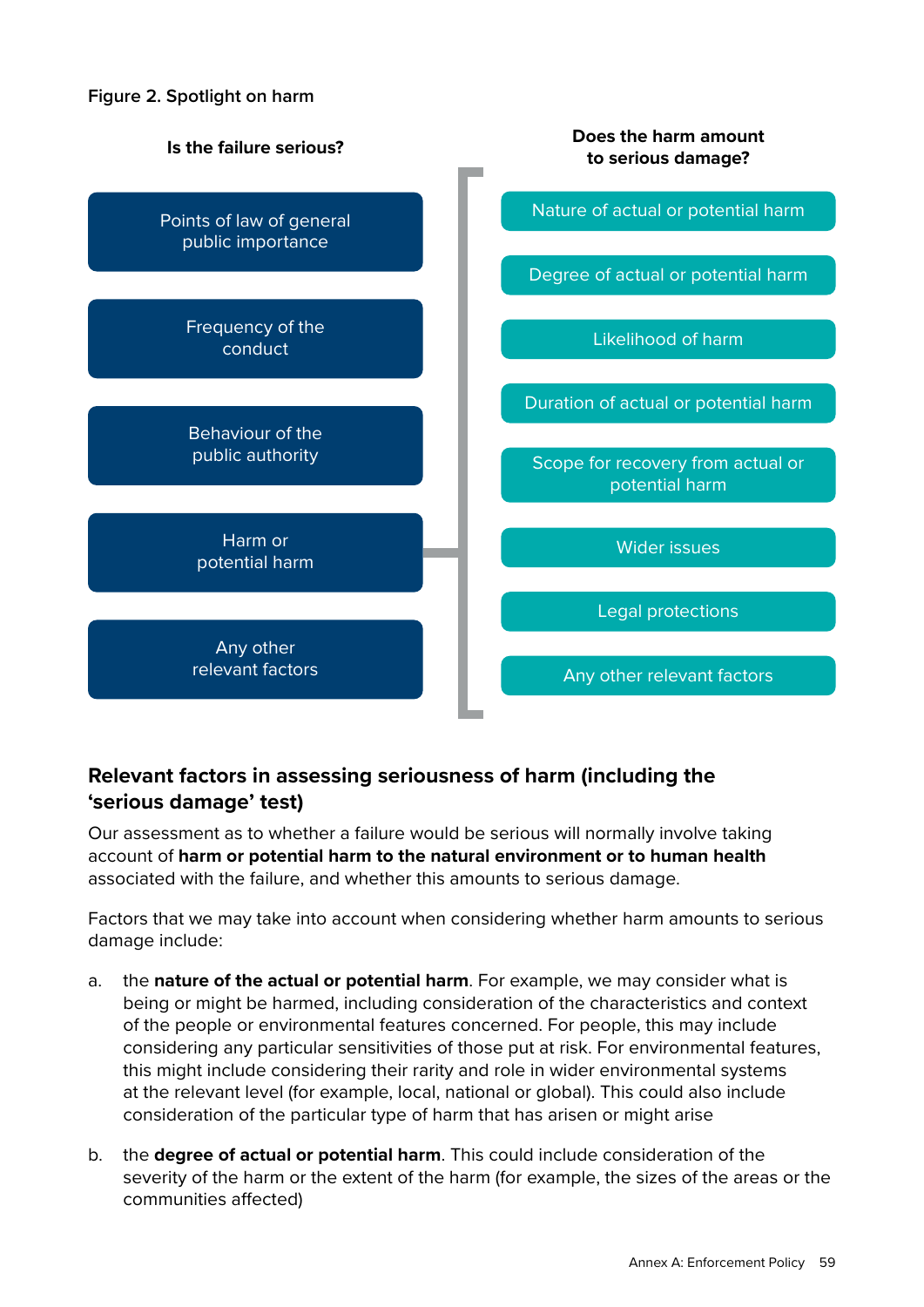- c. the **likelihood of harm**. For example, has it already occurred, or is it inevitable, likely, possible or speculative
- d. the **duration of the actual or potential harm**, that is how long it will or may last
- e. the **scope for recovery from the actual or potential harm**. Here we might consider the scope for the people or environmental features at risk to recover from harm, anything which impedes recovery or would need to be in place to allow it to occur, the anticipated time period for any recovery, and the likelihood of some other form of satisfactory remediation or compensatory action being taken
- f. **wider issues**, including any indication of a more widespread or systemic problem meaning that the harm should be considered at this wider level
- g. the application of any **legal protections** to the relevant environmental features
- h. any **other** relevant factors

The factors included in the lists above are not exhaustive. Nor will each factor always be relevant. In addition, these factors are not necessarily discrete. We will consider all relevant factors in the round, recognising the potential for inter-relationships between them.

Finally, the ordering of the factors we refer to above is immaterial – there is no hierarchy between them.

#### **Approach to assessing seriousness**

In carrying out our assessments of seriousness, we will exercise professional, impartial and evidence-based judgements. In considering relevant circumstances, we may be faced with situations in which uncertainty is a factor. The greater the importance of the feature of the natural environment that is or may be affected, or the more significant the human health impact, the greater the scope for adopting a proactive approach that addresses the risk of harm through proportionate enforcement action.

We will have regard to the need to act proportionately and would not normally expect to conduct detailed technical assessments (for example, scientific studies or primary data collection or analyses) to assess the level of actual or possible harm to the natural environment or human health associated with a suspected failure. Rather, we will exercise judgement in our assessments of harm and the possibility of serious damage. Our judgements will be based on the information that is reasonably available to us, ensuring that they are undertaken objectively and consistently.

Once we have looked at relevant factors, we will make an overall appraisal of the seriousness of the failure.

Some high level, illustrative examples of conduct that, based on a broad assessment, would normally be considered as clear serious failures to comply with environmental law include:

• recurrent, frequent or ongoing conduct that is reckless, negligent, wilful or deliberate and which raises fundamental points of law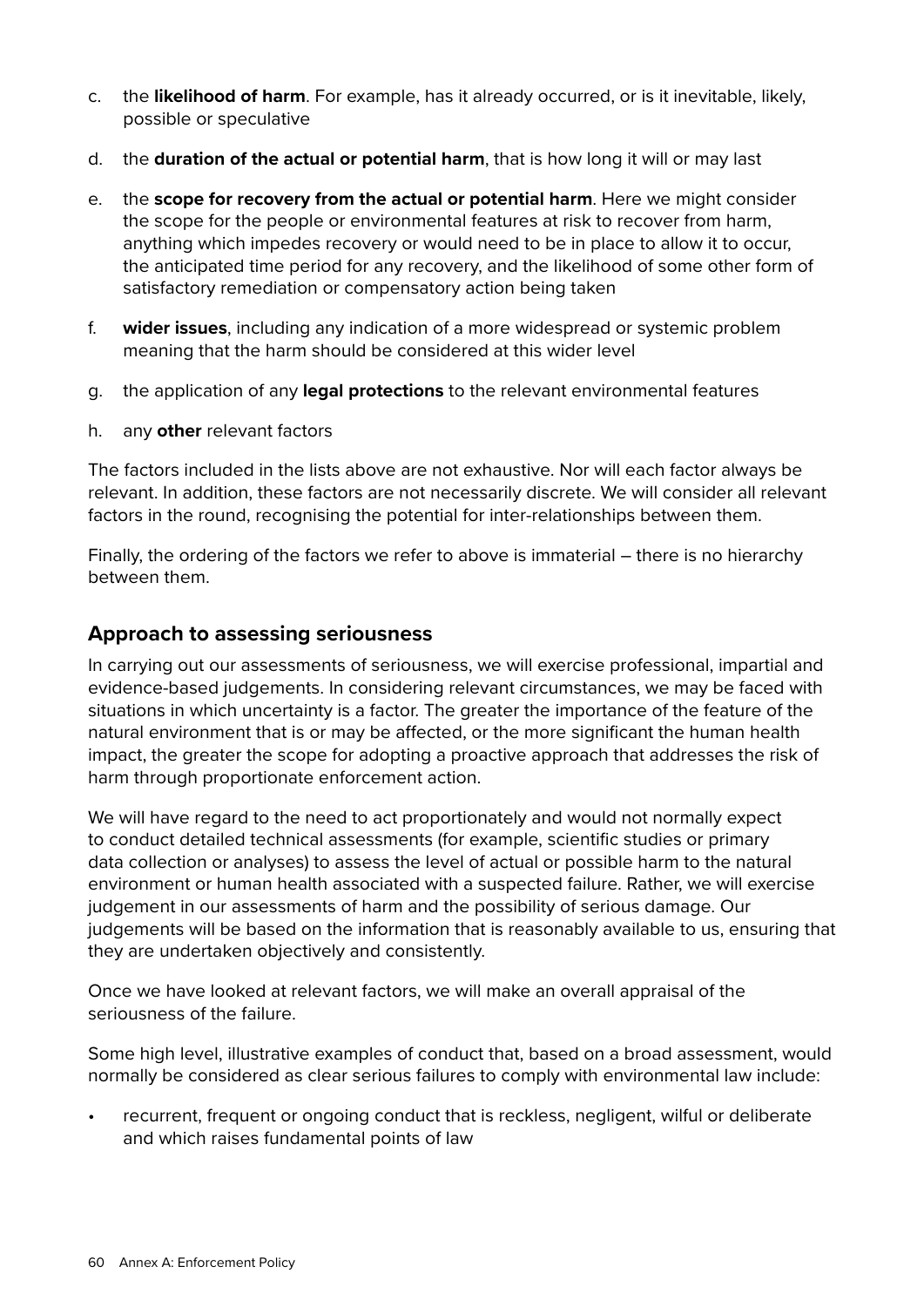- <span id="page-62-0"></span>• cases which raise multiple instances of similar conduct which, when considered together, indicate a systemic issue potentially leading to significant local, regional, national or wider-scale damage
- conduct by a public authority which has failed to act on previous warnings or advice, or has been uncooperative or sought to conceal or mislead

# **4.3 Step 3 – prioritisation**

Our overall approach to prioritisation is set out in section 3.2 of our strategy and applies to all of our functions. This section of our policy sets out specific considerations that apply to prioritisation of enforcement cases, within that broader context. It should be read alongside section 3.2 of our strategy.

In accordance with our principal objective, we will target enforcement action to where we can most benefit environmental protection and the improvement of the natural environment. The Environment Act also requires that, in considering our enforcement policy, we must have regard to the particular importance of prioritising cases that we consider have or may have national implications.

We must also have regard to the importance of prioritising cases:

- that relate to ongoing or recurrent conduct
- that relate to conduct that we consider may cause (or has caused) serious damage to the natural environment or to human health, or
- that raise a point of environmental law of general public importance

#### **National implications**

A case with national implications is one that has implications that extend beyond the immediate local area. This might mean implications that extend to England, to Northern Ireland or are UK-wide. This does not mean that direct physical impacts must be felt nationally. For instance, the Grenfell Tower fire tragedy happened at a single location but had much wider implications in terms of loss of life and public concern, leading to a public inquiry and national review of the fire safety of high-rise buildings.

When we receive individual complaints or other inputs that raise a concern at a particular site or sites, we will consider if the matter may have broader, and potentially national, implications, based on any information that suggests a wider problem.

We may, conversely, receive complaints about a failure within the context of a nationally significant project or initiative. Such a failure need not have nation-wide implications simply because it relates to a high-profile or national project. Rather than focusing on the significance of the underlying project, our assessment of the potential for national implications will be based on the broader significance of the alleged failure and its consequences. This might include consideration of whether the failure indicates the existence of wider-spread systemic issues across the country or the cumulative impact of multiple, isolated failures which individually affect different areas.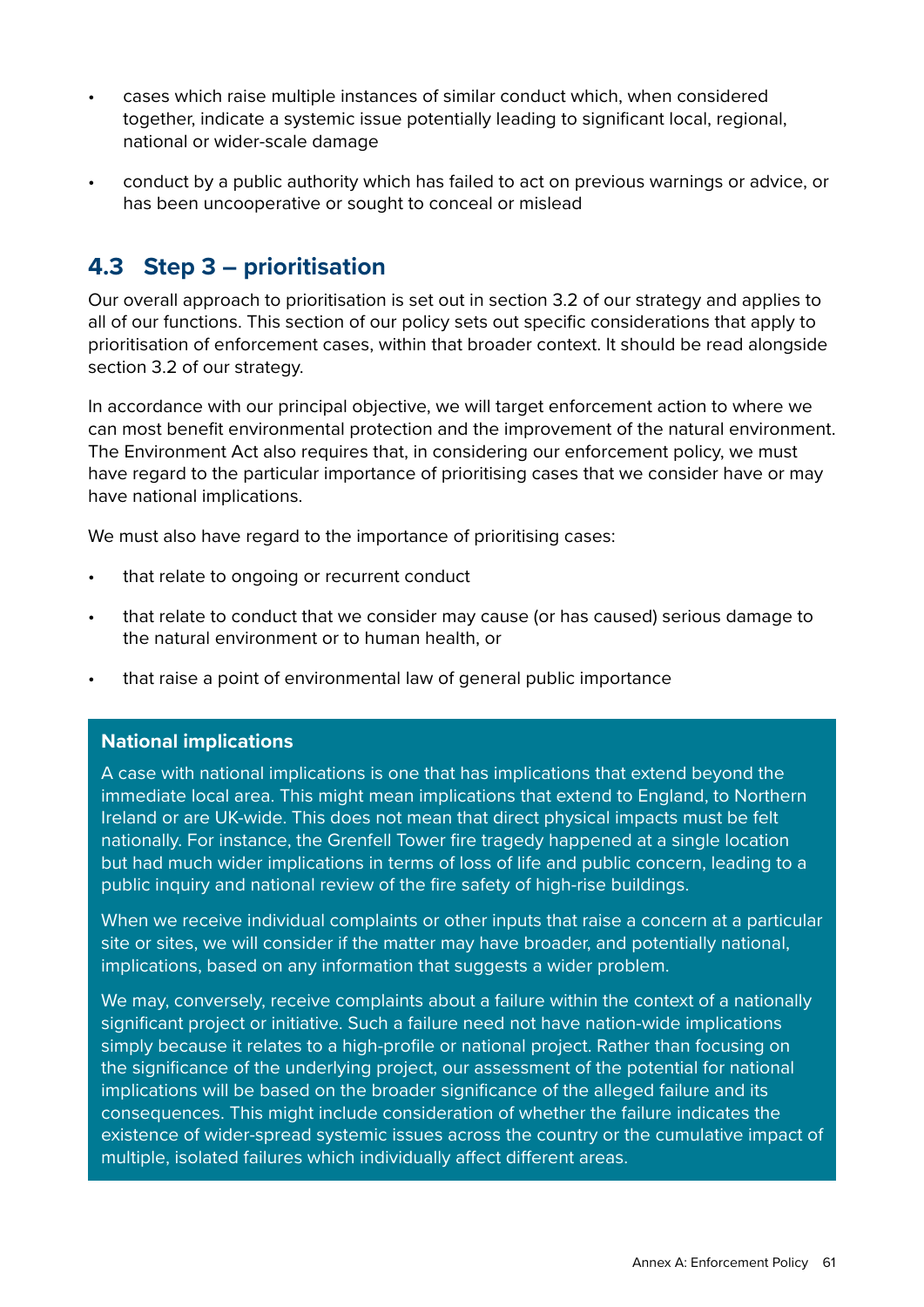<span id="page-63-0"></span>The above statutory prioritisation criteria are built into our approach for assessing the seriousness of failures to comply with environmental law. As a result, we will consider them as an integral part of our seriousness assessments.

We will then prioritise our enforcement activity, guided by the four questions set out in section 3.2 of our strategy:

- how large an effect could our action have?
- how likely is our ability to have that effect?
- what is the strategic fit?
- what is our capacity and capability to deliver?

# **Part 5. Urgent cases**

Where a potential failure to comply with environmental law has given or could give rise to harm to the natural environment or to human health, we will consider whether this harm amounts to serious damage. Where we consider this to be the case, we will also assess whether the urgency condition is met.

Meeting the urgency condition has two elements. The first is that the failure could give rise to serious damage. This is considered in section 4.2 above. The second involves deciding whether it is necessary to prevent or mitigate serious damage by applying for a judicial review or statutory review, rather than starting or continuing to use our bespoke enforcement functions towards environmental review or a review application. This requires us to compare the two approaches. In making this comparison, we will consider **the opportunity for prevention or mitigation of the serious damage**. As part of this, we may take into account the **different timescales**, as well as the **limits on the scope for remedies** associated with environmental reviews and review applications, in contrast with judicial review or statutory review.

Assessment of the **opportunity to prevent or mitigate the serious damage** will involve considering all of the circumstances of the case, including the extent, nature and duration of the harm being caused, or likely to be caused, as well as the previous actions of the public authority in question.

We may compare the **timescale element** of the different routes by considering whether the serious damage would occur, or become unavoidable or worse, if we commenced or continued action pursuant to our bespoke enforcement functions to resolve matters, rather than progressing through a judicial review or statutory review. The likely period to progress any specific case to an environmental review or a review application will depend on the facts of that case.

Another important element relates to the **limits on the scope for remedies** in environmental reviews and review applications as compared to judicial review and statutory review. Generally, in an environmental review or a review application, the court may not grant a remedy (other than, in an environmental review, a SONC) unless satisfied that doing so would not be likely to cause substantial hardship or substantial prejudice to a third party or be detrimental to good administration. This condition does not apply where the court is satisfied that granting the remedy is necessary to prevent or mitigate serious damage to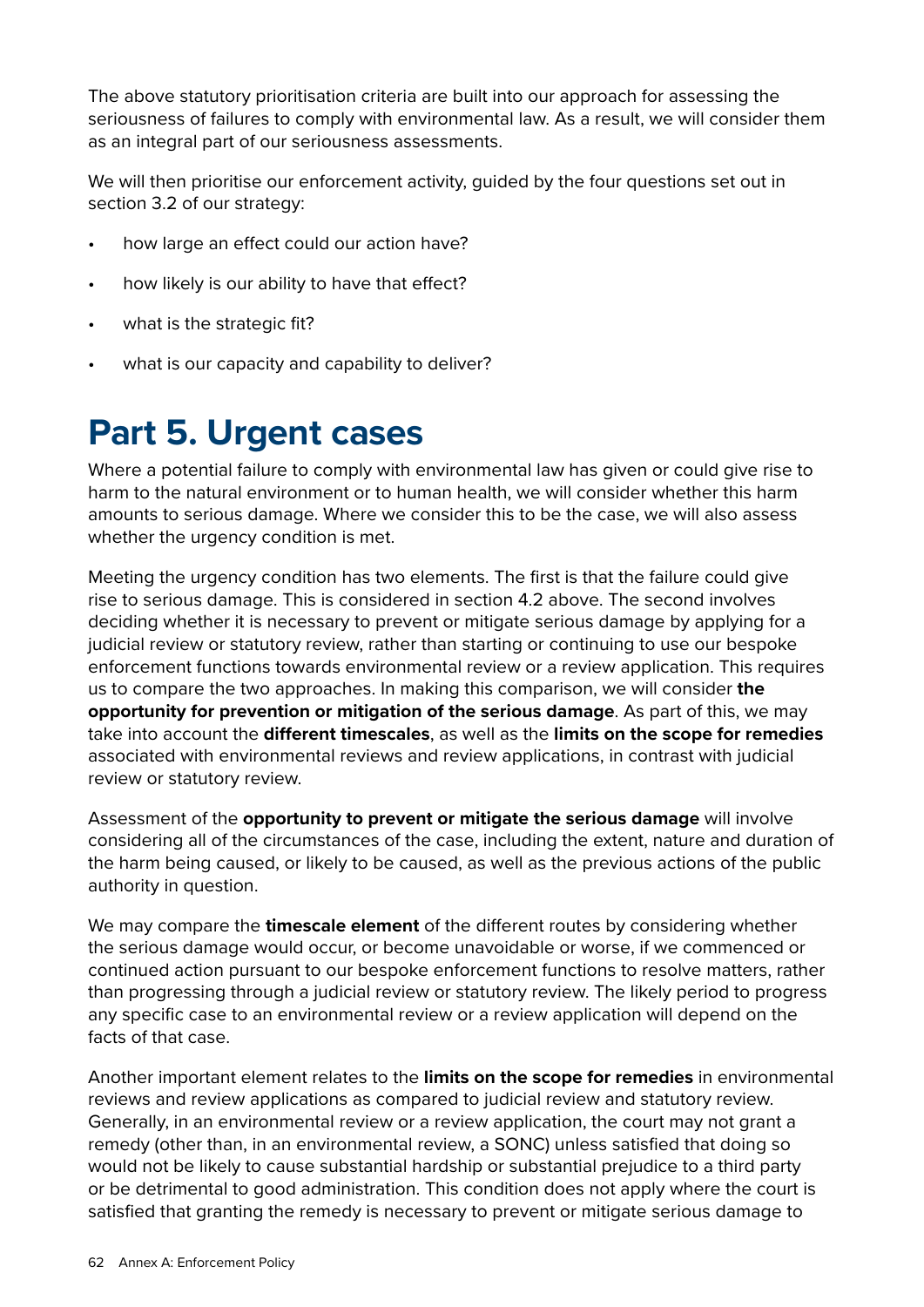<span id="page-64-0"></span>the natural environment or to human health, and that there is an exceptional public interest reason for granting it.

In considering the urgency condition, we will make our own assessment of the relevant conditions that a court would have to consider granting a remedy. We will do so proportionately, having regard to the need to act urgently and having to assess matters quickly, potentially with limited information.

In determining whether to progress a case through the urgent procedure, we will also proportionately assess the matter according to our prioritisation criteria as discussed in section 4.3 above.

# **Part 6. Avoiding overlap with others**

As we recognise in section 3.8 of our strategy, working well with others will be critical to our success. As part of this, our enforcement functions should be complementary to other relevant statutory regimes (including existing ongoing legal proceedings) and to the work of other bodies charged with overseeing public authorities in relation to environmental matters. Such regimes include public authorities' complaints procedures, appeals mechanisms and legal challenges as well as the functions of the relevant ombudsman services.

To avoid conflict and duplication when prioritising cases, we will take into account the existence of such regimes and any information we have concerning whether they are being applied to a particular allegation of non-compliance.

We will not normally commence enforcement action where we judge another regime or authority is better suited to hold a public authority to account.

We also will not normally act where a public authority's decision remains subject to further statutory regimes before becoming final, or where there are related ongoing legal proceedings which have not yet reached a final decision. Some decisions normally made by one authority can be scrutinised by another before being finally confirmed; many Environment Agency permitting decisions can be appealed to the Secretary of State, for example. In such cases we will not usually take action before that appeal has concluded or relevant time limits have expired without the appeals procedure being commenced. We may, however, act if we consider that other regimes are unlikely to be as effective at securing environmental protection and improvement (including as related to people's health) as our own intervention would be. In such cases, we would usually communicate with those responsible for other regimes to get their views, before deciding whether or not we should act.

We endeavour to avoid overlap between the exercise of our functions – in particular those associated with the receipt and handling of complaints – and the exercise by the relevant ombudsman services of their functions. How we will do this, and further detail on how we will work with other bodies, is set out at section 3.8 of our strategy.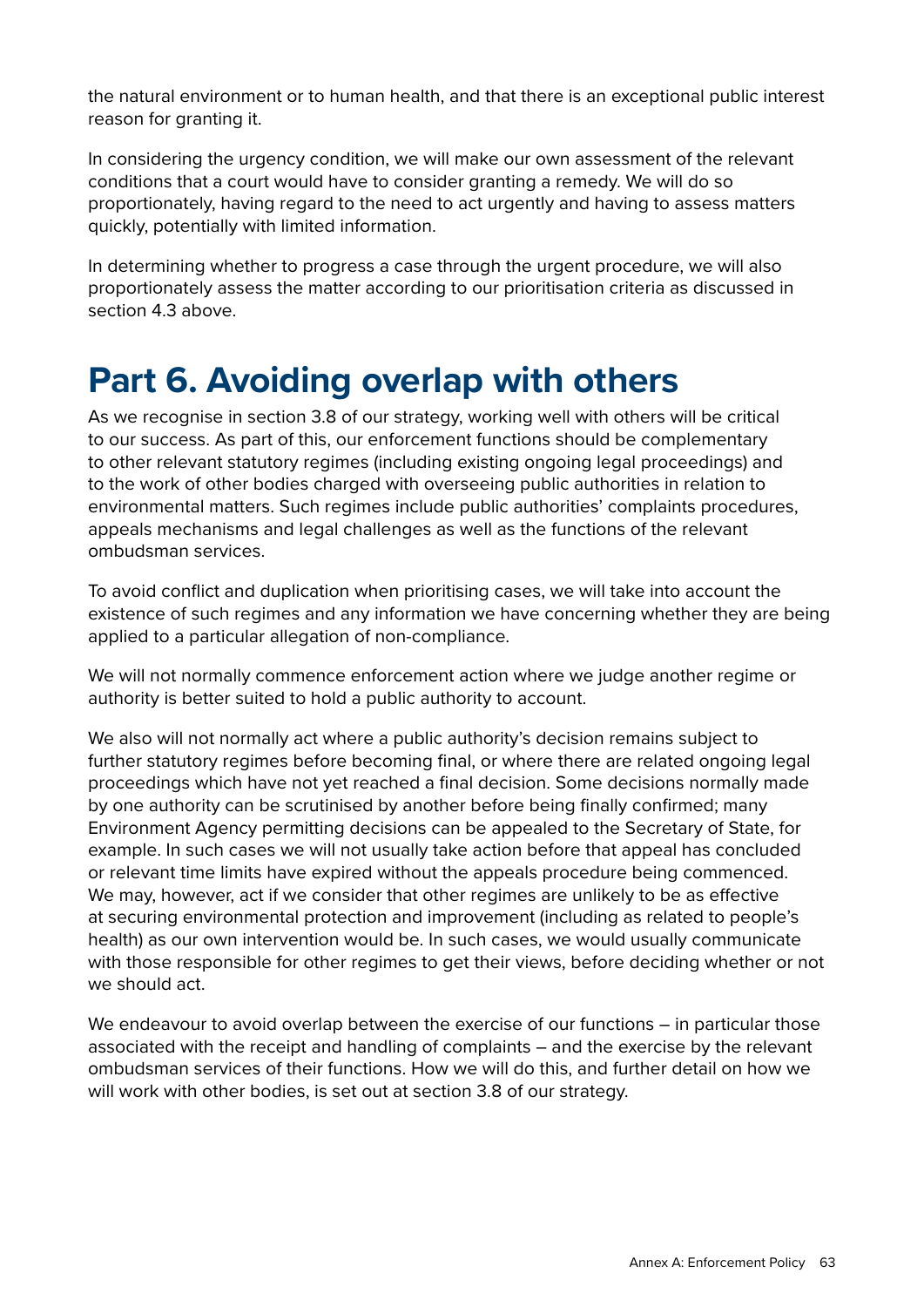# <span id="page-65-0"></span>**Part 7. Monitoring and review**

We will monitor our implementation of this enforcement policy. In particular, we will develop approaches to measure and evaluate:

- when and how we use our enforcement powers
- the improvements in public authority compliance with environmental law to which our enforcement action has contributed
- the contribution to environmental protection and the improvement of the natural environment (including in relation to people's health) made by that action

We will periodically assess the outcomes of our enforcement decisions and consider the lessons learned.

We expect to review this enforcement policy in the light of our experience and, in any event, within the first 18 months of its adoption as part of our broader review of our strategy.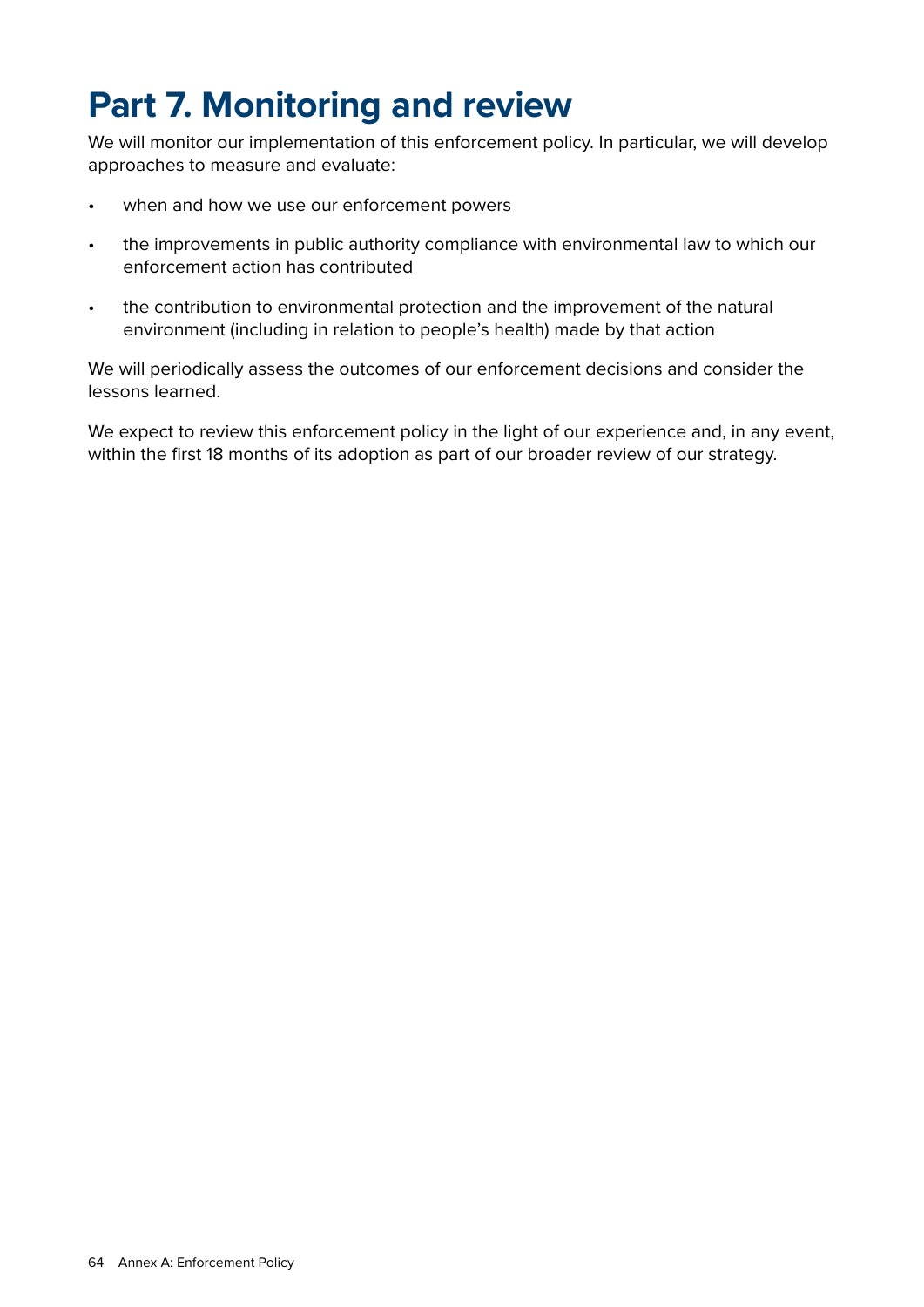